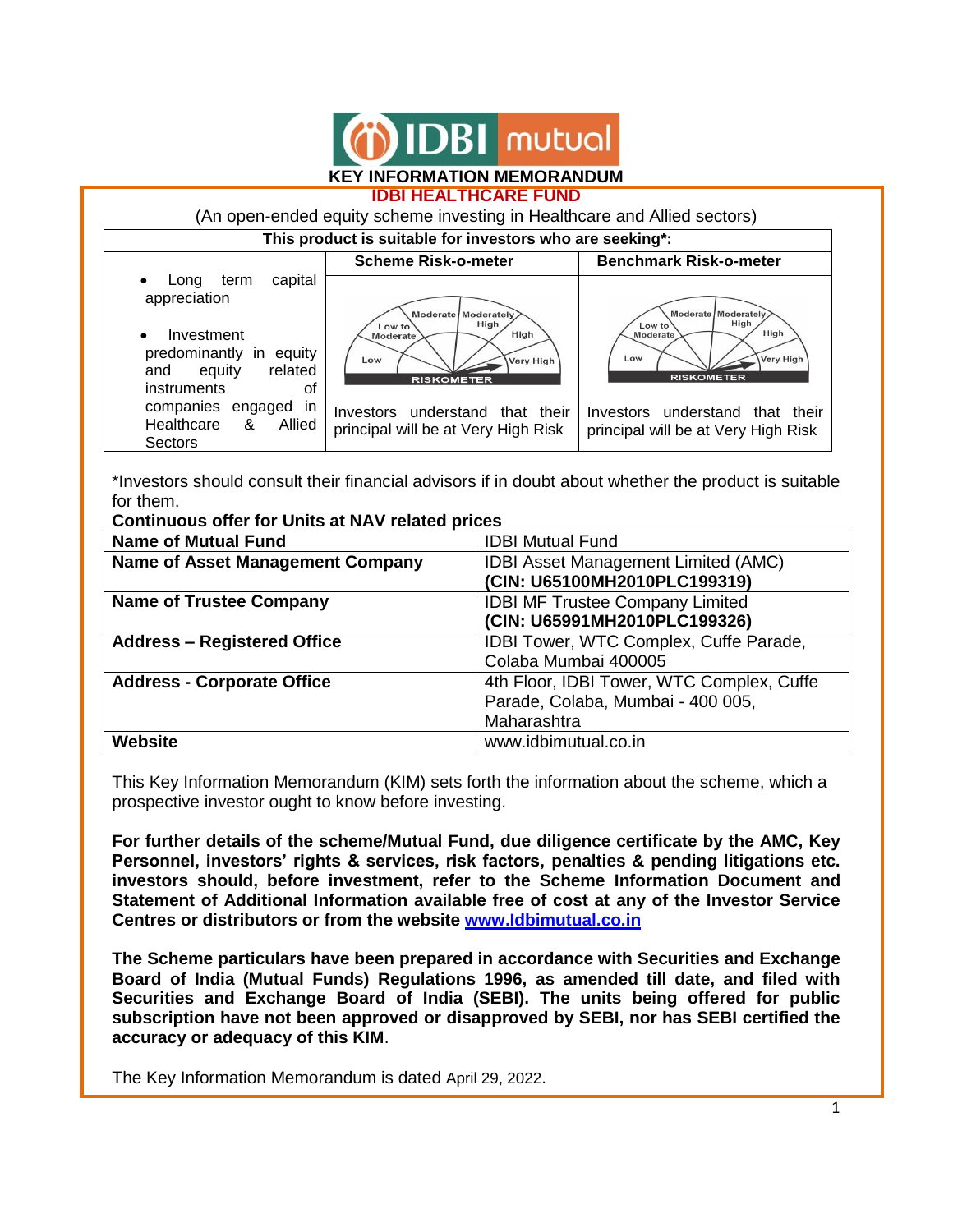| <b>Investment Objective</b>        | The objective of the Scheme is to achieve long term capital appreciation by<br>predominantly investing in equity and equity related instruments of companies<br>engaged in Healthcare and Allied sectors. However there can be no<br>assurance that the investment objective under the Scheme will be realized.                                                                                                                                                                        |                    |                |                     |
|------------------------------------|----------------------------------------------------------------------------------------------------------------------------------------------------------------------------------------------------------------------------------------------------------------------------------------------------------------------------------------------------------------------------------------------------------------------------------------------------------------------------------------|--------------------|----------------|---------------------|
| <b>Asset allocation</b><br>pattern | The asset allocation pattern for the scheme under normal circumstances is<br>detailed in the table below: -                                                                                                                                                                                                                                                                                                                                                                            |                    |                |                     |
|                                    | <b>Indicative allocation</b><br>(% of total assets)                                                                                                                                                                                                                                                                                                                                                                                                                                    |                    |                | <b>Risk Profile</b> |
|                                    | <b>Instrument</b>                                                                                                                                                                                                                                                                                                                                                                                                                                                                      | <b>Minimu</b><br>m | <b>Maximum</b> |                     |
|                                    | Equity & Equity related<br>instruments of companies<br>engaged in Healthcare and<br><b>Allied sectors</b>                                                                                                                                                                                                                                                                                                                                                                              | 80%                | 100%           | High                |
|                                    | Equity and Equity related<br>instruments of companies<br>engaged in other than<br>Healthcare and Allied sectors                                                                                                                                                                                                                                                                                                                                                                        | 0%                 | 20%            | High                |
|                                    | Debt and Money Market<br>instruments including Mutual<br><b>Fund Liquid Schemes</b>                                                                                                                                                                                                                                                                                                                                                                                                    | 0%                 | 20%            | Low to<br>Medium    |
|                                    | Units issued by Real Estate<br>Investment Trusts (REITs) &<br>Infrastructure Investment<br>Trusts (InvITs)                                                                                                                                                                                                                                                                                                                                                                             | 0%                 | 10%            | Medium to<br>High   |
|                                    | The scheme may invest up to 50% of Net Assets of Scheme into equity<br>derivatives instruments. Investment in derivatives shall be for hedging,<br>portfolio balancing and such other purposes as maybe permitted from time to<br>time. All investments in derivative instruments shall be subject to the limits<br>mentioned in SEBI circular ref. Cir/ IMD/ DF/ 11/ 2010 dated August 18, 2010.<br>The Scheme will not invest in ADRs/GDRs, foreign securities/ Securitized<br>debt. |                    |                |                     |
|                                    | The scheme may also enter into repurchase (repo) agreement and reverse<br>repurchase agreement in government securities held by it as per the<br>guidelines and regulations applicable to such transactions. The scheme will<br>not invest in repo/reverse repo in corporate debt securities.                                                                                                                                                                                          |                    |                |                     |
|                                    | Under extant SEBI Guidelines a Mutual Fund cannot write options. If and<br>when SEBI permits writing options, Investment Manager shall utilize the same<br>to enhance investor interest.                                                                                                                                                                                                                                                                                               |                    |                |                     |
|                                    | The scheme will not write options or purchase instruments with embedded                                                                                                                                                                                                                                                                                                                                                                                                                |                    |                |                     |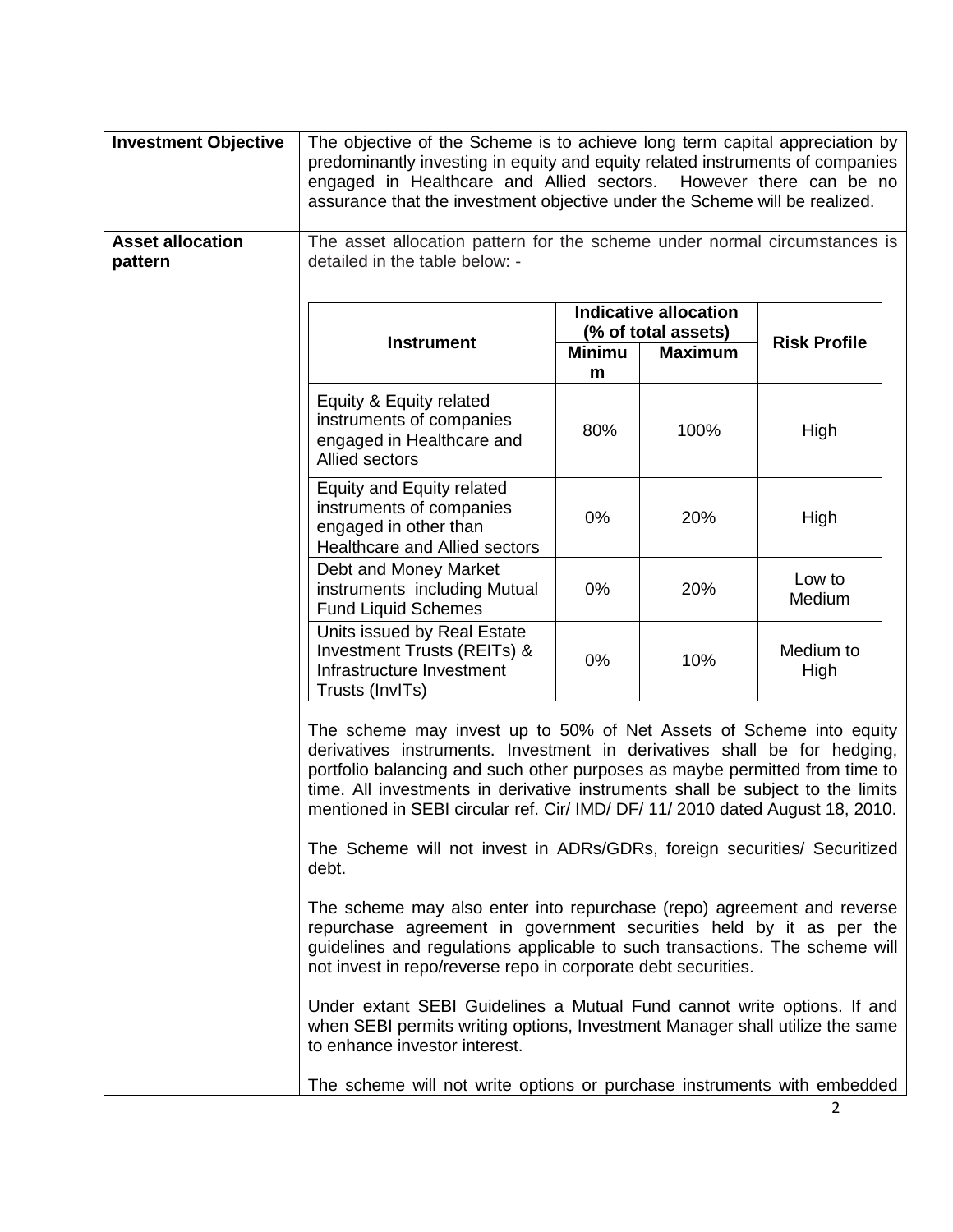| written options. The total exposure related to option premium paid will not<br>exceed 20% of the net assets of the scheme.                                                                                                                                                                                                                                                                                                                                                                                                                                                                                                         |
|------------------------------------------------------------------------------------------------------------------------------------------------------------------------------------------------------------------------------------------------------------------------------------------------------------------------------------------------------------------------------------------------------------------------------------------------------------------------------------------------------------------------------------------------------------------------------------------------------------------------------------|
| Pending deployment of funds as per the investment objective of the Scheme,<br>the funds may be parked in short term deposits of the Scheduled Commercial<br>Banks, subject to guidelines and limits issued by SEBI vide its circular dated<br>April 16, 2007 and September 20, 2019 as may be amended from time to<br>time. Short-term fixed deposits shall be held in the name of the Scheme and<br>the duration of such fixed deposit shall not exceed 91 days from the date of<br>deposit.                                                                                                                                      |
| The Scheme may not engage in short selling of securities. The Scheme may<br>participate in Securities lending and borrowing as specified by SEBI. The<br>scheme shall not deploy more than 20% of its net asset in securities lending.                                                                                                                                                                                                                                                                                                                                                                                             |
| The Scheme may also participate in securities lending to augment its income.<br>Securities lending in the scheme will be in accordance with the guidelines on<br>securities lending and borrowing scheme and modifications issued by SEBI<br>from time to time such as circular no. MRD/DoP/SE/Dep/Cir-14 /2007 dated<br>December 20, 2007 circular no. MRD/DoP/SE/Cir- 31/2008 dated October 31,<br>2008, circular no. MRD/DoP/SE/Dep/Cir- 01 /2010 dated January 06, 2010,<br>circular no. CIR/MRD/DP/33/2010 dated October 07, 2010 and circular no.<br>CIR/MRD/DP/ 30 /2012 dated November 22, 2012                            |
| The scheme shall not deploy more than 20% of its net asset in securities<br>lending and not more than 5% in securities lending to any single counterparty.                                                                                                                                                                                                                                                                                                                                                                                                                                                                         |
| The cumulative gross exposure through investment in securities under the<br>scheme, which includes Equity and equity related instruments, Money market<br>and debt instruments, units of mutual fund schemes, Real Estate Investment<br>Trusts (REITs), Infrastructure Investment Trusts (InvITs), gross exposure in<br>derivatives and other permitted securities/assets provided by SEBI shall not<br>exceed 100% of the net assets of the scheme.                                                                                                                                                                               |
| Subject to the Regulations, the asset allocation pattern indicated above may<br>change from time to time keeping in view market conditions and investment<br>opportunities, applicable regulations and political and economic factors. It<br>must be clearly understood that the percentages stated above are only<br>indicative and not absolute and that they can vary substantially depending<br>upon the perception of the AMC, the intention being at all times to seek to<br>protect the interests of the Unit holders. Such changes in the asset allocation<br>pattern will be for short term and defensive considerations. |
| In the event of asset allocation falling outside the limits specified in the asset<br>allocation table, the fund manager will review and rebalance the same within<br>30 days from the date of deviation. If the rebalancing couldn't be completed<br>within the 30 days, the details of such instances will be reported to the<br>Trustees for taking necessary remedial measures. Though every endeavor<br>the objectives<br>will<br>be<br>made<br>achieve<br>of<br>the Scheme,<br>to<br>the                                                                                                                                     |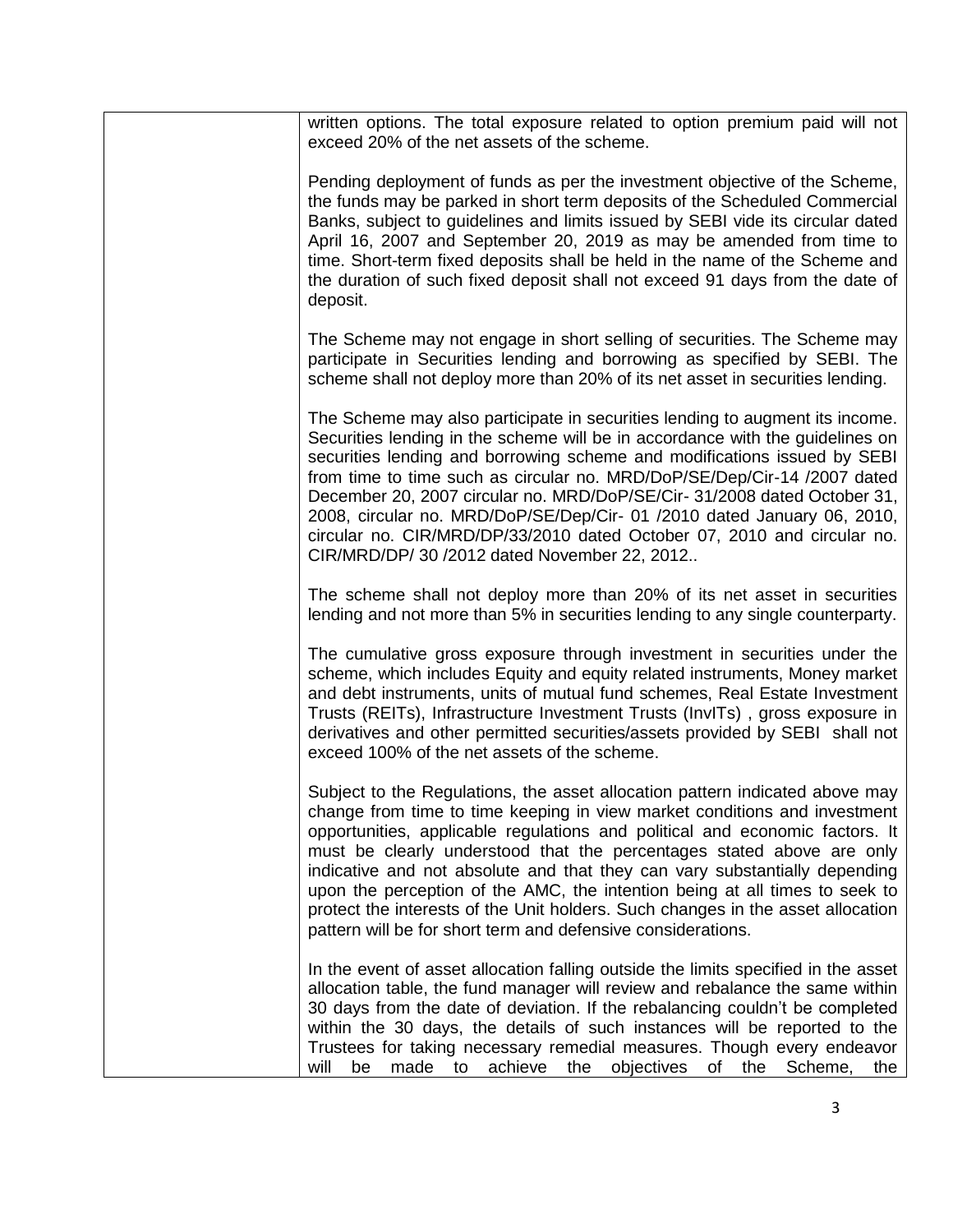|                                             | AMC/Sponsors/Trustees do not guarantee that the investment objectives of<br>the Scheme will be achieved. No guaranteed returns are being offered under<br>the scheme. |                                                                                                                                                                                                                                                                                                                                                                                                                                                                                                                                         |
|---------------------------------------------|-----------------------------------------------------------------------------------------------------------------------------------------------------------------------|-----------------------------------------------------------------------------------------------------------------------------------------------------------------------------------------------------------------------------------------------------------------------------------------------------------------------------------------------------------------------------------------------------------------------------------------------------------------------------------------------------------------------------------------|
| <b>Risk Profile of the</b><br><b>Scheme</b> | 1.                                                                                                                                                                    | Mutual Fund Units involve investment risks including the possible loss of<br>principal. Please read the SID carefully for details on risk factors before<br>investment. Scheme specific Risk Factors are summarized below:<br>The Trustees, AMC, Fund, their directors or their employees shall not be<br>liable for any tax consequences that may arise in the event that the                                                                                                                                                          |
|                                             |                                                                                                                                                                       | scheme is wound up for the reasons and in the manner provided under<br>Information Document & Statement of Additional<br>the Scheme<br>Information.                                                                                                                                                                                                                                                                                                                                                                                     |
|                                             | 2.                                                                                                                                                                    | Trading volumes and settlement periods may inherently restrict the<br>liquidity of the scheme's investments. In the event of an inordinately large<br>number of redemption requests, or of a restructuring of the scheme's<br>investment portfolio, these periods may become significant. In view of the<br>same, the Trustees have the right in their sole discretion to limit<br>redemptions (including suspending redemptions) under<br>certain<br>circumstances.                                                                    |
|                                             | 3.                                                                                                                                                                    | The Mutual Fund is not assuring any Income Distribution cum capital<br>withdrawal option (IDCW) nor is it assuring that it will make any Income<br>Distribution cum capital withdrawal option (IDCW) distributions. All<br>Income Distribution cum capital withdrawal option (IDCW) distributions<br>are subject to the availability of distributable surplus and would depend<br>on the performance of the scheme and will be at the discretion of the<br>AMC.                                                                         |
|                                             | 4.                                                                                                                                                                    | Redemption by the unit holders due to change in the fundamental<br>attributes of the scheme or due to any other reasons may entail tax<br>consequences.                                                                                                                                                                                                                                                                                                                                                                                 |
|                                             | 5.                                                                                                                                                                    | Different types of securities in which the Scheme / Plans would invest as<br>given in the SID carry different levels of risk. Accordingly the Scheme's /<br>Plan's risk may increase or decrease depending upon the investment<br>pattern. For e.g. corporate bonds carry a higher amount of risk than<br>Government Securities. Further even among corporate bonds, bonds<br>which are AAA rated, are comparatively less risky than bonds, which are<br>AA rated.                                                                      |
|                                             | 6.                                                                                                                                                                    | The tax benefits described in the SID are as available under the present<br>taxation laws and are available subject to relevant condition. The<br>information given is included only for general purpose and is based on<br>advice received by the AMC regarding the law and practice currently in<br>force in India and the Investors and Unit Holders should be aware that<br>the relevant fiscal rules or their interpretation may change. As in the case<br>with any investment, there can be no guarantee that the tax position or |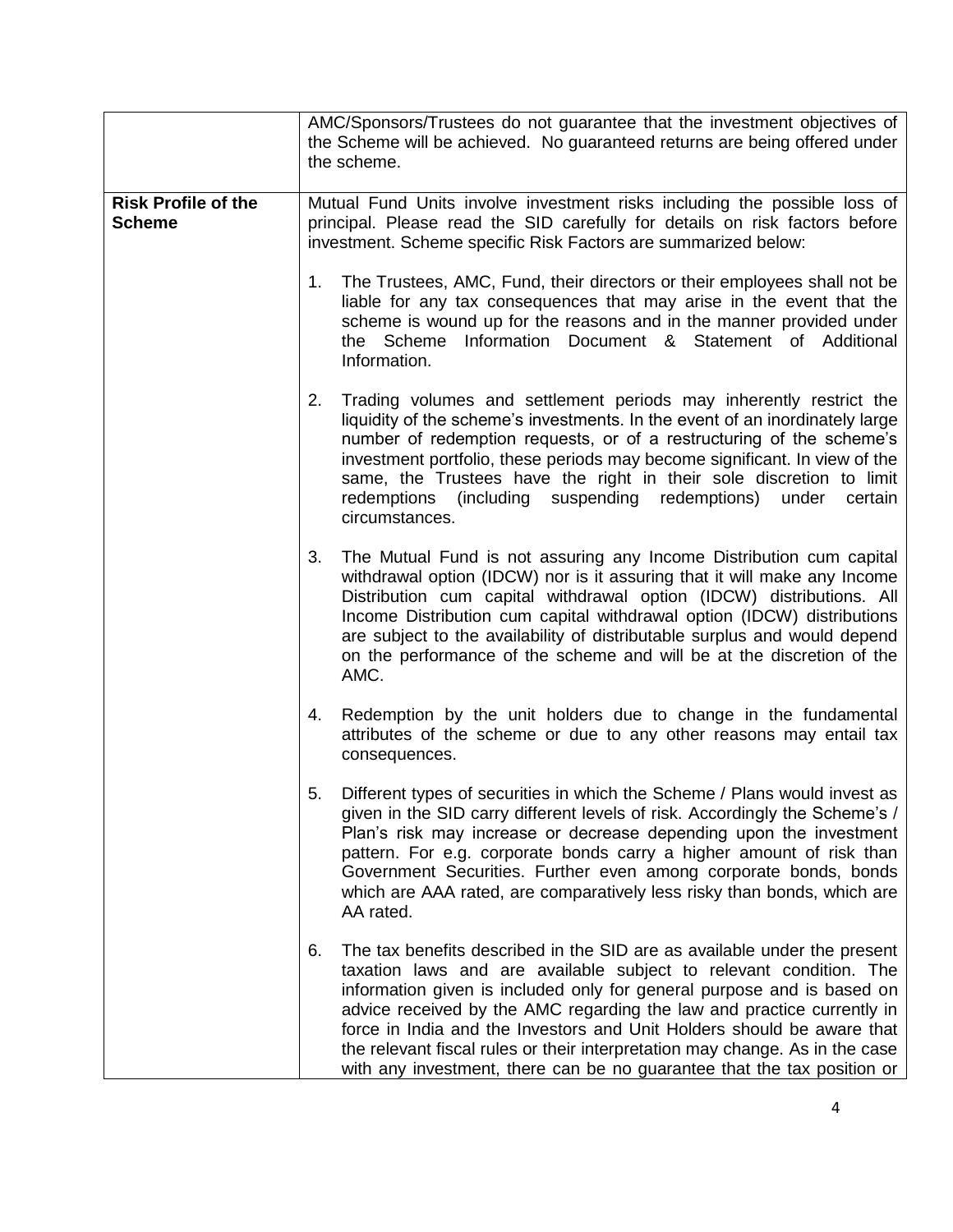| 7. | the proposed tax position prevailing at the time of the investment in the<br>Scheme(s) will endure indefinitely. In view of the individual nature of tax<br>consequences, each Investor / Unit holder is advised to consult<br>his/her/its own professional tax advisor.<br>The Sponsor is not responsible for any loss or shortfall resulting from the<br>operations of the scheme beyond the initial contribution of Rs. 10 lakhs<br>made by it towards setting up the Fund and/or such other accretions /<br>additions to the same made from time to time.                      |
|----|------------------------------------------------------------------------------------------------------------------------------------------------------------------------------------------------------------------------------------------------------------------------------------------------------------------------------------------------------------------------------------------------------------------------------------------------------------------------------------------------------------------------------------------------------------------------------------|
|    | <b>Risk pertaining to IDBI Healthcare Fund</b><br>L.                                                                                                                                                                                                                                                                                                                                                                                                                                                                                                                               |
|    | IDBI Healthcare Fund is a Sectoral Fund. The Scheme will predominantly<br>invest in equity and equity related instruments of the companies engaged<br>in healthcare and allied sectors. Hence the Scheme can be affected by<br>the risks associated with Healthcare and allied sectors.                                                                                                                                                                                                                                                                                            |
|    | As the Scheme will invest in the securities which are sector specific, the<br>investment universe of the Scheme will be restricted. This will lead to<br>less diversification on the stock allocation.                                                                                                                                                                                                                                                                                                                                                                             |
|    | Owing to high concentration risk for sectoral scheme, risk of capital loss<br>is the highest. There is an element of unpredictable market cycles that<br>could run for extended periods.                                                                                                                                                                                                                                                                                                                                                                                           |
|    | Being a sectoral in nature, there will be a risk that companies in that<br>specific sector will not achieve its expected earnings results, or that an<br>unexpected change in the market or within the company will occur, both<br>of which may adversely affect investment results. Thus investing in a<br>sector specific fund could involve potentially greater volatility and risk.                                                                                                                                                                                            |
|    | Ш.<br>Risks associated with investment in equity and equity related<br>instruments                                                                                                                                                                                                                                                                                                                                                                                                                                                                                                 |
|    | Equity shares and equity related instruments are volatile and prone to<br>price fluctuations on a daily basis. The volatility in the value of the equity<br>and equity related instruments is due to various micro and macro-<br>economic factors affecting the securities markets. This may have<br>adverse impact on individual securities / sector and consequently on the<br>NAV of Scheme. Investments in equity shares and equity related<br>instruments involve a degree of risk and investors should not invest in the<br>Scheme unless they can afford to take the risks. |
|    | The inability of the Scheme to make intended securities purchases due to<br>settlement problems could cause the Scheme to miss certain investment<br>opportunities as in certain cases, settlement periods may be extended<br>significantly by unforeseen circumstances. Similarly, the inability to sell<br>securities held in the scheme portfolio may result, at times, in potential<br>losses to the scheme, should there be a subsequent decline in the value<br>of the securities held in the scheme portfolio.                                                              |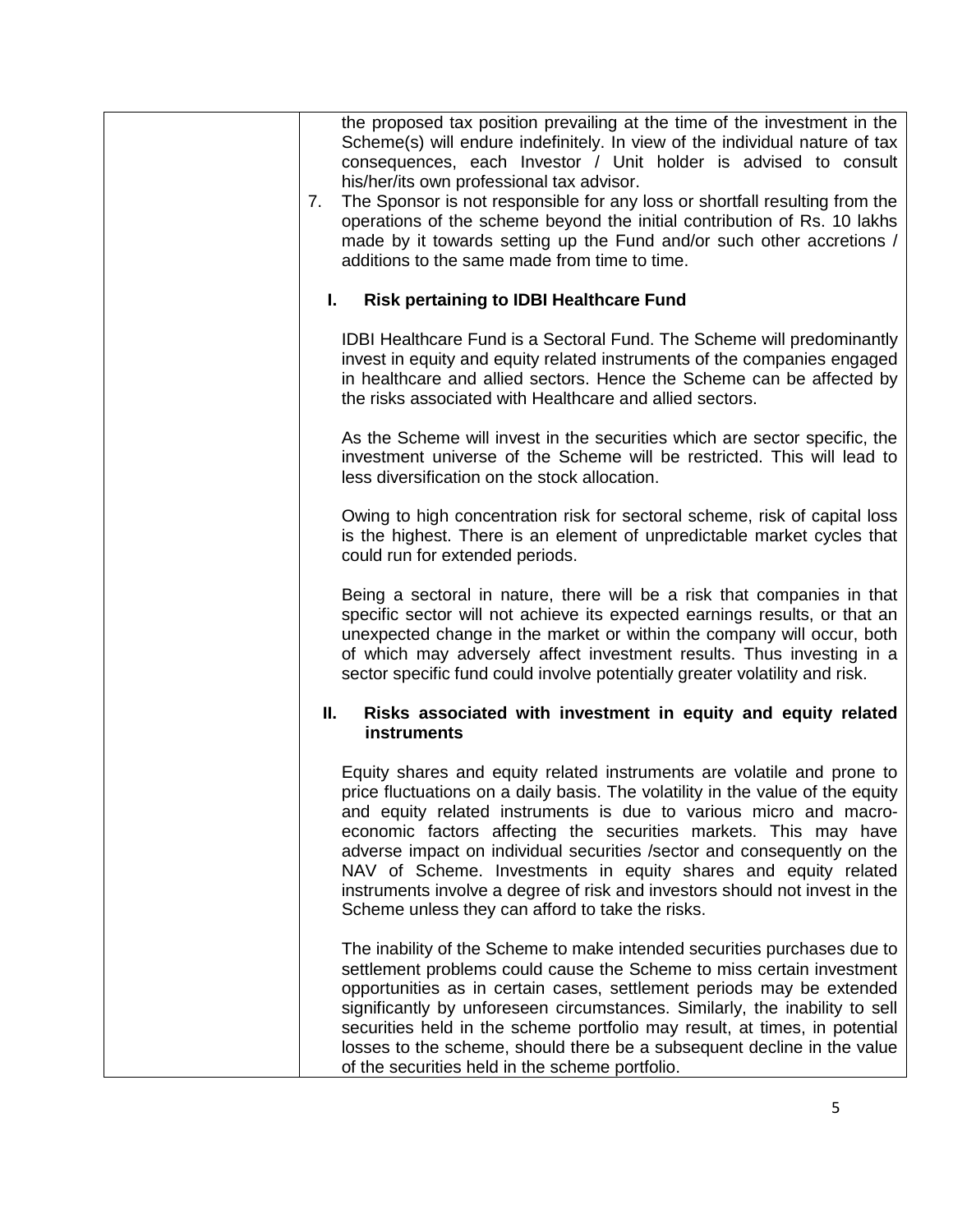Trading volumes, settlement periods and transfer procedures may restrict the liquidity of the investments made by the Scheme(s). Different segments of the Indian financial markets have different settlement periods and such periods may be extended significantly by unforeseen circumstances leading to delays in receipt of proceeds from sale of securities. The NAV of the Units of the Scheme can go up or down because of various factors that affect the capital markets in general.

To mitigate risks associated with investments in equity and equity related instruments, the AMC will ensure that they invest in sufficiently large number of issuers spread across the sectors so as to maintain Optimum diversification and keep issuer/sector specific concentration risk relatively low. The Fund Manager will invest in companies identified through a robust in-house research process for its investments merits – competitive position, earnings growth, management quality etc – and will be monitored on an ongoing basis to minimize company/sector specific risks. The Fund Manager may also use derivatives tools as appropriate to hedge against market/company specific risks.

## **III. Risks associated with investments in Debt and Money market Instruments**

**Credit risk**: This risk arises due to any uncertainty in counterparty's ability or willingness to meet its contractual obligations. This risk pertains to the risk of default of payment of principal and interest. Government Securities have zero credit risk while other debt instruments are rated according to the issuer's ability to meet the obligations.

The AMC seek to manage credit risk by restricting investments only to investment grade securities. Regular review of the issuer profile to monitor and evaluate the credit quality of the issuer will be carried out.

**Interest Rate risk**: This risk is associated with movements in interest rate, which depend on various factors such as government borrowing, inflation, economic performance etc. The values of investments will appreciate/depreciate if the interest rates fall/rise.

Interest rate risk mitigation will be through active duration management at the portfolio level through regular monitoring of the interest rate environment in the economy.

**Liquidity risk:** The liquidity of a bond may change depending on market conditions leading to changes in the liquidity premium linked to the price of the bond. At the time of selling the security, the security can become illiquid leading to loss in the value of the portfolio.

The AMC will endeavour to mitigate liquidity risk by mapping investor profile and potential redemption expectations into the portfolio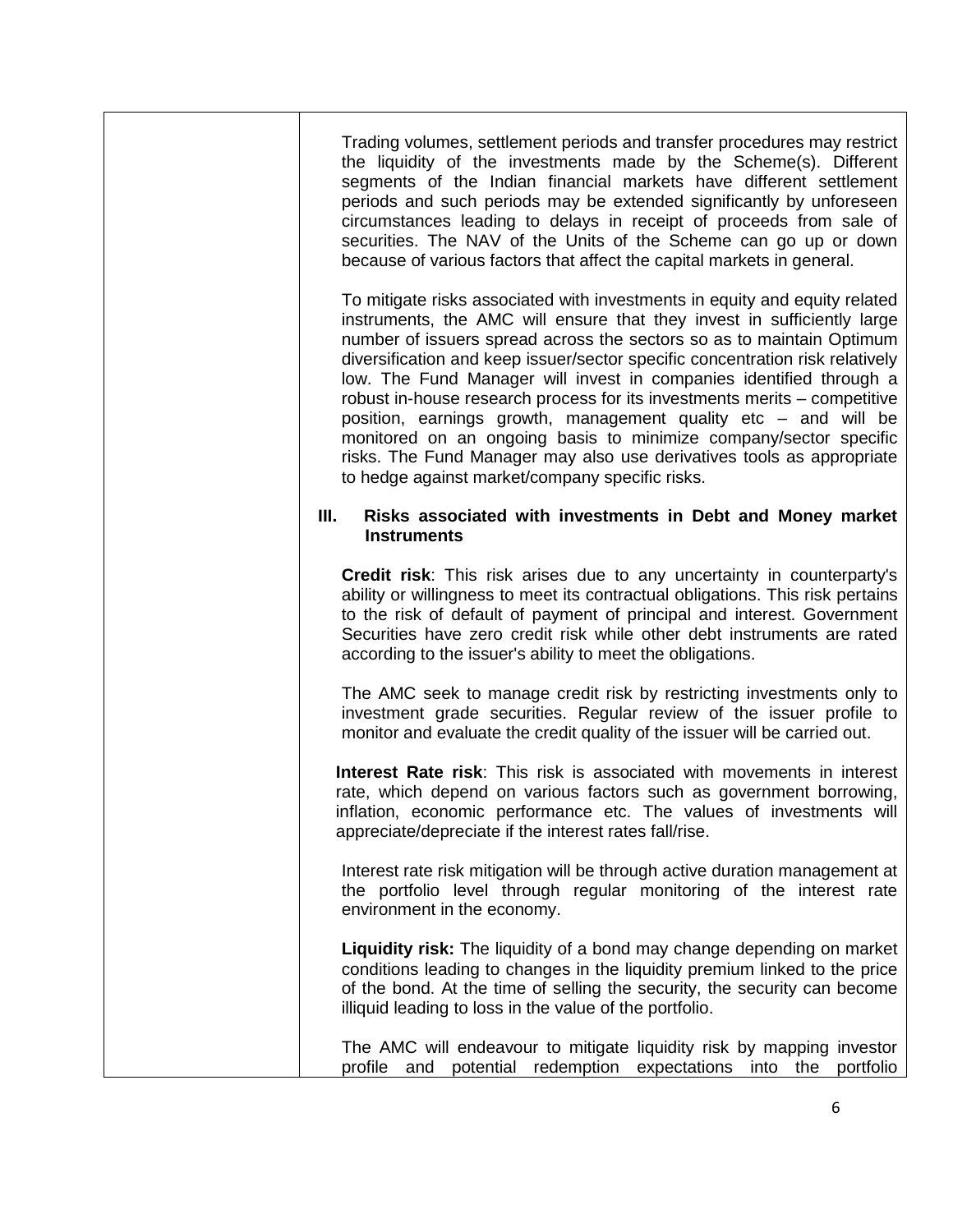| construction to allow the scheme to liquidate assets without significantly<br>impacting portfolio returns.                                                                                                                                                                                                                                                                                                                                                                                                                                   |
|----------------------------------------------------------------------------------------------------------------------------------------------------------------------------------------------------------------------------------------------------------------------------------------------------------------------------------------------------------------------------------------------------------------------------------------------------------------------------------------------------------------------------------------------|
| <b>Reinvestment risk:</b> This risk arises from uncertainty in the rate at which<br>cash flows from an investment may be reinvested. This is because the<br>bond will pay coupons, which will have to be reinvested. The rate at<br>which the coupons will be reinvested will depend upon prevailing market<br>rates at the time the coupons are received.                                                                                                                                                                                   |
| The AMC will endeavor to manage this risk by diversifying investments in<br>instruments with appropriate maturity baskets.                                                                                                                                                                                                                                                                                                                                                                                                                   |
| <b>Settlement risk:</b> Fixed income securities run the risk of settlement which<br>can adversely affect the ability of the fund house to swiftly execute trading<br>strategies which can lead to adverse movements in NAV. The AMC will<br>endeavor to manage this risk by diversifying the investments in<br>instruments with appropriate maturity baskets.                                                                                                                                                                                |
| <b>Spread Risk:</b> In a floating rate security the coupon is expressed in terms<br>of a spread or mark up over the benchmark rate. In the life of the security<br>this spread may move adversely leading to loss in value of the portfolio.<br>The yield of the underlying benchmark might not change, but the spread<br>of the security over the underlying benchmark might increase leading to<br>loss in value of the security.                                                                                                          |
| IV.<br>Risks associated with Investing in Derivatives                                                                                                                                                                                                                                                                                                                                                                                                                                                                                        |
| Derivative products are leveraged instruments and can provide<br>disproportionate gains as well as disproportionate losses to the investor.<br>Execution of such strategies depends upon the ability of the fund<br>manager to identify such opportunities. Identification and execution of the<br>strategies to be pursued by the fund manager involve uncertainty and<br>decision of fund manager may not always be profitable. No assurance<br>can be given that the fund manager will be able to identify or execute<br>such strategies. |
| The risks associated with the use of derivatives are different from or<br>possibly greater than, the risks associated with investing directly in<br>securities and other traditional investments. The AMC may use various<br>derivative products, as permitted and within the limits prescribed by SEBI<br>and the RBI from time to time, in an attempt to optimize the value of the<br>portfolio and enhance Unit holder's interest/value of the Scheme.                                                                                    |
| The following are the risks inherited in derivatives:                                                                                                                                                                                                                                                                                                                                                                                                                                                                                        |
| <b>Price Risk:</b> Despite the risk mitigation provided by various derivative<br>instruments, there remains an inherent price risk which may result in<br>losses exceeding actual underlying.                                                                                                                                                                                                                                                                                                                                                |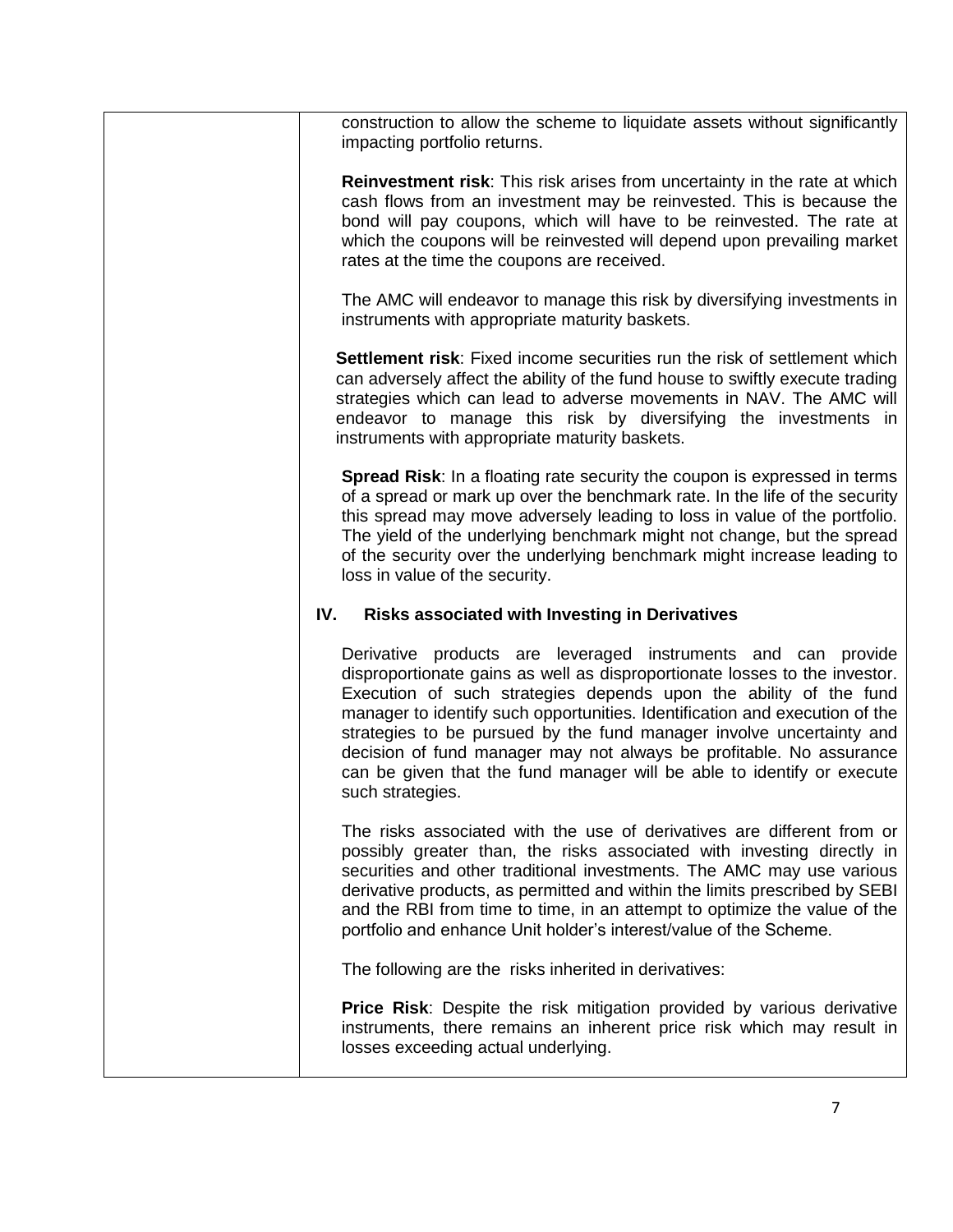| Default Risk: This is the risk that losses will be incurred due to default by<br>counter party. This is also known as credit risk or counterparty risk.                                                                                                                                                                                                                                                                                        |
|------------------------------------------------------------------------------------------------------------------------------------------------------------------------------------------------------------------------------------------------------------------------------------------------------------------------------------------------------------------------------------------------------------------------------------------------|
| <b>Basis Risk:</b> This risk arises when the derivative instrument used to<br>hedge the underlying asset does not match the movement of the<br>underlying being hedged for e.g. mismatch between the maturity date of<br>the futures and the actual selling date of the asset.                                                                                                                                                                 |
| Limitations on upside: Derivatives when used as hedging tool can also<br>limit the profits from a genuine investment transaction.                                                                                                                                                                                                                                                                                                              |
| <b>Liquidity risk</b> : pertains to how saleable a security is in the market. All<br>securities/instruments irrespective of whether they are equity, bonds or<br>derivatives may be exposed to liquidity risk (when the sellers outnumber<br>buyers) which may impact returns while exiting opportunities.                                                                                                                                     |
| The AMC will monitor the overall economic and credit environment<br>including the systemic liquidity on a regular basis and the outlook will be<br>integrated into the risk control and monitoring of the Scheme to control<br>the risk emanating from derivative investments.                                                                                                                                                                 |
| <b>Risks associated with Short Selling</b><br>V.<br>Scheme shall not engage in short selling                                                                                                                                                                                                                                                                                                                                                   |
| VI.<br><b>Risks associated with Securities Lending</b>                                                                                                                                                                                                                                                                                                                                                                                         |
| There are risks inherent to securities lending, including the risk of failure<br>or bankruptcy of the counter party, leading to non-compliance with the<br>terms of the agreement by the counterparty. Such failure can result in the<br>possible loss of rights to the collateral, the inability of the counterparty to<br>return the securities deposited by the lender and the possible loss of any<br>corporate benefits accruing thereon. |
| VII.<br>Risks associated with investing in Liquid Funds offered by<br><b>Mutual Funds.</b>                                                                                                                                                                                                                                                                                                                                                     |
| To the extent of the investments in liquid mutual funds, the risks<br>associated with investing in liquid funds like market risk, credit & default<br>risk, liquidity risk, redemption risk including the possible loss of principal<br>etc. will exist.                                                                                                                                                                                       |
| VIII.<br>Risk Factors Associated with Investments in REITs and InvITS:                                                                                                                                                                                                                                                                                                                                                                         |
| The below are some of the common risks associated with investments in<br>REITs & InvITs.                                                                                                                                                                                                                                                                                                                                                       |
| <b>Market Risk:</b> REITs and InvITs are volatile and prone to price<br>fluctuations on a daily basis owing to market movements. AMC/Fund<br>Manager's investment decisions may not always be profitable, as actual                                                                                                                                                                                                                            |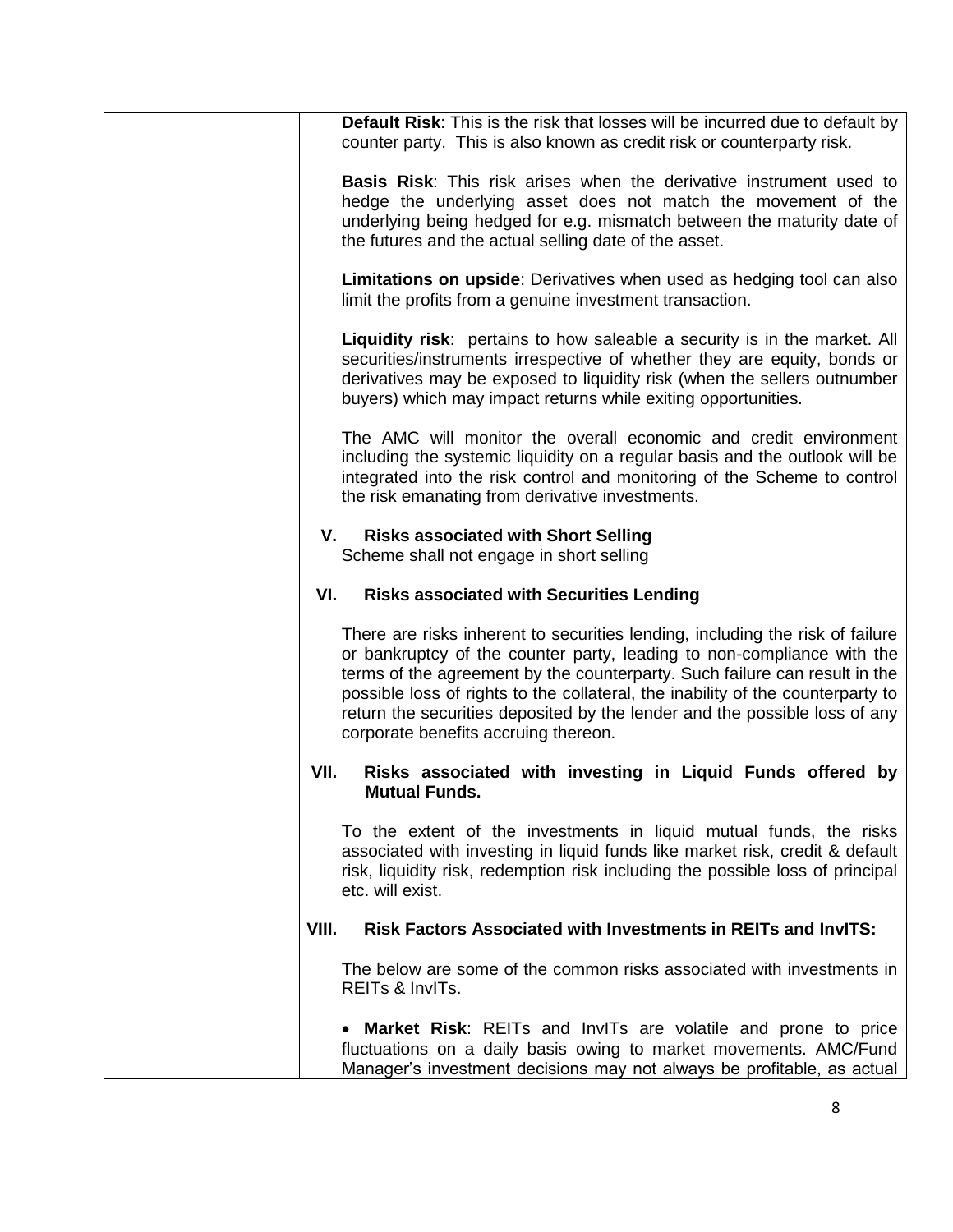| market movements may be at variance with the anticipated trends. NAV<br>of the Scheme is vulnerable to movements in the prices of securities<br>invested by the scheme, due to various market related factors like<br>changes in the general market conditions, factors and forces affecting<br>capital market, level of interest rates, trading volumes, settlement periods<br>and transfer procedures.                                                                                                                                                                                                                                                   |
|------------------------------------------------------------------------------------------------------------------------------------------------------------------------------------------------------------------------------------------------------------------------------------------------------------------------------------------------------------------------------------------------------------------------------------------------------------------------------------------------------------------------------------------------------------------------------------------------------------------------------------------------------------|
| • Liquidity Risk: As the liquidity of the investments made by the<br>Scheme could, at times, be restricted by trading volumes, settlement<br>periods, dissolution of the trust, potential delisting of units on the<br>exchange etc, the time taken by the Mutual Fund for liquidating the<br>investments in the scheme may be high in the event of immediate<br>redemption requirement. Investment in such securities may lead to<br>increase in the scheme portfolio risk.                                                                                                                                                                               |
| • Reinvestment Risk: Investments in REITs & InvITs may carry<br>reinvestment risk as there could be repatriation of funds by the Trusts in<br>form of buyback of units or Income Distribution cum capital withdrawal<br>option (IDCW) pay-outs, etc. Consequently, the proceeds may get<br>invested in assets providing lower returns.                                                                                                                                                                                                                                                                                                                     |
| • Regulatory/Legal Risk: REITs and InvITs being new asset classes,<br>rights of unit holders such as right to information etc may differ from<br>existing capital market asset classes under Indian Law.                                                                                                                                                                                                                                                                                                                                                                                                                                                   |
| • Price-Risk or Interest-Rate Risk: REITs & InvITs run price-risk or<br>interest-rate risk. Generally, when interest rates rise, prices of existing<br>securities fall and when interest rates drop, such prices increase. The<br>extent of fall or rise in the prices is a function of the existing coupon, days<br>to maturity and the increase or decrease in the level of interest rates.                                                                                                                                                                                                                                                              |
| • Credit Risk: In simple terms this risk means that the issuer of a<br>debenture/ bond or a money market instrument may default on interest<br>payment or even in paying back the principal amount on maturity. REITs<br>& InvITs are likely to have volatile cash flows as the repayment dates<br>would not necessarily be pre scheduled.                                                                                                                                                                                                                                                                                                                 |
| To mitigate the risks associated with investments in REITs & InvITs, the<br>Scheme will invest in REITS/InvITs, where adequate due diligence and<br>research has been performed by AMC. The AMC also relies on its own<br>research as well as third party research. This involves one-to-one<br>meetings with the managements, attending conferences and analyst<br>meets and also teleconferences. The analysis will focus, amongst others,<br>on the strength of management, predictability and certainty of cash flows,<br>of assets, capital structure, business prospects,<br>value<br>policy<br>environment, volatility of business conditions, etc. |
| An investor, by subscribing or purchasing an interest in the Product(s),<br>will be regarded as having acknowledged, understood and accepted the                                                                                                                                                                                                                                                                                                                                                                                                                                                                                                           |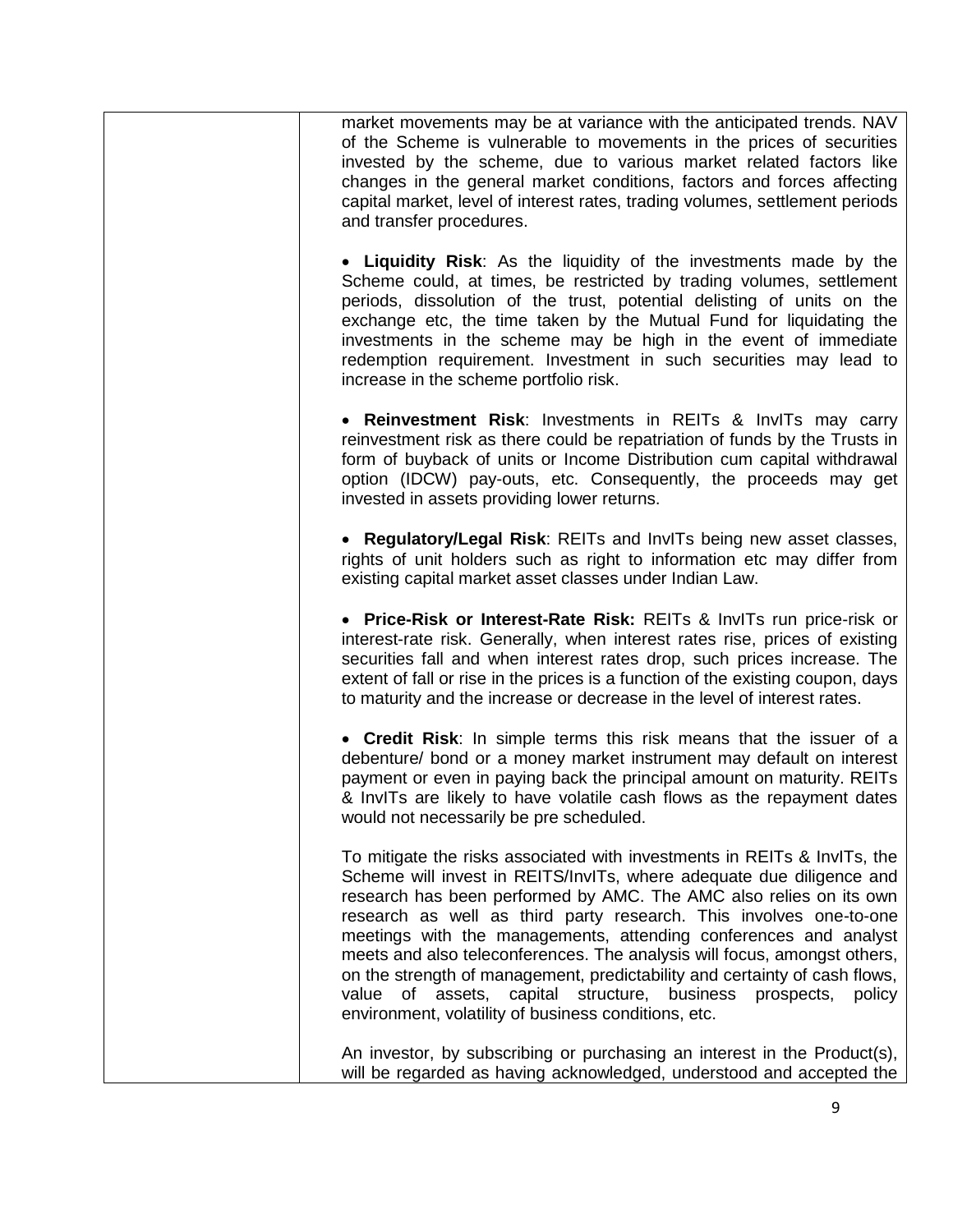|                                               |                     | disclaimer referred to in Clauses above and will be bound by it.                                 |                                                                                                                                                                                                                                                                                                                                                                                                                                                                                       |
|-----------------------------------------------|---------------------|--------------------------------------------------------------------------------------------------|---------------------------------------------------------------------------------------------------------------------------------------------------------------------------------------------------------------------------------------------------------------------------------------------------------------------------------------------------------------------------------------------------------------------------------------------------------------------------------------|
|                                               | IX.                 | Risks associated with segregated portfolio<br>issuer.<br>value.<br>lower than the prevailing NAV | 1. Investor holding units of segregated portfolio may not able to<br>liquidate their holding till the time recovery of money from the<br>2. Security comprises of segregated portfolio may not realise any<br>3. Listing of units of segregated portfolio in recognised stock<br>exchange does not necessarily guarantee their liquidity. There<br>may not be active trading of units in the stock market. Further<br>trading price of units on the stock market may be significantly |
| <b>Product</b><br><b>Differentiation with</b> |                     |                                                                                                  |                                                                                                                                                                                                                                                                                                                                                                                                                                                                                       |
| existing open ended                           |                     | <b>Category of the Scheme</b>                                                                    |                                                                                                                                                                                                                                                                                                                                                                                                                                                                                       |
| <b>Equity oriented</b>                        | 1<br>$\overline{2}$ | <b>IDBI Healthcare Fund</b><br><b>IDBI Dividend Yield Fund</b>                                   | <b>Sectoral Fund</b><br>Dividend Yield Fund                                                                                                                                                                                                                                                                                                                                                                                                                                           |
| <b>Schemes of IDBI</b>                        | 3                   | <b>IDBI Long Term Value Fund</b>                                                                 | Value Fund                                                                                                                                                                                                                                                                                                                                                                                                                                                                            |
| <b>Mutual Fund</b>                            | $\overline{4}$      | IDBI Banking &<br>Financial                                                                      | Sectoral Fund                                                                                                                                                                                                                                                                                                                                                                                                                                                                         |
|                                               |                     | <b>Services Fund</b>                                                                             |                                                                                                                                                                                                                                                                                                                                                                                                                                                                                       |
|                                               | 5                   | <b>IDBI Small Cap Fund</b>                                                                       | Small Cap Fund                                                                                                                                                                                                                                                                                                                                                                                                                                                                        |
|                                               | 6                   | <b>IDBI Midcap Fund</b>                                                                          | Mid Cap Fund                                                                                                                                                                                                                                                                                                                                                                                                                                                                          |
|                                               | $\overline{7}$      | <b>IDBI Flexi Cap Fund</b>                                                                       | Flexi Cap Cap Fund                                                                                                                                                                                                                                                                                                                                                                                                                                                                    |
|                                               | 8                   | <b>IDBI Equity Advantage Fund</b>                                                                | <b>ELSS</b>                                                                                                                                                                                                                                                                                                                                                                                                                                                                           |
|                                               | 9                   | IDBI India Top 100 Equity                                                                        | Large Cap Fund                                                                                                                                                                                                                                                                                                                                                                                                                                                                        |
|                                               |                     | Fund                                                                                             |                                                                                                                                                                                                                                                                                                                                                                                                                                                                                       |
|                                               | 10                  | <b>IDBI Focused 30 Equity Fund</b>                                                               | <b>Focused Fund</b>                                                                                                                                                                                                                                                                                                                                                                                                                                                                   |
|                                               |                     | <b>Type of Scheme</b>                                                                            |                                                                                                                                                                                                                                                                                                                                                                                                                                                                                       |
|                                               | $\mathbf{1}$        | <b>IDBI Healthcare Fund</b>                                                                      | An open-ended equity scheme                                                                                                                                                                                                                                                                                                                                                                                                                                                           |
|                                               |                     |                                                                                                  | investing in Healthcare and Allied                                                                                                                                                                                                                                                                                                                                                                                                                                                    |
|                                               |                     |                                                                                                  | sectors                                                                                                                                                                                                                                                                                                                                                                                                                                                                               |
|                                               | $\overline{2}$      | <b>IDBI Dividend Yield Fund</b>                                                                  | An open-ended equity scheme                                                                                                                                                                                                                                                                                                                                                                                                                                                           |
|                                               |                     |                                                                                                  | predominantly<br>investing<br>in                                                                                                                                                                                                                                                                                                                                                                                                                                                      |
|                                               |                     |                                                                                                  | dividend yielding stocks                                                                                                                                                                                                                                                                                                                                                                                                                                                              |
|                                               | 3                   | <b>IDBI Long Term Value Fund</b>                                                                 | An open ended equity scheme                                                                                                                                                                                                                                                                                                                                                                                                                                                           |
|                                               |                     |                                                                                                  | following<br>value<br>investment                                                                                                                                                                                                                                                                                                                                                                                                                                                      |
|                                               |                     |                                                                                                  | strategy                                                                                                                                                                                                                                                                                                                                                                                                                                                                              |
|                                               | $\overline{4}$      | IDBI Banking &<br>Financial                                                                      | An open ended equity scheme                                                                                                                                                                                                                                                                                                                                                                                                                                                           |
|                                               |                     | <b>Services Fund</b>                                                                             | investing in Banking & Financial                                                                                                                                                                                                                                                                                                                                                                                                                                                      |
|                                               |                     |                                                                                                  | Services Sector.                                                                                                                                                                                                                                                                                                                                                                                                                                                                      |
|                                               | 5                   | <b>IDBI Small Cap Fund</b>                                                                       | An open ended equity Scheme                                                                                                                                                                                                                                                                                                                                                                                                                                                           |
|                                               |                     |                                                                                                  | predominantly investing in small                                                                                                                                                                                                                                                                                                                                                                                                                                                      |
|                                               |                     |                                                                                                  | cap stocks.                                                                                                                                                                                                                                                                                                                                                                                                                                                                           |
|                                               | 6                   | <b>IDBI Midcap Fund</b>                                                                          | An open ended equity Scheme                                                                                                                                                                                                                                                                                                                                                                                                                                                           |
|                                               |                     |                                                                                                  | predominantly investing in mid                                                                                                                                                                                                                                                                                                                                                                                                                                                        |
|                                               |                     |                                                                                                  | cap stocks.                                                                                                                                                                                                                                                                                                                                                                                                                                                                           |
|                                               | $\overline{7}$      | <b>IDBI Flexi Cap Fund</b>                                                                       | An open ended dynamic equity                                                                                                                                                                                                                                                                                                                                                                                                                                                          |
|                                               |                     |                                                                                                  | scheme investing across large                                                                                                                                                                                                                                                                                                                                                                                                                                                         |
|                                               |                     |                                                                                                  | cap, mid cap, small cap stocksAn                                                                                                                                                                                                                                                                                                                                                                                                                                                      |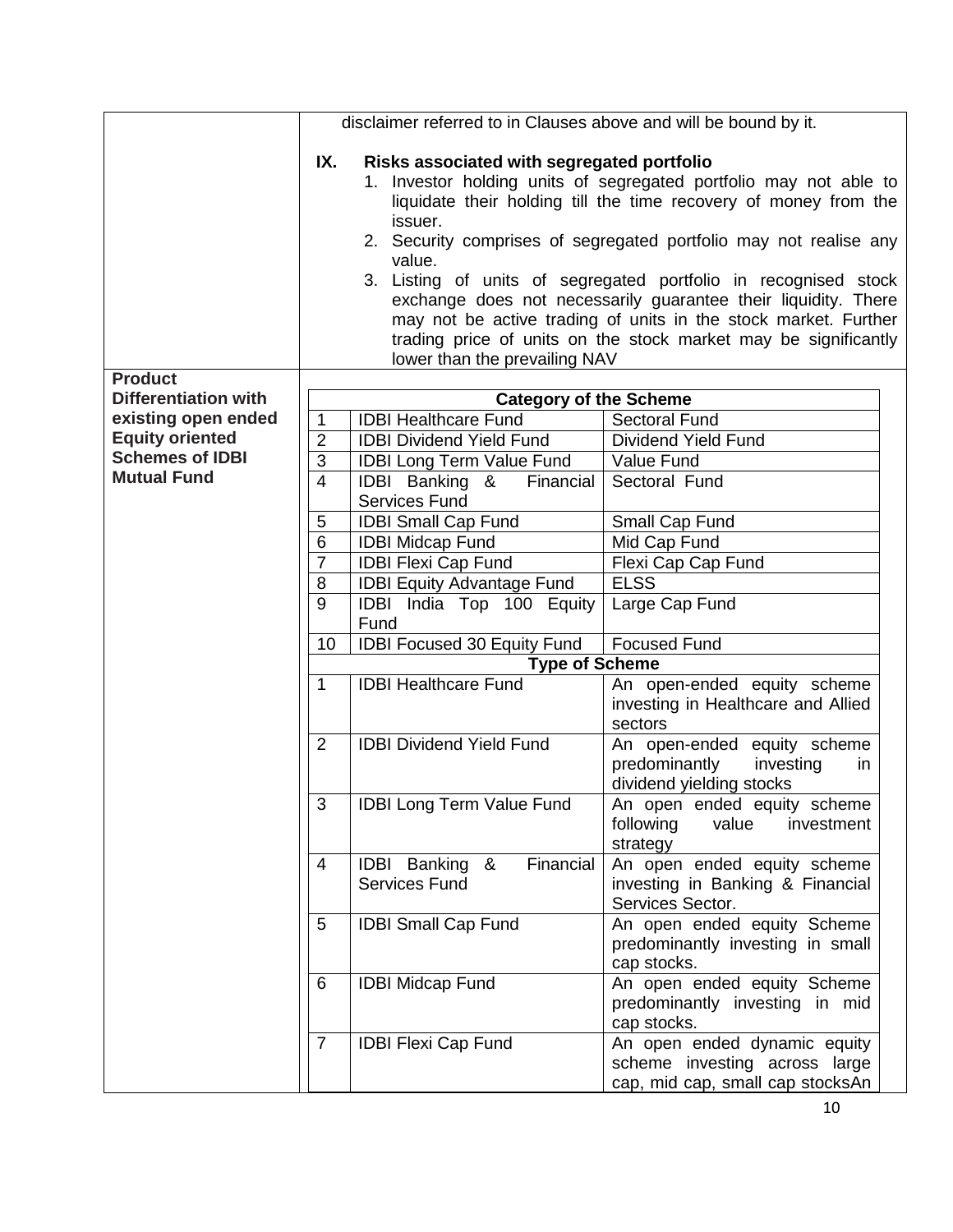|                |                                     | ended<br>equity scheme<br>open                                            |
|----------------|-------------------------------------|---------------------------------------------------------------------------|
|                |                                     | investing across large cap, mid<br>cap, small cap stocks.                 |
| 8              | <b>IDBI Equity Advantage Fund</b>   | An open ended equity linked                                               |
|                |                                     | saving scheme with a statutory                                            |
|                |                                     | lock in of 3 years and tax benefit.                                       |
| 9              | India Top 100 Equity<br><b>IDBI</b> | An open ended equity scheme                                               |
|                | Fund                                | predominantly investing in large                                          |
|                |                                     | cap stocks.                                                               |
| 10             | <b>IDBI Focused 30 Equity Fund</b>  | An open ended equity scheme                                               |
|                |                                     | investing in maximum 30 stocks                                            |
|                |                                     | (predominantly large cap)                                                 |
|                | <b>Investment Universe</b>          |                                                                           |
| 1              | <b>IDBI Healthcare Fund</b>         | predominantly<br>Investment<br>in                                         |
|                |                                     | Equities and<br>equity<br>related                                         |
|                |                                     | of<br>instruments<br>companies                                            |
|                |                                     | engaged in Healthcare and Allied                                          |
| $\overline{2}$ | <b>IDBI Dividend Yield Fund</b>     | sectors<br>Investment<br>predominantly                                    |
|                |                                     | in<br>dividend yielding stocks                                            |
| 3              | <b>IDBI Long Term Value Fund</b>    | Investment<br>predominantly<br>in                                         |
|                |                                     | undervalued stocks                                                        |
| 4              | <b>IDBI</b> Banking &<br>Financial  | predominantly<br>Investment<br>in                                         |
|                | <b>Services Fund</b>                | equity and<br>equity<br>related                                           |
|                |                                     | instruments<br>of<br>companies                                            |
|                |                                     | engaged in Banking & Financial                                            |
|                |                                     | Services Sector.                                                          |
| 5              | <b>IDBI Small Cap Fund</b>          | Investment in predominantly in                                            |
|                |                                     | Equity<br>Equity<br>related<br>and                                        |
|                |                                     | Small<br><i>instruments</i><br>of<br>Cap                                  |
| 6              | <b>IDBI Midcap Fund</b>             | Companies.<br>predominantly<br>in<br>Investment                           |
|                |                                     | related<br>Equity<br>Equity<br>and                                        |
|                |                                     | instruments<br>Midcap<br>οf                                               |
|                |                                     | Companies.                                                                |
| $\overline{7}$ | <b>IDBI Flexi Cap Fund</b>          | diversified<br>Investments<br>in<br>a                                     |
|                |                                     | portfolio consisting of<br>equity &                                       |
|                |                                     | equity related instruments across                                         |
|                |                                     | market capitalizationInvestment in                                        |
|                |                                     | equities<br>and<br>equity<br>related                                      |
|                |                                     | instruments<br>different<br>across                                        |
|                |                                     | market caps and sectors                                                   |
| 8              | <b>IDBI Equity Advantage Fund</b>   | Predominantly<br>Investment<br>in                                         |
|                |                                     | Equity<br>Equity<br>related<br>and                                        |
|                |                                     | without sector<br>instruments                                             |
| 9              | <b>IDBI</b>                         | market capitalization bias.                                               |
|                | India Top 100 Equity<br>Fund        | Investment<br>predominantly<br>in<br>Equities<br>and<br>equity<br>related |
|                |                                     | instruments<br>Large<br>Οf<br>cap                                         |
|                |                                     |                                                                           |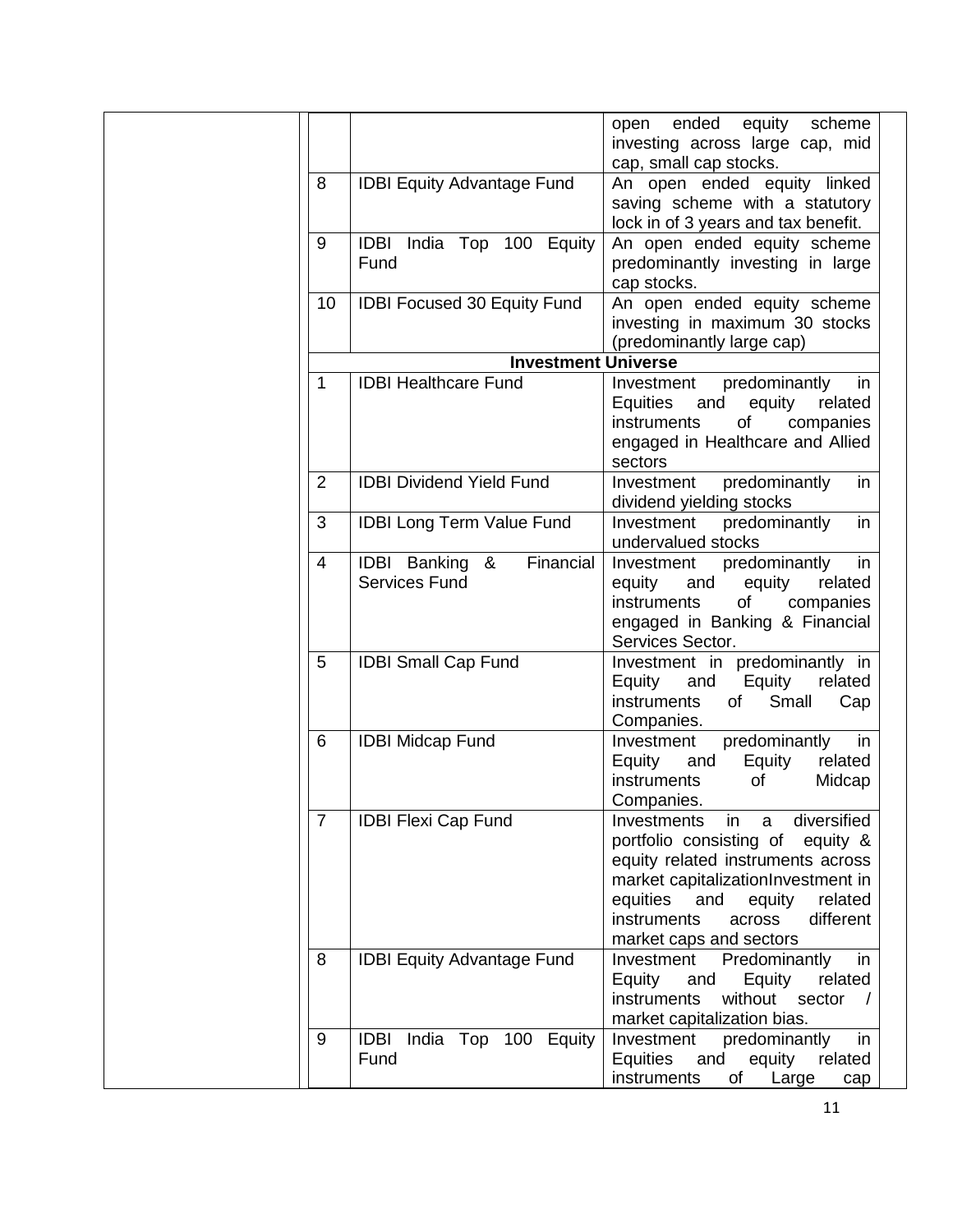|                |                                    | companies                                                      |
|----------------|------------------------------------|----------------------------------------------------------------|
| 10             | <b>IDBI Focused 30 Equity Fund</b> | Investment predominantly in large                              |
|                |                                    | cap focused equity and equity                                  |
|                |                                    | related instruments of up to 30                                |
|                |                                    | companies.                                                     |
|                | <b>Investment Objective</b>        |                                                                |
| 1              | <b>IDBI Healthcare Fund</b>        | The objective of the Scheme is to                              |
|                |                                    | achieve<br>long<br>term<br>capital                             |
|                |                                    | appreciation<br>by predominantly                               |
|                |                                    | investing in equity and equity                                 |
|                |                                    | related instruments of companies                               |
|                |                                    | engaged in Healthcare and Allied                               |
|                |                                    | sectors. However there can be                                  |
|                |                                    | no assurance that the investment                               |
|                |                                    | objective under the Scheme will                                |
|                |                                    | be realized.                                                   |
| $\overline{2}$ | <b>IDBI Dividend Yield Fund</b>    | The Investment objective of the                                |
|                |                                    | Scheme is to provide long term                                 |
|                |                                    | appreciation<br>capital<br>and/or                              |
|                |                                    | dividend distribution by investing                             |
|                |                                    | predominantly in dividend yielding                             |
|                |                                    | related<br>equity<br>equity<br>and                             |
|                |                                    | instruments. However there can                                 |
|                |                                    | the<br>be<br>assurance<br>that<br>no                           |
|                |                                    | investment objective under the                                 |
|                |                                    | scheme will be realized.                                       |
| 3              | <b>IDBI Long Term Value Fund</b>   | The Investment Objective of the                                |
|                |                                    | Scheme is to generate long-term                                |
|                |                                    | capital appreciation along with<br>regular income by investing |
|                |                                    | predominantly in<br>and                                        |
|                |                                    | equity<br>equity related instruments<br>by                     |
|                |                                    | following value investing strategy.                            |
|                |                                    | However,<br>there<br>can<br>be<br>no                           |
|                |                                    | assurance that the investment                                  |
|                |                                    | objective of the Scheme will be                                |
|                |                                    | realized.                                                      |
| $\overline{4}$ | Financial<br>IDBI Banking &        | The objective of the scheme is to                              |
|                | <b>Services Fund</b>               | provide<br>investors<br>maximum                                |
|                |                                    | growth<br>opportunities<br>and<br>to                           |
|                |                                    | achieve<br>long<br>capital<br>term                             |
|                |                                    | appreciation by predominantly                                  |
|                |                                    | investing in equity and equity                                 |
|                |                                    | related instruments of companies                               |
|                |                                    | engaged in Banking and Financial                               |
|                |                                    |                                                                |
|                |                                    |                                                                |
|                |                                    | Services Sector. However there                                 |
|                |                                    | can be no assurance that the<br>investment objective under the |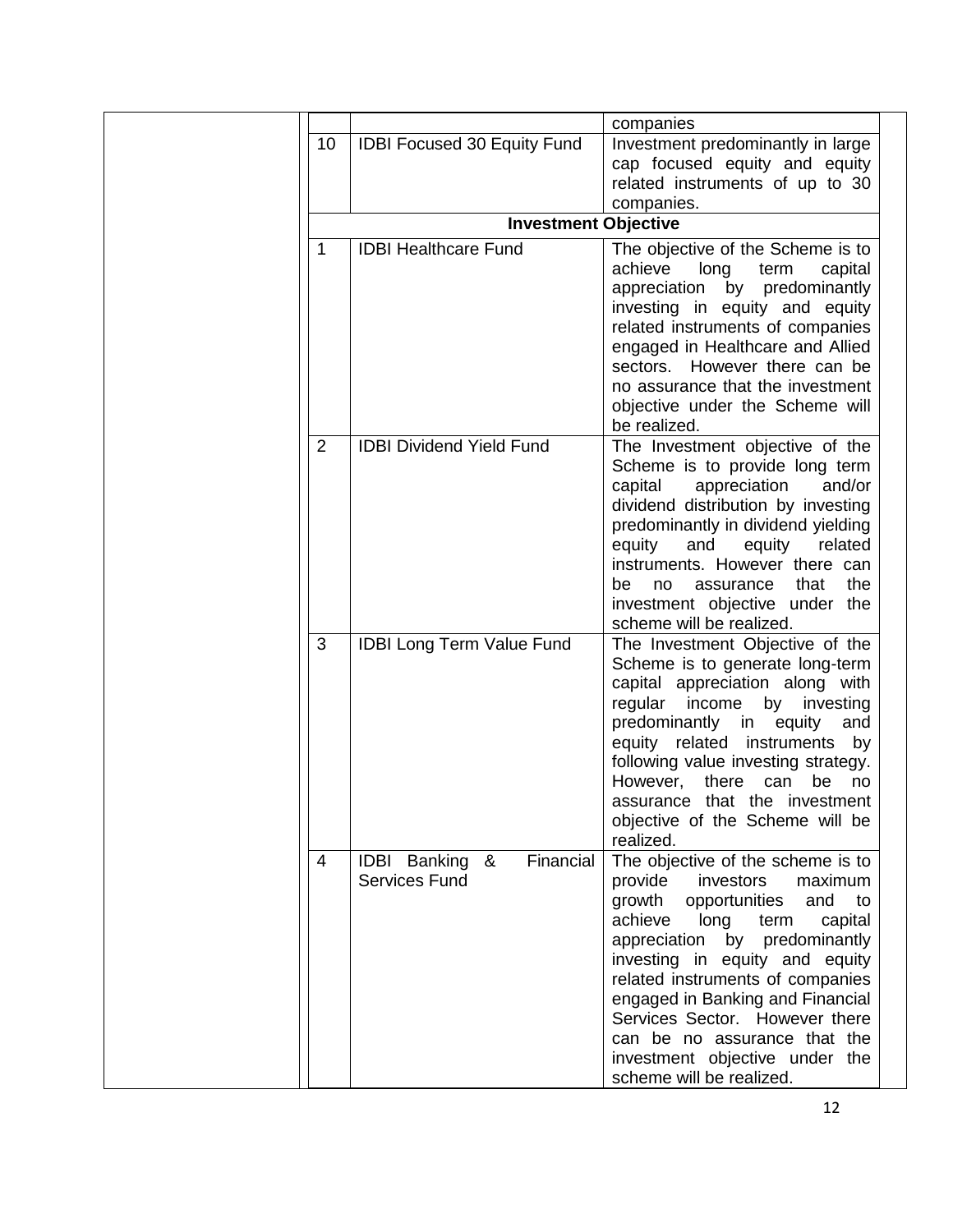| 5              | <b>IDBI Small Cap Fund</b>        | The Investment objective of the                                     |
|----------------|-----------------------------------|---------------------------------------------------------------------|
|                |                                   | Scheme is to provide investors                                      |
|                |                                   | with the opportunities for long-                                    |
|                |                                   | capital<br>appreciation<br>term<br>by                               |
|                |                                   | investing predominantly in Equity                                   |
|                |                                   | and Equity related instruments of                                   |
|                |                                   | Small Cap companies. However                                        |
|                |                                   | there can be no assurance that                                      |
|                |                                   | the investment objective under                                      |
|                |                                   | the Scheme will be realized.                                        |
| 6              | <b>IDBI Midcap Fund</b>           | The objective of the scheme is to                                   |
|                |                                   | provide<br>investors<br>with<br>the                                 |
|                |                                   | opportunities for long-term capital                                 |
|                |                                   | appreciation<br>by<br>investing                                     |
|                |                                   | Equity<br>predominantly<br>in<br>and                                |
|                |                                   | Equity related instruments of                                       |
|                |                                   | Companies.<br>Midcap<br>However                                     |
|                |                                   | there can be no assurance that                                      |
|                |                                   | the investment objective under                                      |
|                |                                   | the scheme will be realized.                                        |
| $\overline{7}$ | <b>IDBI Flexi Cap Fund</b>        | The Investment objective of the                                     |
|                |                                   | Scheme is provide investors with                                    |
|                |                                   | opportunities for long-term capital                                 |
|                |                                   | appreciation by investing in a                                      |
|                |                                   | diversified portfolio of Equity and                                 |
|                |                                   |                                                                     |
|                |                                   | Equity related Instruments across<br>market capitalization. However |
|                |                                   |                                                                     |
|                |                                   | there can be no assurance that                                      |
|                |                                   | the investment objective under                                      |
|                |                                   | the scheme will be realized.                                        |
| 8              | <b>IDBI Equity Advantage Fund</b> | The Scheme will seek to invest                                      |
|                |                                   | predominantly in a diversified                                      |
|                |                                   | portfolio of equity and equity                                      |
|                |                                   | related<br><i>instruments</i><br>with<br>the                        |
|                |                                   | objective to provide investors with                                 |
|                |                                   | opportunities<br>for<br>capital                                     |
|                |                                   | appreciation and income along                                       |
|                |                                   | with the benefit of income-tax                                      |
|                |                                   | deduction (under section 80C of                                     |
|                |                                   | the Income-tax Act, 1961) on their                                  |
|                |                                   | investments. Investments in this                                    |
|                |                                   | scheme would be subject to a                                        |
|                |                                   | statutory lock-in of 3 years from                                   |
|                |                                   | the date of allotment to be eligible                                |
|                |                                   | for income-tax benefits under                                       |
|                |                                   | Section 80C. There can be no                                        |
|                |                                   | assurance that the investment                                       |
|                |                                   | objective under the scheme will                                     |
|                |                                   | be realized.                                                        |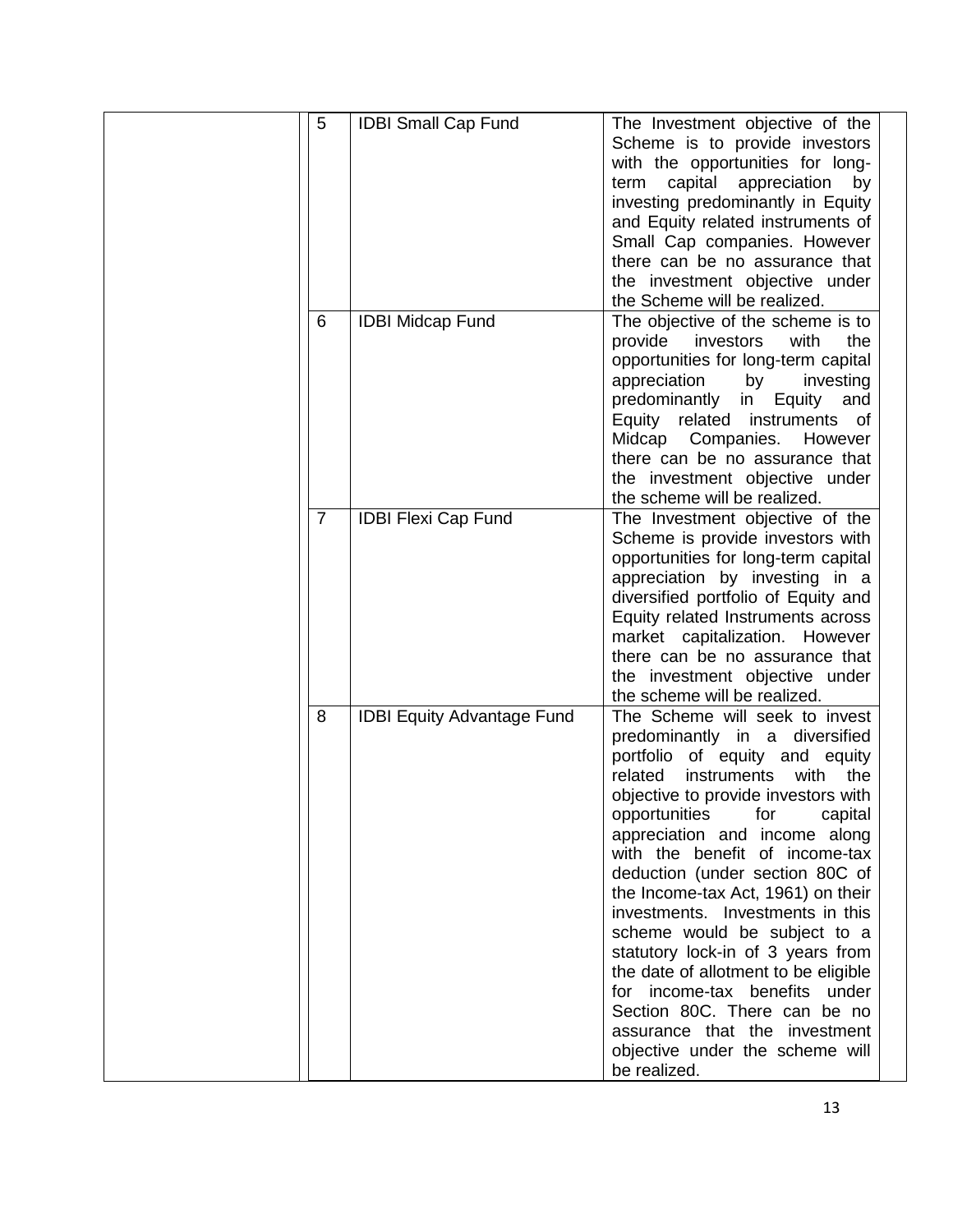| 9      | IDBI India Top 100 Equity<br>Fund                              | The Investment objective of the<br>Scheme is to provide investors<br>with the opportunities for long-<br>capital<br>appreciation<br>term<br>by<br>investing predominantly in Equity<br>and Equity related Instruments of<br>Large Cap companies. However<br>there can be no assurance that<br>the investment objective under<br>the Scheme will be realized.                                                                                                                                                       |
|--------|----------------------------------------------------------------|--------------------------------------------------------------------------------------------------------------------------------------------------------------------------------------------------------------------------------------------------------------------------------------------------------------------------------------------------------------------------------------------------------------------------------------------------------------------------------------------------------------------|
| 10     | <b>IDBI Focused 30 Equity Fund</b>                             | The investment objective of the<br>Scheme is to provide long term<br>capital appreciation by investing<br>in concentrated portfolio of large<br>cap focused equity and equity<br>related instruments of up to 30<br>companies and balance in debt<br>and money market Instruments.<br>However<br>there<br>can<br>be<br>no<br>assurance that the investment<br>objective of the Scheme will be<br>realized.                                                                                                         |
|        | <b>Asset Allocation</b>                                        |                                                                                                                                                                                                                                                                                                                                                                                                                                                                                                                    |
| 1<br>2 | <b>IDBI Healthcare Fund</b><br><b>IDBI Dividend Yield Fund</b> | 80%-100%<br>Equity &<br>Equity<br>related instruments of companies<br>engaged in Healthcare and Allied<br>sectors<br>0%-20%<br>Equity<br>and<br>Equity<br>related instruments of companies<br>engaged in other than Healthcare<br>and Allied sectors<br>0%-20% Debt and Money Market<br><i>instruments</i><br>including<br>Mutual<br><b>Fund Liquid Schemes</b><br>0%-10% Units issued by Real<br>Estate Investment Trusts (REITs)<br>& Infrastructure Investment Trusts<br>(InvITs)<br>65%-100% Equity and Equity |
|        |                                                                | related instruments of dividend<br>yielding companies<br>0%-35%<br>Equity<br>Equity<br>and<br>related instruments of other than<br>dividend yielding companies<br>0%-35% Debt and Money market<br>instruments<br>0%-10% Units issued by Real<br>Estate Investment Trusts (REITs)<br>& Infrastructure Investment Trusts                                                                                                                                                                                             |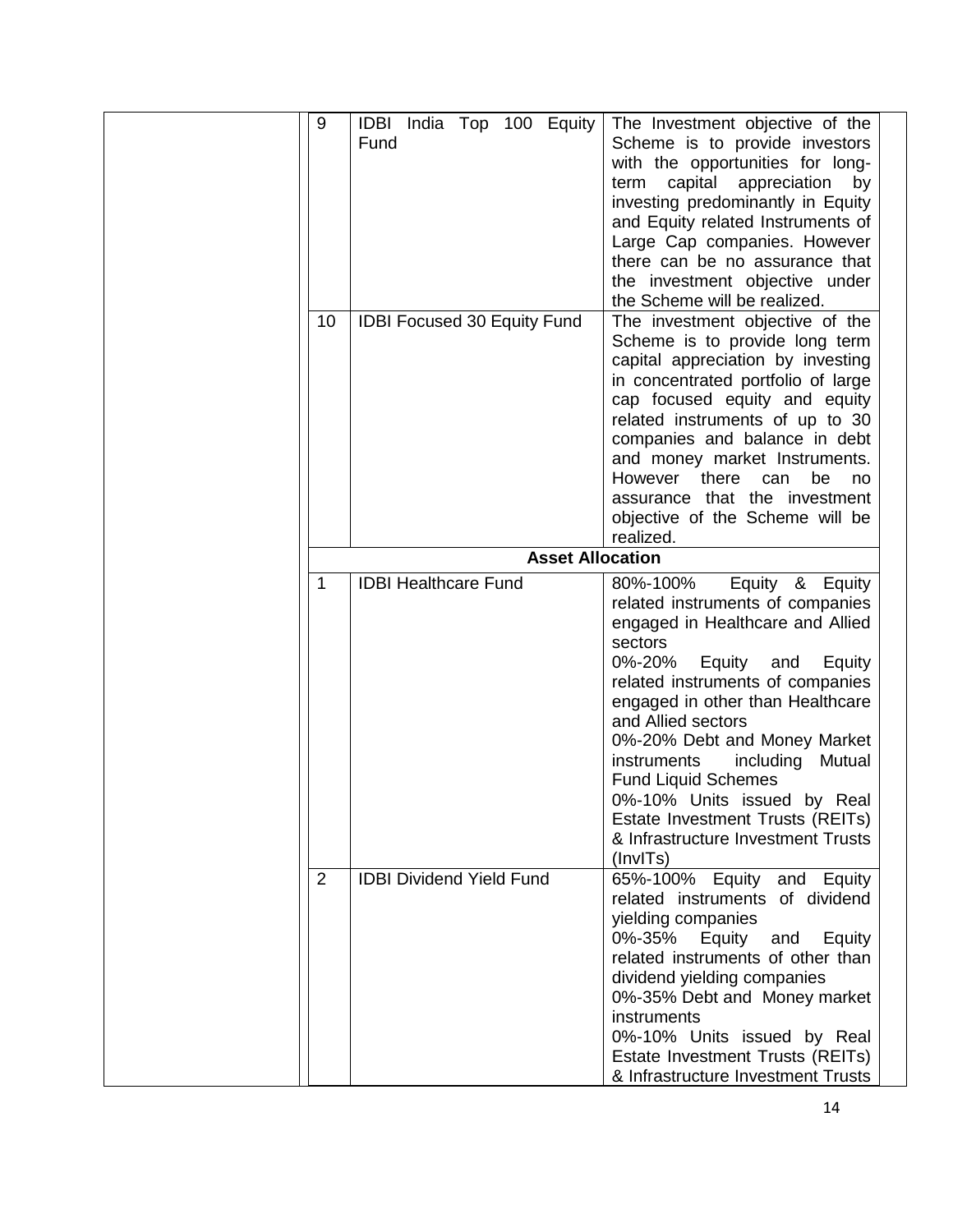|   |                                                               | (InvITs)                                                                                                                                                                                                                                                                                                                                                                                                                             |
|---|---------------------------------------------------------------|--------------------------------------------------------------------------------------------------------------------------------------------------------------------------------------------------------------------------------------------------------------------------------------------------------------------------------------------------------------------------------------------------------------------------------------|
| 3 | <b>IDBI Long Term Value Fund</b>                              | Equity and Equity<br>65%-100%<br>related instruments<br>0%-35% Debt and Money Market<br>Instruments including Tri party<br>Repo<br>0%-10% Units issued by Real<br>Estate Investment Trusts (REITs)<br>& Infrastructure Investment Trusts<br>(InvITs)                                                                                                                                                                                 |
| 4 | Financial<br><b>IDBI</b> Banking<br>&<br><b>Services Fund</b> | Equity<br>80%-100%<br>&<br>Equity<br>related instruments of companies<br>engaged in Banking & Financial<br><b>Services Sector</b><br>0%-20% Equity and<br>Equity<br>related instruments of other than<br>Banking & Financial Services<br><b>Companies Sector</b><br>0%-20% Debt and Money Market<br>instruments<br>0%-10% Units issued by Real<br>Estate Investment Trusts (REITs)<br>& Infrastructure Investment Trusts<br>(InvITs) |
| 5 | <b>IDBI Small Cap Fund</b>                                    | 65%-100% Equity &<br>Equity<br>related instruments of Small Cap<br>Companies<br>0%-35% Equity & Equity related<br>instruments of Companies other<br>than Small Cap Companies<br>0%-35% Debt and Money Market<br>Instruments and Tri party Repo<br>0%-10% units issued by Real<br>Estate Investment Trusts (REITs)<br>Infrastructure<br>Investment<br>&<br>Trusts(InvITs)                                                             |
| 6 | <b>IDBI Midcap Fund</b>                                       | 65%-100% Equity<br>and Equity<br>related instruments of Mid cap<br>Companies<br>0%-35%<br>Equity<br>and<br>Equity<br>related instruments of other than<br>midcap companies<br>0%-35% Debt and Money Market<br>Instruments<br>0%-10% units issued by Real<br>Estate Investment Trusts (REITs)<br>Infrastructure<br>Investment<br>&<br>Trusts(InvITs)                                                                                  |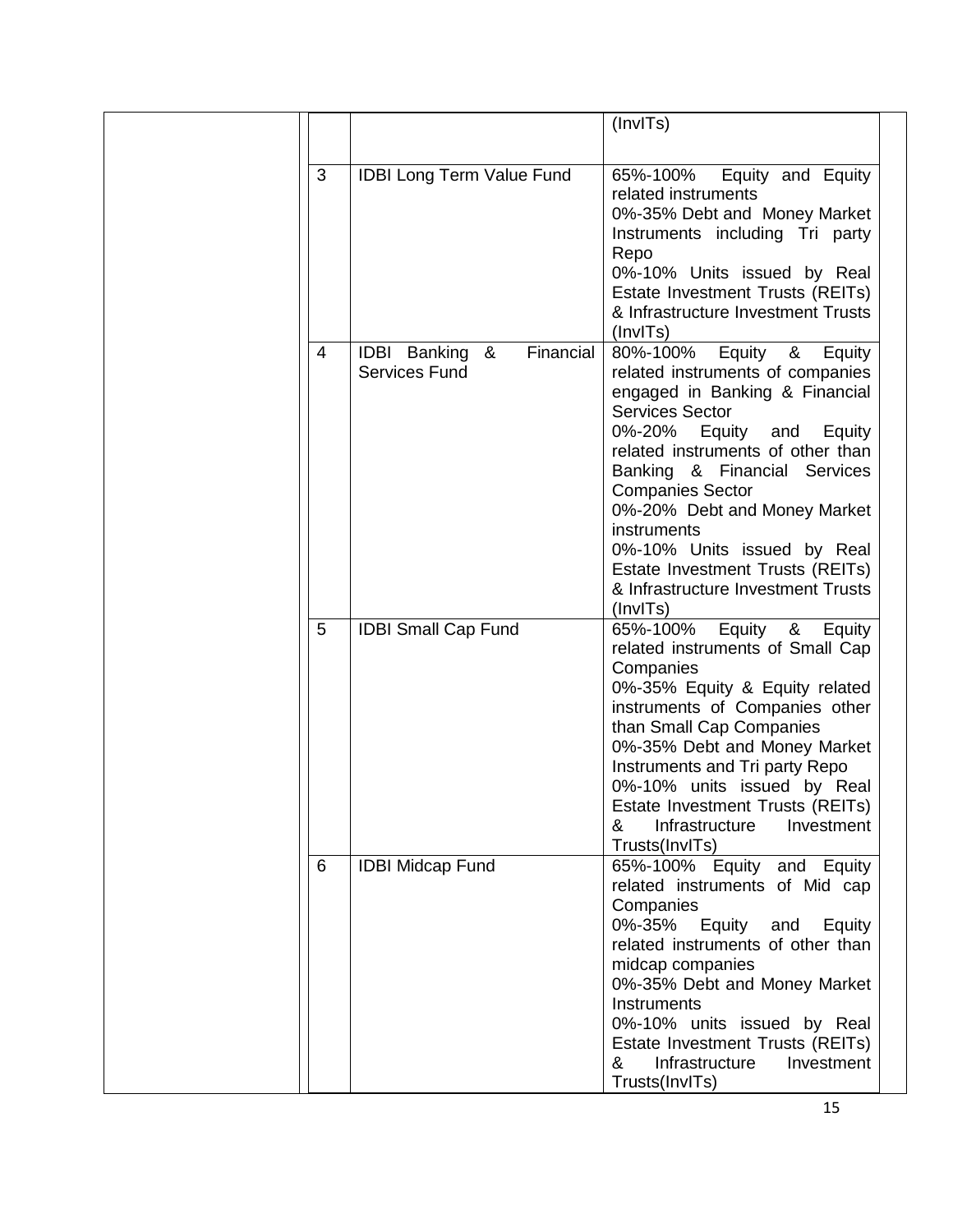| $\overline{7}$ | <b>IDBI Flexi Cap Fund</b>            | 65%-100%                                 |
|----------------|---------------------------------------|------------------------------------------|
|                |                                       | Equity &<br>Equity                       |
|                |                                       | related instruments across market        |
|                |                                       | capitalization                           |
|                |                                       | 0%-35% Debt and Money Market             |
|                |                                       | Instruments                              |
|                |                                       | 0%-10% units issued by Real              |
|                |                                       | Estate Investment Trusts (REITs)         |
|                |                                       | Infrastructure<br>Investment<br>&        |
|                |                                       | Trusts(InvITs)                           |
| 8              | <b>IDBI Equity Advantage Fund</b>     | 80%-100% Equity and equity               |
|                |                                       | related instruments                      |
|                |                                       | 0 - 20% Debt and Money Market            |
|                |                                       | Instruments                              |
|                |                                       |                                          |
| 9              | India Top 100 Equity<br>IDBI          | 80%-100% Equities and equity             |
|                | Fund                                  | related instruments of Large Cap         |
|                |                                       | Companies                                |
|                |                                       | 0%-20% Equities and<br>Equity            |
|                |                                       | related instruments of other than        |
|                |                                       | Large Cap Companies                      |
|                |                                       | 0%-20% Debt and Money Market             |
|                |                                       | Instruments                              |
|                |                                       | 0%-10% units issued by Real              |
|                |                                       | Estate Investment Trusts (REITs)         |
|                |                                       | &<br>Infrastructure<br>Investment        |
|                |                                       | Trusts(InvITs)                           |
| 10             | <b>IDBI Focused 30 Equity Fund</b>    | 65%-100% Equity and Equity               |
|                |                                       | related instruments ( which are          |
|                |                                       | not exceeding 30 companies) #            |
|                |                                       | Scheme<br>#The<br>shall<br>invest        |
|                |                                       | minimum 65%<br>large cap<br>in           |
|                |                                       | market<br>companies<br>by                |
|                |                                       | capitalization.                          |
|                |                                       |                                          |
|                |                                       | 0%-35% Debt and Money Market             |
|                |                                       | Instruments                              |
|                | <b>Benchmark</b>                      |                                          |
| 1              | <b>IDBI Healthcare Fund</b>           | S&P<br><b>BSE</b><br>Healthcare<br>Total |
|                |                                       | Return Index (TRI)                       |
|                |                                       |                                          |
| 2              | <b>IDBI Dividend Yield Fund</b>       | NIFTY 500 - Total Return Index           |
|                |                                       | (TRI)                                    |
| 3              | <b>IDBI Long Term Value Fund</b>      | NIFTY 500- Total Returns Index           |
|                |                                       | (TRI)                                    |
| 4              | &<br>Financial<br><b>IDBI</b> Banking | NIFTY Financial Services Total           |
|                | <b>Services Fund</b>                  | Return Index (TRI)                       |
| 5              |                                       | NIFTY Smallcap 250 Total Return          |
|                | <b>IDBI Small Cap Fund</b>            |                                          |
|                |                                       | Index                                    |
| 6              | <b>IDBI Midcap Fund</b>               | NIFTY Midcap 150 Total Return            |
|                |                                       | Index                                    |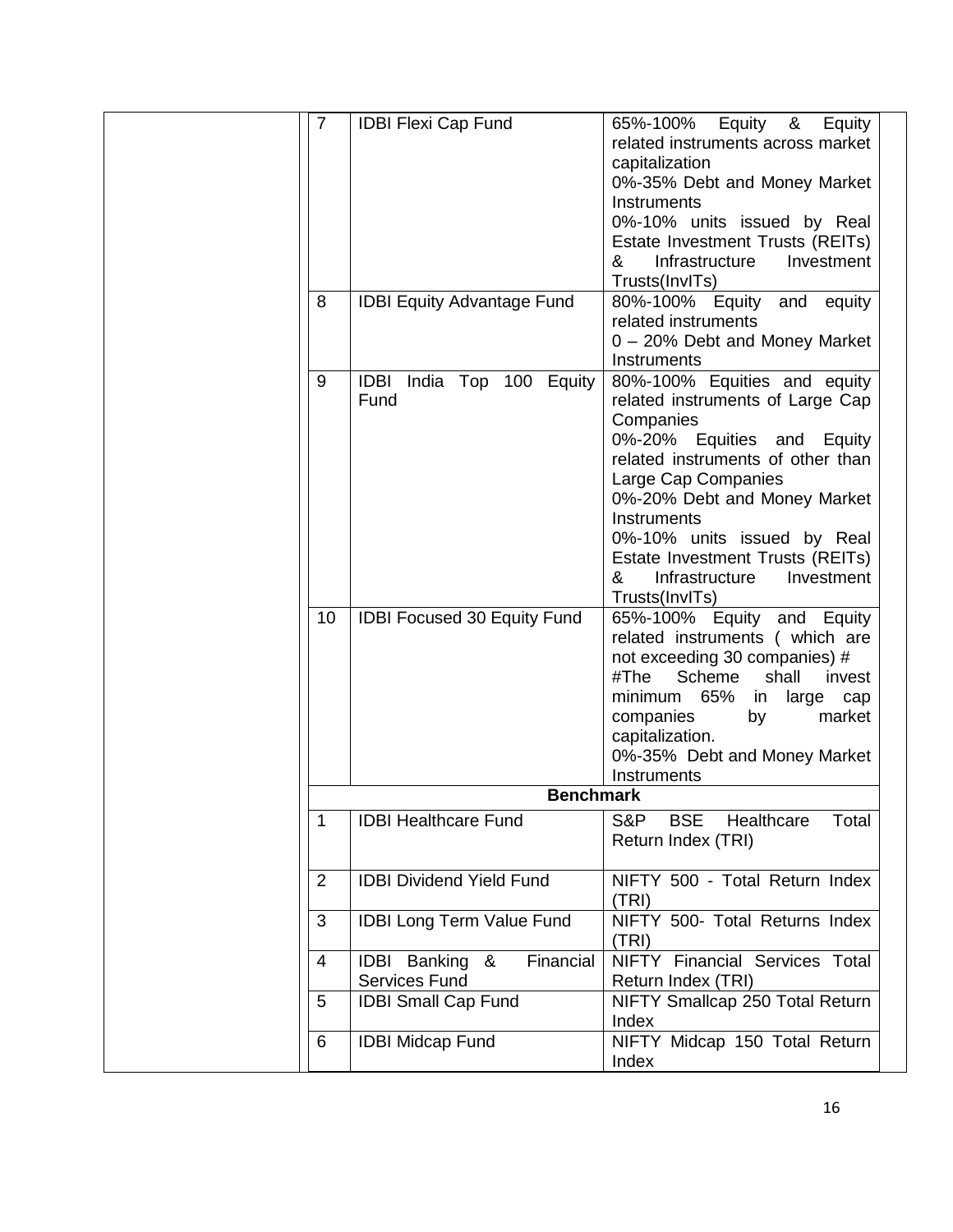|                         | $\overline{7}$           |      | <b>IDBI Flexi cap Fund</b>                                                                                                                             | (TRI) |       | NIFTY 500 Total Return Index |  |
|-------------------------|--------------------------|------|--------------------------------------------------------------------------------------------------------------------------------------------------------|-------|-------|------------------------------|--|
|                         | 8                        |      | <b>IDBI Equity Advantage Fund</b>                                                                                                                      |       |       | NIFTY 500 Total Return Index |  |
|                         | 9                        | Fund | IDBI India Top 100 Equity                                                                                                                              |       |       | NIFTY 100 Total Return Index |  |
|                         | 10                       |      | IDBI Focused 30 Equity Fund                                                                                                                            |       |       | NIFTY 500 Total Return Index |  |
|                         |                          |      | No of Folios as on March 31, 2022                                                                                                                      |       |       |                              |  |
|                         | $\mathbf 1$              |      | <b>IDBI Healthcare Fund</b>                                                                                                                            |       | 7284  |                              |  |
|                         | $\overline{2}$           |      | <b>IDBI Dividend Yield Fund</b>                                                                                                                        |       | 7527  |                              |  |
|                         | 3                        |      | <b>IDBI Long Term Value Fund</b>                                                                                                                       |       | 9162  |                              |  |
|                         | $\overline{4}$           | Fund | IDBI Banking & Financial Services                                                                                                                      |       | 9581  |                              |  |
|                         | 5                        |      | <b>IDBI Small Cap Fund</b>                                                                                                                             |       | 14747 |                              |  |
|                         | 6                        |      | <b>IDBI Midcap Fund</b>                                                                                                                                |       | 21972 |                              |  |
|                         | $\overline{7}$           |      | <b>IDBI Flexi Cap Fund</b>                                                                                                                             |       | 27854 |                              |  |
|                         | 8                        |      | <b>IDBI Equity Advantage Fund</b>                                                                                                                      |       | 42388 |                              |  |
|                         | 9                        |      | IDBI India Top 100 Equity Fund                                                                                                                         |       | 60256 |                              |  |
|                         | 10                       |      | <b>IDBI Focused 30 Equity Fund</b>                                                                                                                     |       | 13036 |                              |  |
|                         |                          |      | AUM as on March 31, 2022 (in Crores)                                                                                                                   |       |       |                              |  |
|                         | $\mathbf{1}$             |      | <b>IDBI Healthcare Fund</b>                                                                                                                            |       |       | 68.22                        |  |
|                         | $\overline{2}$           |      | <b>IDBI Dividend Yield Fund</b>                                                                                                                        |       |       | 94.30                        |  |
|                         | 3                        |      | <b>IDBI Long Term Value Fund</b>                                                                                                                       |       |       | 103.55                       |  |
|                         | $\overline{4}$           |      | <b>IDBI Banking &amp; Financial Services</b><br>Fund                                                                                                   |       |       | 89.50                        |  |
|                         | 5                        |      | <b>IDBI Small Cap Fund</b>                                                                                                                             |       |       | 135.00                       |  |
|                         | 6                        |      | <b>IDBI Midcap Fund</b>                                                                                                                                |       |       | 189.98                       |  |
|                         | $\overline{7}$           |      | <b>IDBI Flexi cap Fund</b>                                                                                                                             |       |       | 389.61                       |  |
|                         | 8                        |      | <b>IDBI Equity Advantage Fund</b>                                                                                                                      |       |       | 511.17                       |  |
|                         | 9                        |      | IDBI India Top 100 Equity Fund                                                                                                                         |       |       | 586.44                       |  |
|                         | 10                       |      | <b>IDBI Focused 30 Equity Fund</b>                                                                                                                     |       |       | 137.11                       |  |
| <b>Plan and Options</b> |                          |      | The Scheme offers the following Plans for                                                                                                              |       |       |                              |  |
|                         | investment-<br>$\bullet$ |      | Regular Plan                                                                                                                                           |       |       |                              |  |
|                         |                          |      | Direct Plan                                                                                                                                            |       |       |                              |  |
|                         |                          |      |                                                                                                                                                        |       |       |                              |  |
|                         |                          |      | As per SEBI circular no CIR/IMD/DF/21/2012 dated September 13, 2012, a                                                                                 |       |       |                              |  |
|                         |                          |      | separate plan (Direct Plan) is provided to the investors for direct investments,<br>i.e., investments not routed through a distributor.                |       |       |                              |  |
|                         |                          |      |                                                                                                                                                        |       |       |                              |  |
|                         |                          |      | The Direct Plan shall have a lower expense ratio excluding distribution<br>expenses, commission, etc., and no commission shall be paid from such plan. |       |       |                              |  |
|                         |                          |      | The Scheme shall declare a separate NAV for all sub-options under both                                                                                 |       |       |                              |  |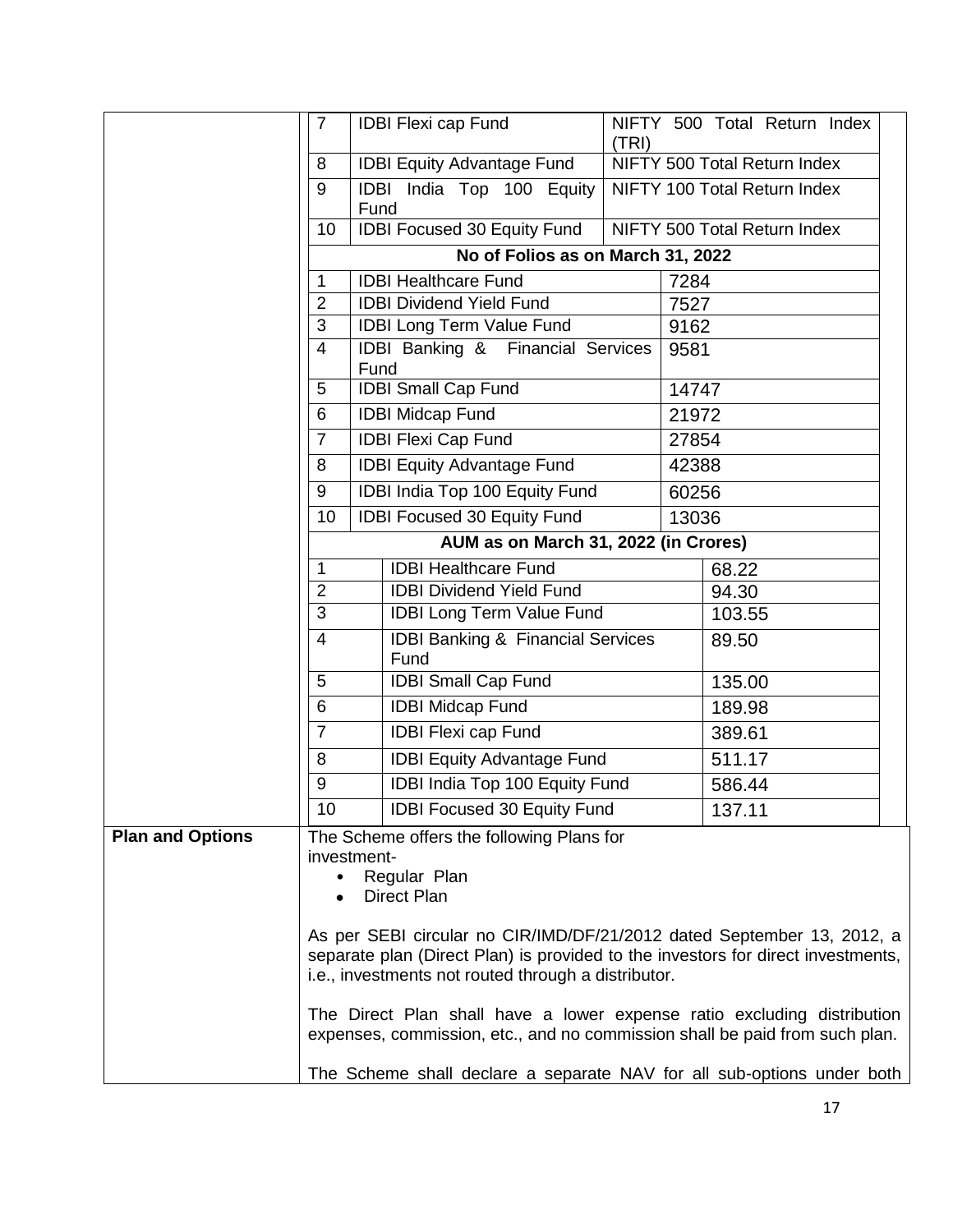direct and regular plan. The Regular and the Direct Plan will be maintained under a common portfolio.

In case where investors do not opt for a particular plan at the time of investment and the application is not routed through a distributor, Direct plan shall be considered as the default plan.

The Default Plan (Direct Plan/Regular Plan) under various scenarios, shall be as below

| <b>Scenario</b> | <b>Broker Code as</b><br>per application<br>form | Plan as per<br>application<br>form | <b>Default Plan to be</b><br>captured |
|-----------------|--------------------------------------------------|------------------------------------|---------------------------------------|
|                 | Not mentioned                                    | Not mentioned                      | <b>Direct Plan</b>                    |
| $\overline{2}$  | Not mentioned                                    | <b>Direct</b>                      | <b>Direct Plan</b>                    |
| 3               | Not mentioned                                    | Regular                            | Direct Plan                           |
| 4               | Mentioned                                        | <b>Direct</b>                      | <b>Direct Plan</b>                    |
| 5               | <b>Direct</b>                                    | Not Mentioned                      | <b>Direct Plan</b>                    |
| 6               | <b>Direct</b>                                    | Regular                            | <b>Direct Plan</b>                    |
| 7               | Mentioned                                        | Regular                            | Regular Plan                          |
| 8               | Mentioned                                        | <b>Not Mentioned</b>               | <b>Regular Plan</b>                   |

In cases of wrong/ invalid/ incomplete ARN codes (broker code) mentioned on the application form, the application shall be processed under Regular Plan. The AMC shall contact and obtain the correct ARN code within 30 calendar days of the receipt of the application form from the investor/ distributor. In case, the correct code is not received within 30 calendar days, the AMC shall reprocess the transaction under Direct Plan from the date of application without any exit load.

Within each Plan there are two options –

- a) Income Distribution cum capital withdrawal (IDCW) option and
- b) Growth option

The Growth option will not declare any Income Distribution cum capital withdrawal (IDCW).

In cases where investors do not opt for a particular Option at the time of investment, the default Option will be the Growth Option.

Investors can opt for any one of following modes of Income Distribution cum capital withdrawal (IDCW) –

a) Income Distribution cum capital withdrawal (IDCW) Payout

b) Income Distribution cum capital withdrawal (IDCW) Reinvestment and

c) Income Distribution cum capital withdrawal (IDCW) Transfer.

In cases, where investors have not specified the mode of Income Distribution cum capital withdrawal (IDCW) i.e. payout, reinvestment, Income Distribution cum capital withdrawal (IDCW) transfer, the default mode will be reinvestment.

If the Income Distribution cum capital withdrawal (IDCW) amount is less than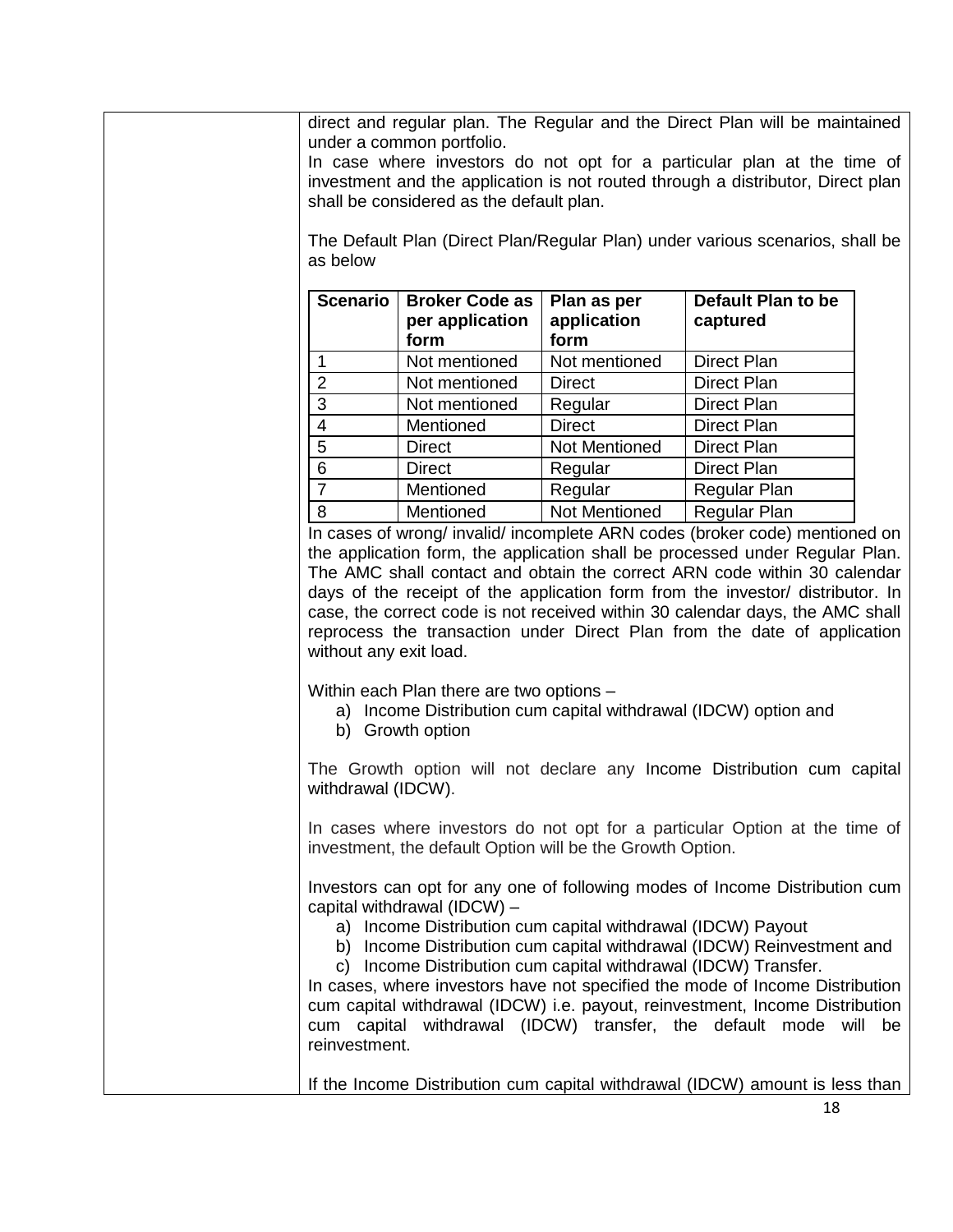|                                        | Rs. 100/-, the entire Income Distribution cum capital withdrawal (IDCW)<br>amount shall be compulsorily reinvested and no Income Distribution cum<br>capital withdrawal (IDCW) payout will be made.                                                                                                                                                                                                                                                                                                                                                                                                                                                                                                                                                                                        |
|----------------------------------------|--------------------------------------------------------------------------------------------------------------------------------------------------------------------------------------------------------------------------------------------------------------------------------------------------------------------------------------------------------------------------------------------------------------------------------------------------------------------------------------------------------------------------------------------------------------------------------------------------------------------------------------------------------------------------------------------------------------------------------------------------------------------------------------------|
|                                        | Under the Income Distribution cum capital withdrawal (IDCW) transfer plan, all<br>unit holders in the Income Distribution cum capital withdrawal (IDCW) option<br>of the scheme can transfer their Income Distribution cum capital withdrawal<br>(IDCW) to any open ended schemes (as and when made available for<br>subscription) of IDBI Mutual Fund. Minimum Income Distribution cum capital<br>withdrawal (IDCW) in the scheme required to avail Income Distribution cum<br>capital withdrawal (IDCW) Transfer Plan is Rs.1000/-. If an Investor has opted<br>for Income Distribution cum capital withdrawal (IDCW) Transfer Plan and<br>amount is less than Rs.1000, the Income Distribution cum capital withdrawal<br>(IDCW) amount will be reinvested and no transfer will be made. |
|                                        | If investors apply for subscription of units under any Plans / Options, the<br>minimum subscription limits for new purchases/additional purchases/SIP will<br>apply to each Plan / Option.                                                                                                                                                                                                                                                                                                                                                                                                                                                                                                                                                                                                 |
|                                        | Please note that IDBI Healthcare Fund does not assure any Income<br>Distribution cum capital withdrawal (IDCW) under any sub-options in the<br>Income Distribution cum capital withdrawal (IDCW) option. Declaration of<br>Income Distribution cum capital withdrawal (IDCW) is subject to the availability<br>of distributable surplus, if any, in the scheme and at the discretion of the AMC<br>and Trustee Company.                                                                                                                                                                                                                                                                                                                                                                    |
| <b>Special Facilities</b><br>available | Systematic Investment Plan (SIP), Systematic Withdrawal Plan (SWP),<br><b>Systematic Transfer Plan(STP)</b>                                                                                                                                                                                                                                                                                                                                                                                                                                                                                                                                                                                                                                                                                |
| <b>Applicable NAV</b>                  | Cut-off time is the time before which the Investors Application Form(s)<br>(complete in all respects) should reach the Official Points of Acceptance to be<br>entitled to the Applicable NAV of that Business Day                                                                                                                                                                                                                                                                                                                                                                                                                                                                                                                                                                          |
|                                        | An application will be considered accepted on a Business Day, subject to it<br>being complete in all respects and received and time stamped upto the<br>relevant Cut-off time mentioned below, at any of the Official Points of<br>Acceptance of transactions. Where an application is received and the time<br>stamping is done after the relevant Cut-off time the request will be deemed to<br>have been received on the next Business Day.                                                                                                                                                                                                                                                                                                                                             |
|                                        | <b>Subscription/ Purchase including switch-in</b><br>The following cut-off timings shall be observed by a mutual fund for any<br>application amount in respect of purchase of units in the scheme and its<br>plans / options, where the following NAVs shall be applied for such purchase:                                                                                                                                                                                                                                                                                                                                                                                                                                                                                                 |
|                                        | 1. In respect of valid applications received up to 3.00 p.m. on a business day<br>and where the funds for the entire amount are available for utilization before<br>the cut-off time without availing any credit facility, whether, intra-day or<br>otherwise - the closing NAV of the Business Day shall be applicable.                                                                                                                                                                                                                                                                                                                                                                                                                                                                   |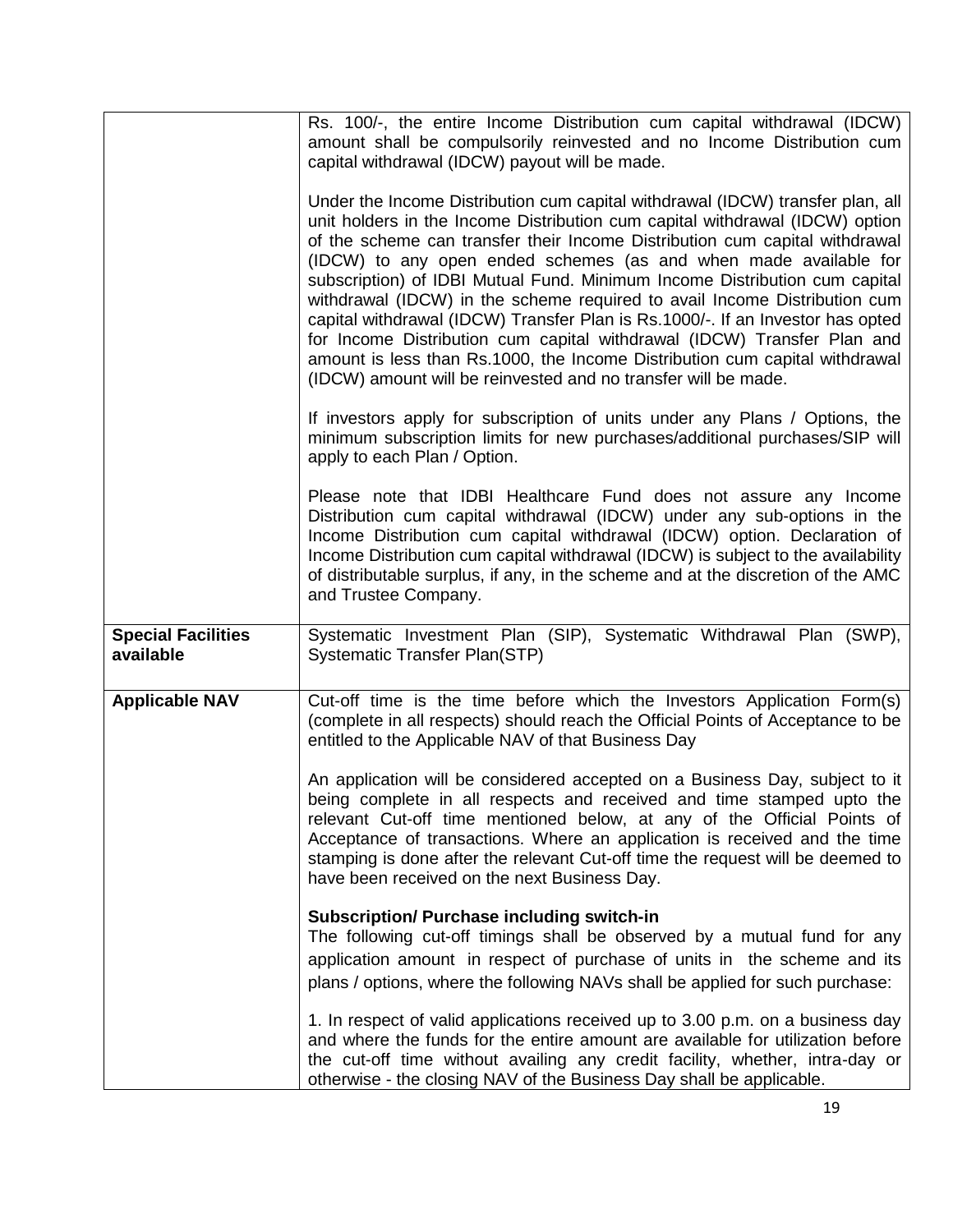| 2. In respect of valid applications received after 3.00 p.m. on a business day<br>and funds for the entire amount are available for utilization on the same day<br>before the cut-off time of the next Business Day without availing any credit<br>facility, whether, intra-day or otherwise – the closing NAV of the next business<br>day shall be applicable.<br>and                                                                                                                                                |
|-----------------------------------------------------------------------------------------------------------------------------------------------------------------------------------------------------------------------------------------------------------------------------------------------------------------------------------------------------------------------------------------------------------------------------------------------------------------------------------------------------------------------|
| 3. Irrespective of the time of receipt of application, where the funds for the<br>entire amount are not available for utilization before the cut-off time without<br>availing any credit facility, whether, intra-day or otherwise - the closing NAV of<br>such business day on which the funds are available for utilization before cut-<br>off time shall be applicable.                                                                                                                                            |
| For investments of any amount through systematic investment routes such as<br>Systematic Investment Plans (SIP), Systematic Transfer Plans (STP) Income<br>Distribution cum capital withdrawal (IDCW) Transfer etc., the units will be<br>allotted as per the closing NAV of the Business day on which the funds are<br>available for utilization before cut-off time, irrespective of the amount and<br>installment date of the SIP, STP or record date of Income Distribution cum<br>capital withdrawal (IDCW) etc. |
| <b>Redemptions including Switch-out:</b><br>The following cut-off timings shall be applicable with respect to repurchase of<br>units in the Scheme and the following NAVs shall be applied for such<br>repurchase:                                                                                                                                                                                                                                                                                                    |
| a. Where the application is received up to 3.00 pm on a business day $-$<br>closing NAV of the day on which the application is received; and                                                                                                                                                                                                                                                                                                                                                                          |
| b. An application received after 3.00 pm on a business day - closing NAV of<br>the next business day.                                                                                                                                                                                                                                                                                                                                                                                                                 |
| <b>Switches:</b>                                                                                                                                                                                                                                                                                                                                                                                                                                                                                                      |
| In case of 'switch' transactions from one scheme to another, the allotment<br>shall be in line with redemption payouts and realization of funds into the<br>switch-in scheme (where applicable)                                                                                                                                                                                                                                                                                                                       |
| Transactions through online facilities / electronic modes:                                                                                                                                                                                                                                                                                                                                                                                                                                                            |
| The time of transaction done through various online facilities / electronic<br>modes offered by the AMC, for the purpose of determining the applicability of<br>NAV, would be the time when the request for purchase / sale / switch of units<br>is received in the servers of AMC/RTA.                                                                                                                                                                                                                               |
| In case of transactions through online facilities / electronic modes, there may<br>be a time lag of upto 1 to 3 banking days between the amount of subscription<br>being debited to investor's bank account and the subsequent credit into the                                                                                                                                                                                                                                                                        |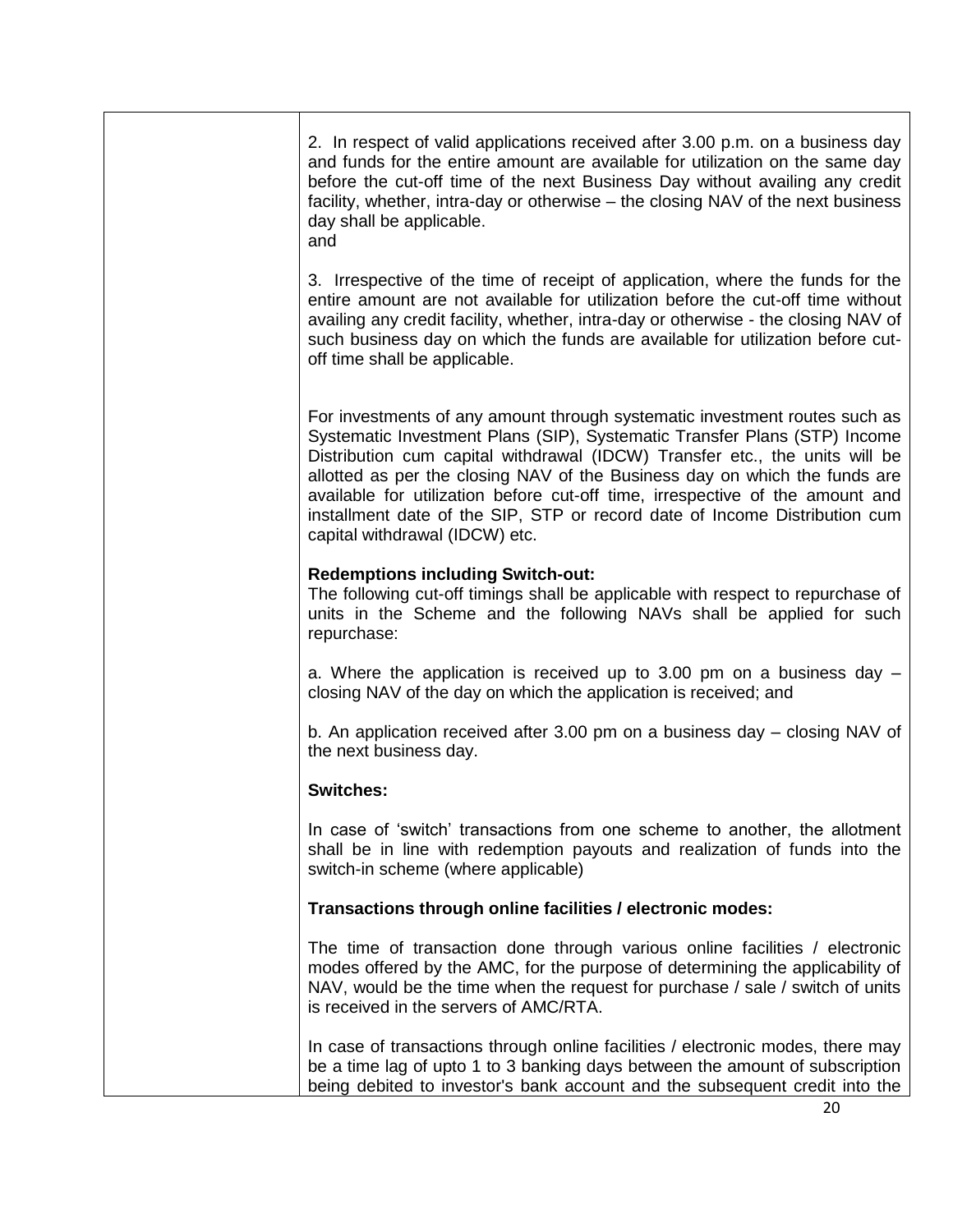|                                                             | respective Scheme's bank account. This lag may impact the applicability of<br>NAV for transactions where NAV is to be applied, based on actual realization<br>of funds by the Scheme. Under no circumstances will IDBI Asset Management<br>Limited or its bankers or its service providers be liable for any lag / delay in<br>realization of funds and consequent pricing of units.                                                                                                                                                                                                                       |                                                                |                                                                                                                                                                                                                                                        |
|-------------------------------------------------------------|------------------------------------------------------------------------------------------------------------------------------------------------------------------------------------------------------------------------------------------------------------------------------------------------------------------------------------------------------------------------------------------------------------------------------------------------------------------------------------------------------------------------------------------------------------------------------------------------------------|----------------------------------------------------------------|--------------------------------------------------------------------------------------------------------------------------------------------------------------------------------------------------------------------------------------------------------|
| <b>Minimum Application</b>                                  | <b>Purchase</b>                                                                                                                                                                                                                                                                                                                                                                                                                                                                                                                                                                                            | <b>Additional Purchase</b>                                     | Repurchase                                                                                                                                                                                                                                             |
| <b>Amount/ Number of</b><br><b>Units</b>                    | For new purchases<br>Rs. 5000 and in multiples of Re.<br>1 thereafter<br>For Systematic<br>Investment                                                                                                                                                                                                                                                                                                                                                                                                                                                                                                      | 1000<br>Rs.<br>and in<br>multiples<br>of<br>Re.1<br>thereafter | Rs. 1000 or 100<br>units or account<br>balance<br>whichever<br>is.<br>lowest                                                                                                                                                                           |
|                                                             | Plan (SIP)                                                                                                                                                                                                                                                                                                                                                                                                                                                                                                                                                                                                 |                                                                |                                                                                                                                                                                                                                                        |
|                                                             | Rs. 1000 per month for a<br>minimum<br>period<br>of<br>6<br>months.<br>Rs. 500 per month for a<br>$\bullet$<br>minimum<br>period<br>of<br>12<br>months<br>Rs.1500<br>for<br>per quarter<br>$\bullet$<br>minimum<br>period<br>of<br>4<br>quarters.<br>Investments above<br>minimum<br>amount mentioned above, shall<br>be made in multiples of Re. 1 for                                                                                                                                                                                                                                                    |                                                                | the<br>In.<br>case<br>Investor<br>specifies<br>the<br>number of units<br>and amount, the<br>number of Units<br>shall<br>be<br>considered<br>for<br>redemption.<br>In.<br>the<br>case<br>unit<br>holder does not<br>specify both, i.e.<br>the number of |
|                                                             | <b>SIP</b><br>both<br>all<br>in<br><b>Options</b><br>irrespective of frequency of SIP                                                                                                                                                                                                                                                                                                                                                                                                                                                                                                                      |                                                                | units<br>and<br>the<br>amount,<br>request will not<br>be processed.                                                                                                                                                                                    |
|                                                             | Note - The provisions relating to Minimum Amount (including Additional<br>Application Amount) for subscription / purchase will not be applicable for<br>investments made in the name of Designated Employees of the AMC<br>pursuant to SEBI circular vide reference no. SEBI/HO/IMD/IMD-I/DOF-<br>5/P/CIR/2021/553 dated April 28, 2021 read along with SEBI circular vide<br>reference no. SEBI/HO/IMD/IMD-I/DOF-5/P/CIR/2021/629 dated September<br>20, 2021 (Alignment of interest of Designated Employees of Asset<br>Management Companies (AMCs) with the Unitholders of the Mutual Fund<br>Schemes). |                                                                |                                                                                                                                                                                                                                                        |
| Dispatch of<br>Repurchase<br>(Redemption)<br><b>Request</b> | The Mutual Fund will endeavor to dispatch the redemption proceeds not later<br>than 10 business days from the date of acceptance of a valid redemption<br>request. In case the redemption proceeds are not dispatched within 10<br>business days of the date of receipt of valid redemption request, the AMC will<br>pay interest @ 15% p.a. (at present) or such other rate as may be prescribed<br>from time to time                                                                                                                                                                                     |                                                                |                                                                                                                                                                                                                                                        |
| <b>Restriction on</b><br><b>Redemption</b>                  | Restrictions on redemptions, if any, shall be imposed only as per the<br>stipulations of SEBI circular No. SEBI/HO/IMD/DF2/CIR/P/2016/57 dated May<br>31, 2016. Such a restriction may be imposed when there are circumstances<br>leading to a systemic crisis or event that severely constricts market liquidity or<br>the efficient functioning of markets such as:                                                                                                                                                                                                                                      |                                                                |                                                                                                                                                                                                                                                        |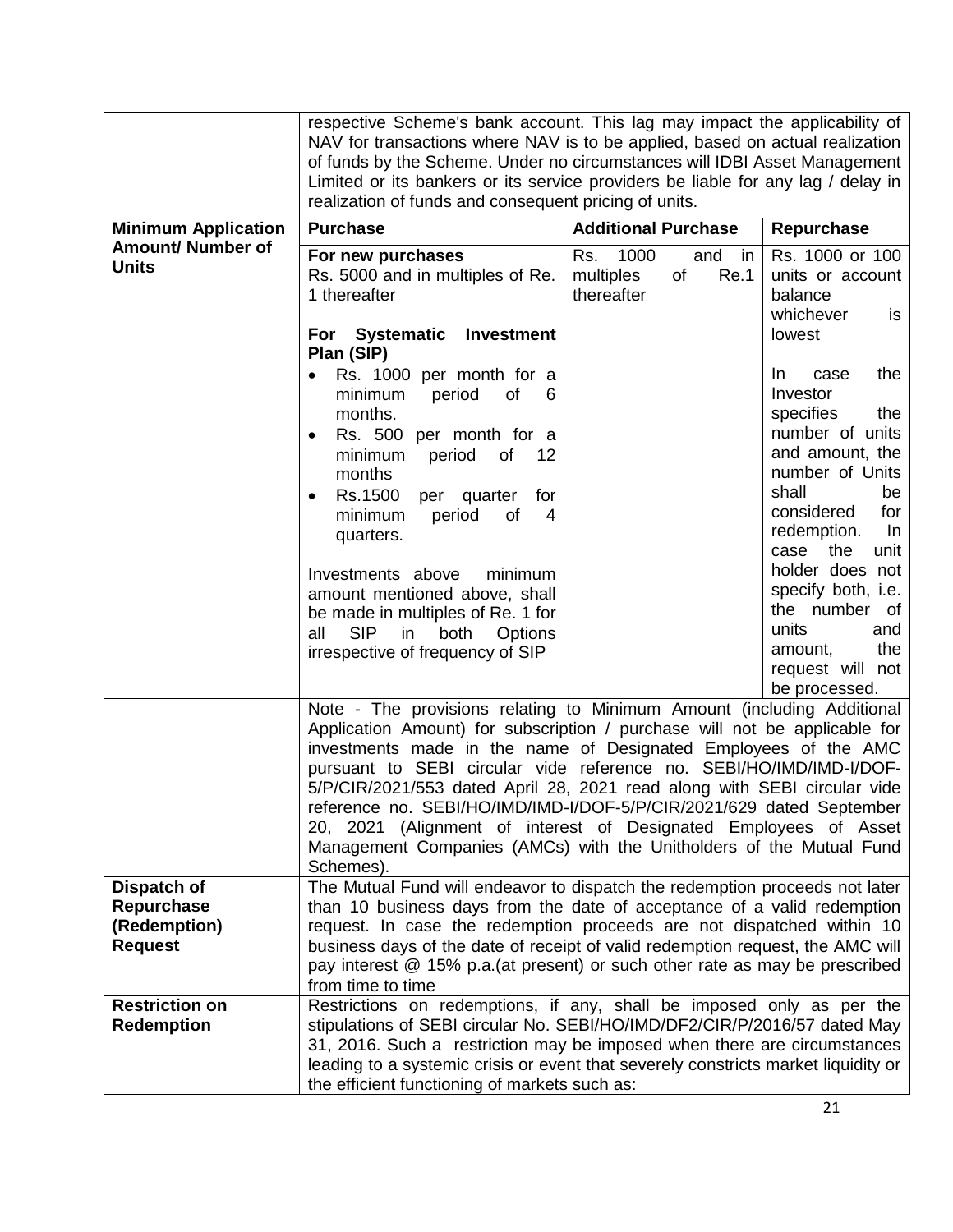|                                                                                 | i. Liquidity issues - when market at large becomes illiquid affecting almost all<br>securities rather than any issuer specific security. AMC should have in place<br>sound internal liquidity management tools for schemes. Restriction on<br>redemption cannot be used as an ordinary tool in order to manage the liquidity<br>of a scheme. Further, restriction on redemption due to illiquidity of a specific<br>security in the portfolio of a scheme due to a poor investment decision shall<br>not be allowed.<br>ii. Market failures, exchange closures - when markets are affected by<br>unexpected events which impact the functioning of exchanges or the regular<br>course of transactions. Such unexpected events could also be related to<br>political, economic, military, monetary or other emergencies.<br>iii. Operational issues - when exceptional circumstances are caused by<br>force majeure, unpredictable operational problems and technical failures (e.g.<br>a black out). Such cases can only be considered if they are reasonably<br>unpredictable and occur in spite of appropriate diligence of third parties,<br>adequate and effective disaster recovery procedures and systems.<br>Restriction on redemption shall be imposed only with the approval of the<br>Board of AMC and Trustee Company. Such imposition of restriction shall be |
|---------------------------------------------------------------------------------|---------------------------------------------------------------------------------------------------------------------------------------------------------------------------------------------------------------------------------------------------------------------------------------------------------------------------------------------------------------------------------------------------------------------------------------------------------------------------------------------------------------------------------------------------------------------------------------------------------------------------------------------------------------------------------------------------------------------------------------------------------------------------------------------------------------------------------------------------------------------------------------------------------------------------------------------------------------------------------------------------------------------------------------------------------------------------------------------------------------------------------------------------------------------------------------------------------------------------------------------------------------------------------------------------------------------------------------------------------------------------|
|                                                                                 | immediately intimated to SEBI.<br>The restriction shall be imposed for a specified period of time not exceeding<br>10 working days in any 90 days period.                                                                                                                                                                                                                                                                                                                                                                                                                                                                                                                                                                                                                                                                                                                                                                                                                                                                                                                                                                                                                                                                                                                                                                                                                 |
|                                                                                 | When restriction on redemption is imposed, following procedure shall be<br>applied by AMC:<br>1. No redemption requests up to INR 2 lakhs shall be subject to such<br>restriction.<br>2. Where redemption requests are above INR 2 lakhs, AMC shall redeem<br>the first INR 2 lakhs without such restriction and remaining part over<br>and above INR 2 lakhs shall be subject to such restriction.                                                                                                                                                                                                                                                                                                                                                                                                                                                                                                                                                                                                                                                                                                                                                                                                                                                                                                                                                                       |
| <b>Benchmark Index</b>                                                          | S&P BSE Healthcare - Total Return Index (TRI)                                                                                                                                                                                                                                                                                                                                                                                                                                                                                                                                                                                                                                                                                                                                                                                                                                                                                                                                                                                                                                                                                                                                                                                                                                                                                                                             |
| <b>Income Distribution</b><br>cum capital<br>withdrawal (IDCW)<br><b>Policy</b> | The Income Distribution cum capital withdrawal (IDCW) Policy for the Scheme<br>will be in line with the guidelines laid down by SEBI through its circular<br>SEBI/HO/IMD/DF2/CIR/P/2021/024 dated March 04, 2021 and SEBI/IMD/CIR<br>No.1 /64057 / 06 dated April 4, 2006, the procedure for which will be as<br>$follows -$                                                                                                                                                                                                                                                                                                                                                                                                                                                                                                                                                                                                                                                                                                                                                                                                                                                                                                                                                                                                                                              |
|                                                                                 | a. Quantum of Income Distribution cum capital withdrawal (IDCW) and<br>the record date shall be fixed by the trustees in their meeting. Income<br>Distribution cum capital withdrawal (IDCW) so decided shall be paid,<br>subject to availability of distributable surplus and at the discretion of<br>the AMC and Trustee Company                                                                                                                                                                                                                                                                                                                                                                                                                                                                                                                                                                                                                                                                                                                                                                                                                                                                                                                                                                                                                                        |
|                                                                                 | b. Record date shall be the date which will be considered for the purpose<br>of determining the eligibility of investors whose names appear on the<br>register of unit holders for receiving Income Distribution cum capital                                                                                                                                                                                                                                                                                                                                                                                                                                                                                                                                                                                                                                                                                                                                                                                                                                                                                                                                                                                                                                                                                                                                              |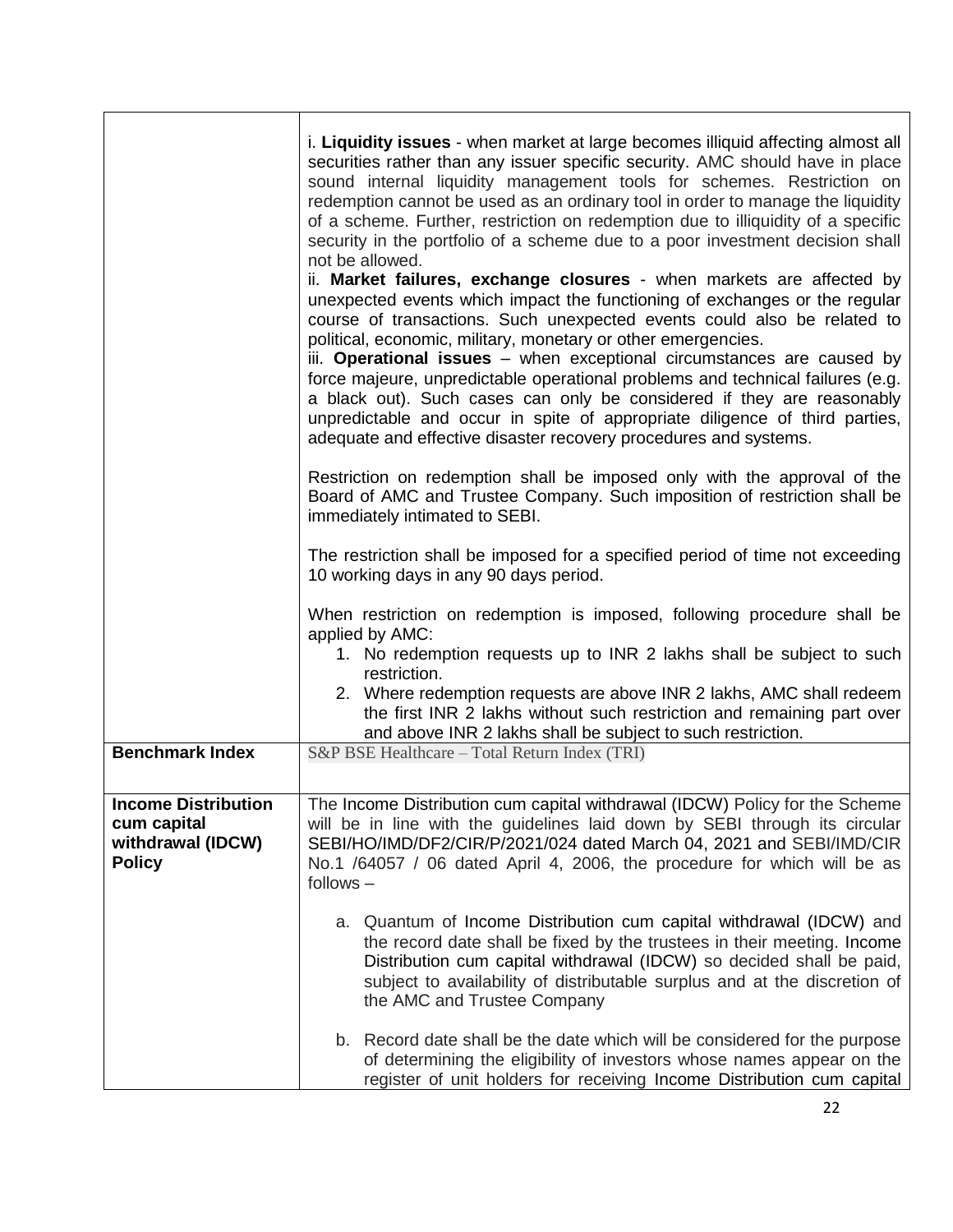|                                                                                        | withdrawal (IDCW). Further, the NAV shall be adjusted to the extent of<br>Income Distribution cum capital withdrawal (IDCW) distribution and<br>statutory levy, if any, at the close of business hours on record date.<br>c. Within one calendar day of the decision by the trustees, AMC shall<br>issue notice to the public communicating the decision including the<br>record date. The record date shall be 5 calendar days from the issue                                                                         |
|----------------------------------------------------------------------------------------|------------------------------------------------------------------------------------------------------------------------------------------------------------------------------------------------------------------------------------------------------------------------------------------------------------------------------------------------------------------------------------------------------------------------------------------------------------------------------------------------------------------------|
|                                                                                        | of notice.<br>d. Such notice shall be given in one English daily newspaper having<br>nationwide circulation as well as in a newspaper published in the<br>language of the region where the head office of the mutual fund is<br>situated.                                                                                                                                                                                                                                                                              |
|                                                                                        | e. The notice shall, in font size 10, bold, categorically state that pursuant<br>to payment of Income Distribution cum capital withdrawal (IDCW), the<br>NAV of the scheme would fall to the extent of payout and statutory levy<br>(if applicable).                                                                                                                                                                                                                                                                   |
|                                                                                        | f. Before the issue of such notice, no communication indicating the<br>probable date of Income Distribution cum capital withdrawal (IDCW)<br>declaration in any manner whatsoever may be issued by mutual fund<br>or distributors of its products.                                                                                                                                                                                                                                                                     |
|                                                                                        | The requirement of giving notice shall not be applicable for Income<br>Distribution cum capital withdrawal (IDCW) options having frequency of<br>Income Distribution cum capital withdrawal (IDCW) distribution from daily to<br>monthly Income Distribution cum capital withdrawal (IDCW). There is no<br>assurance or guarantee to the Unit holders as to the rate of Income<br>Distribution cum capital withdrawal (IDCW) nor that will the Income<br>Distribution cum capital withdrawal (IDCW) be paid regularly. |
| <b>Name of the Fund</b><br><b>Manager / Tenure of</b><br>managing the<br><b>Scheme</b> | Mr. Alok Ranjan (Managing the Scheme since 06 <sup>th</sup> August 2021)                                                                                                                                                                                                                                                                                                                                                                                                                                               |
| <b>Name of the Trustee</b><br>Company                                                  | <b>IDBI MF Trustee Company Limited</b>                                                                                                                                                                                                                                                                                                                                                                                                                                                                                 |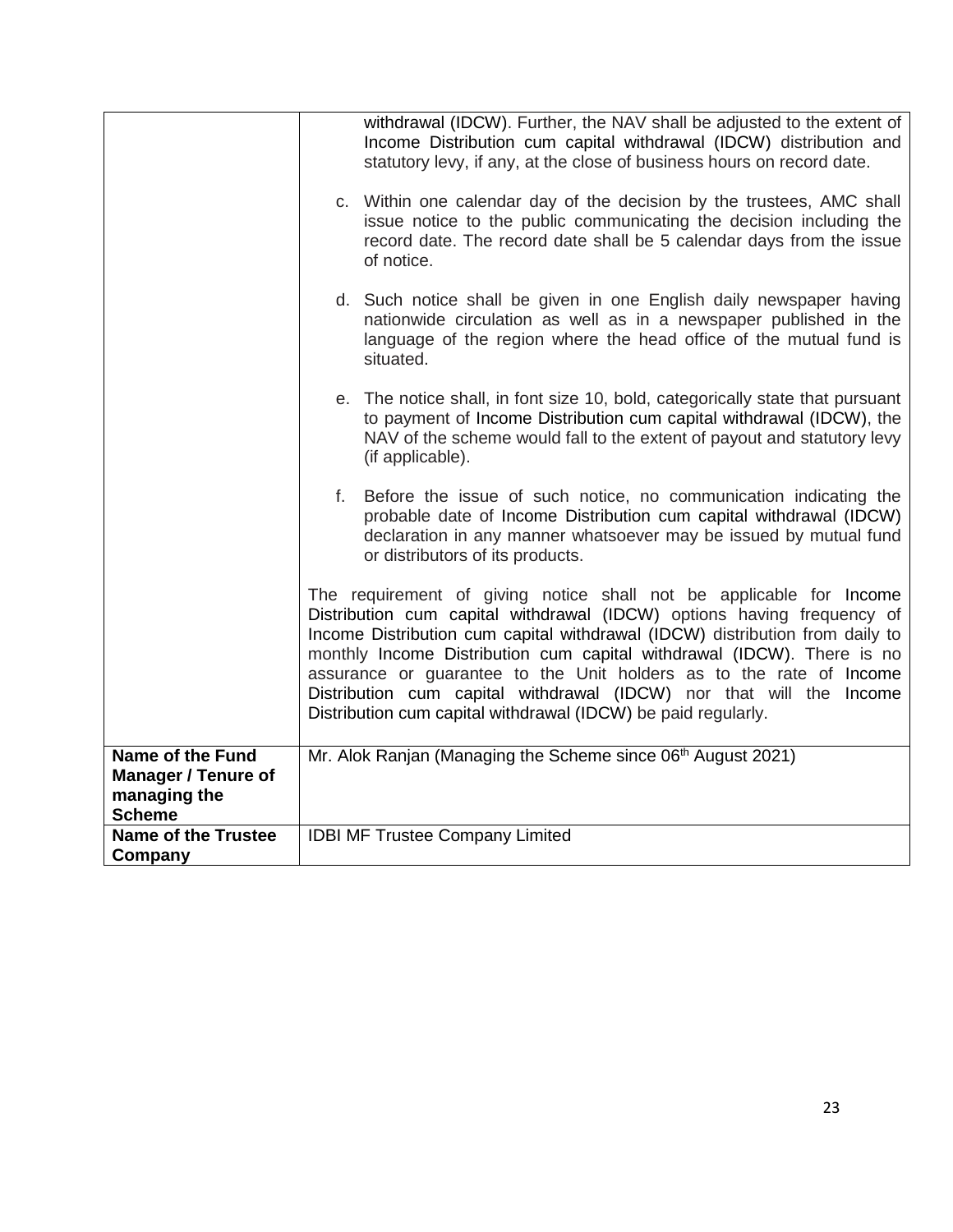| <b>Annualized</b><br>Compounded<br><b>Returns</b><br>(As on March 31, 2022) | <b>IHF</b><br>(Regular<br>Plan)^(%)                                           | <b>S&amp;P BSE</b><br><b>Healthcare</b><br>$TRI(\% )$ |
|-----------------------------------------------------------------------------|-------------------------------------------------------------------------------|-------------------------------------------------------|
| Returns for the last 1 year                                                 | 11.0494                                                                       | 14.5887                                               |
| Returns for the last 3 years                                                | 21.2749                                                                       | 19.8434                                               |
| Inception<br>(28th)<br>Returns<br>since<br>February 2019)                   | 20.9474                                                                       | 21.0754                                               |
| <b>Annualized</b><br>Compounded<br><b>Returns</b><br>(As on March 31, 2022) | <b>IHF</b><br>(Direct Plan)^(%)                                               | <b>S&amp;P BSE</b><br><b>Healthcare</b><br>$TRI(\% )$ |
| Returns for the last 1 year                                                 | 12.3957                                                                       | 14.5887                                               |
| Returns for the last 3 years                                                | 23.1127                                                                       | 19.8434                                               |
| since<br>Inception<br>(28th)<br><b>Returns</b><br>February 2019)            | 22.8116                                                                       | 21.0754                                               |
|                                                                             | *Returns for one year are absolute returns and returns for more than one year |                                                       |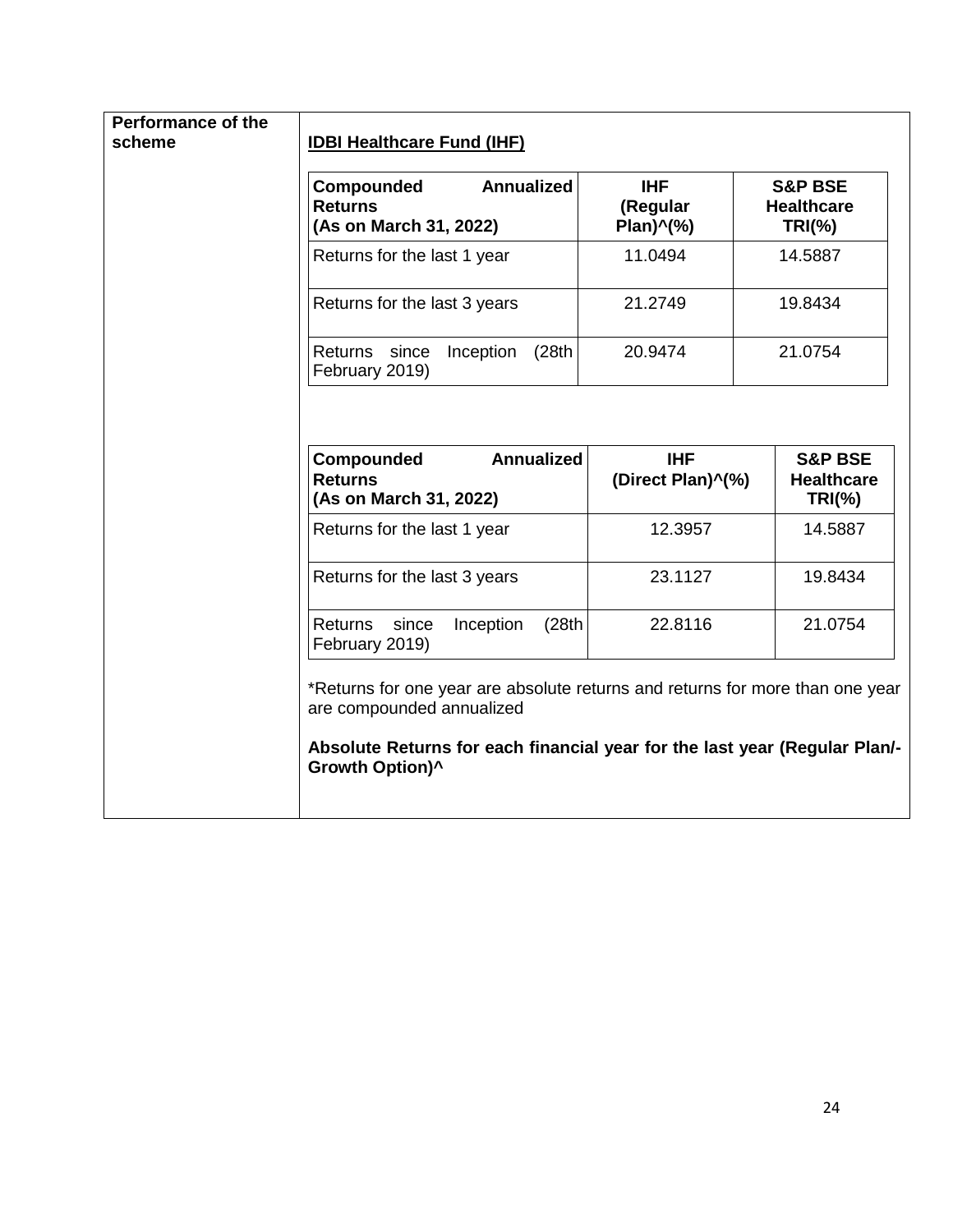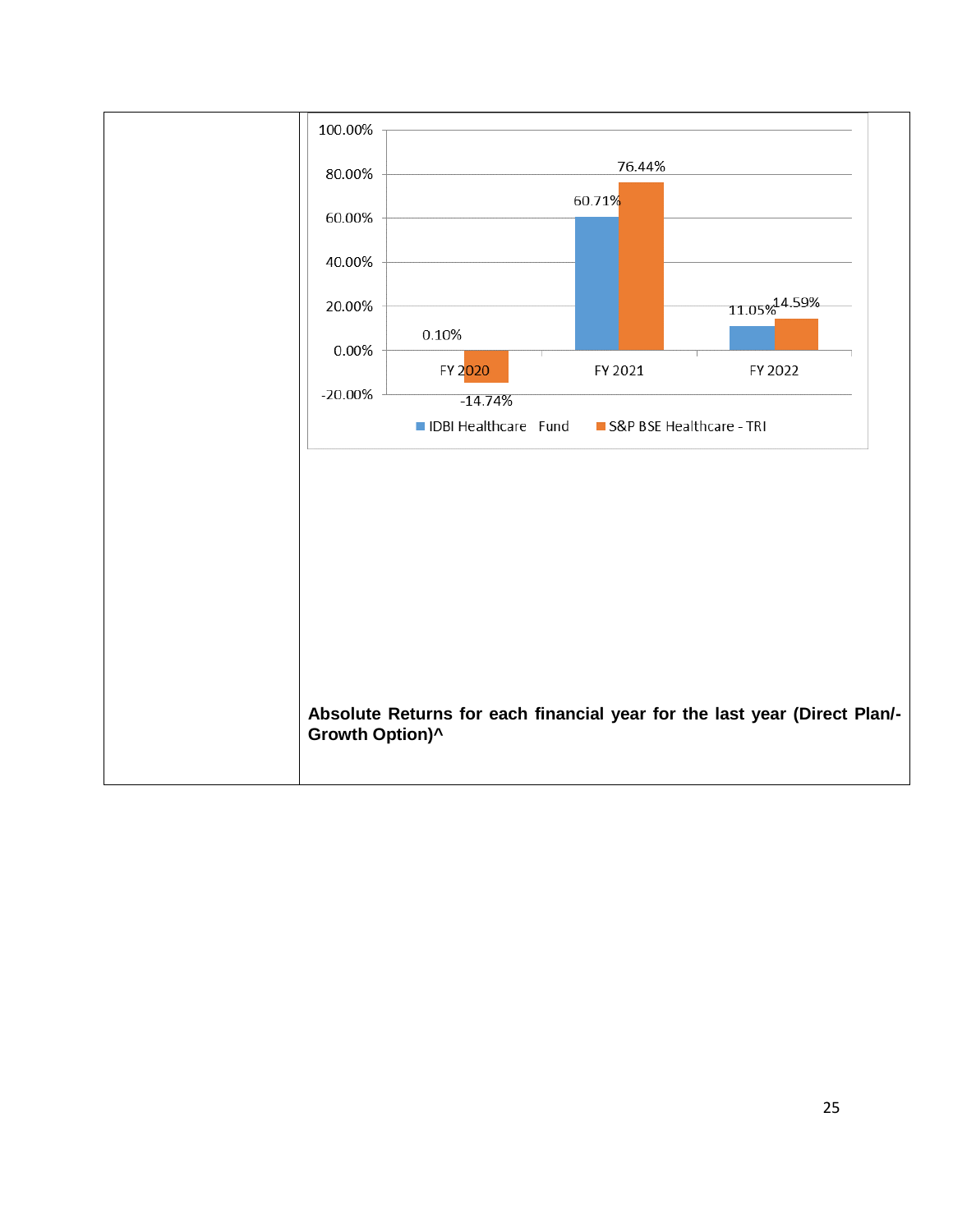

**^Past performance of the Scheme does not indicate future returns.** 

**Scheme Related Disclosures(in compliance to SEBI Circular dated March 18, 2016)**

**Scheme's Portfolio Holding-**

| <b>Issuer Name</b>                                                            | % to NAV |
|-------------------------------------------------------------------------------|----------|
| Sun Pharmaceutical Industries Ltd.                                            | 17.24    |
| Divi's Laboratories Ltd.                                                      | 11.34    |
| Dr. Reddy's Laboratories Ltd.                                                 | 9.45     |
| Cipla Ltd.                                                                    | 7.60     |
| Apollo Hospitals Enterprise Ltd.                                              | 5.87     |
| Aurobindo Pharma Ltd.                                                         | 4.73     |
| <b>IPCA Laboratories Ltd.</b>                                                 | 3.79     |
| JB Chemicals & Pharmaceuticals Ltd.                                           | 3.34     |
| Alkem Laboratories Ltd.                                                       | 3.33     |
| Gland Pharma Ltd.<br>b)                                                       | 3.14     |
| Fund allocation towards various sectors as on March 31, 2022<br><b>Sector</b> | % to NAV |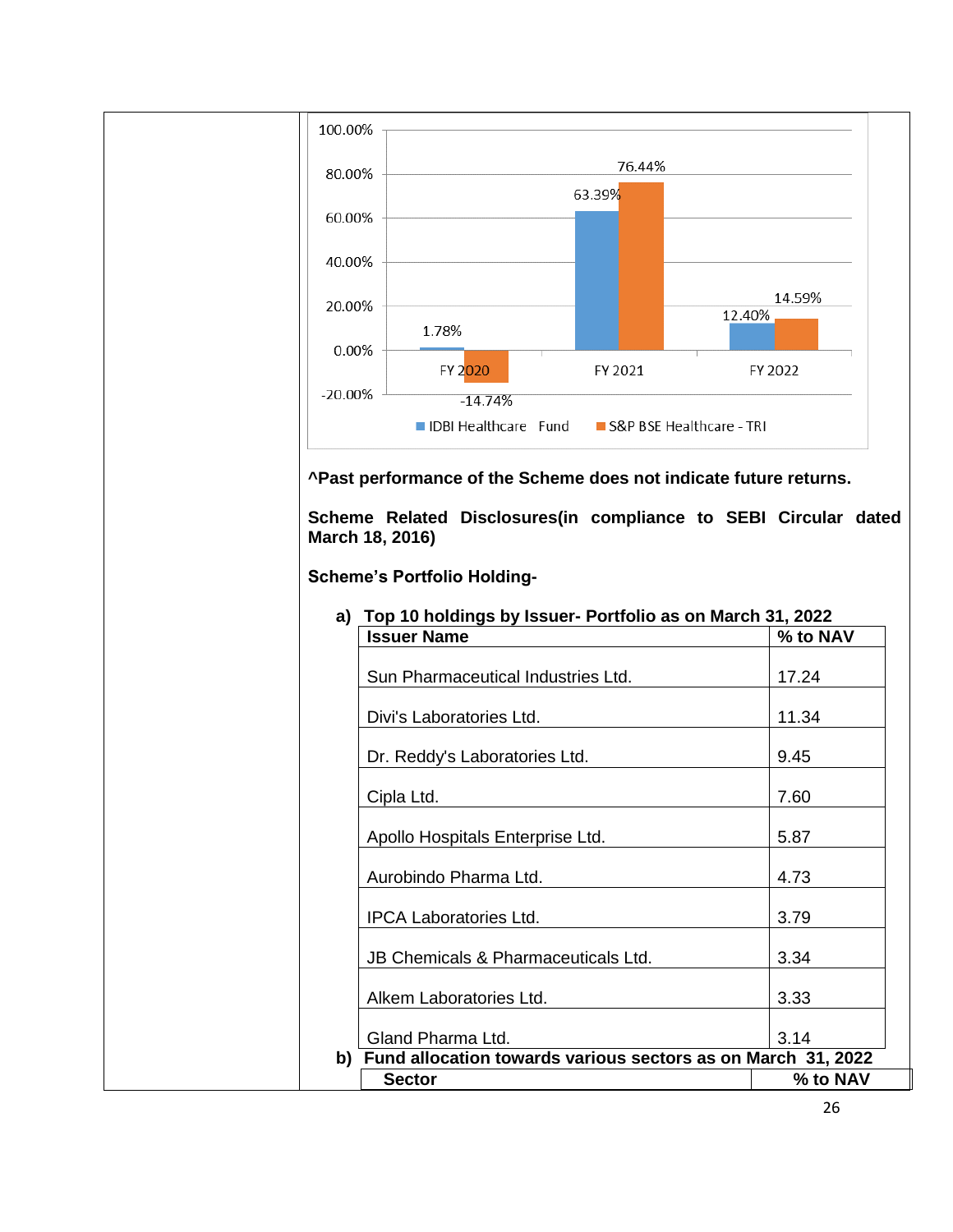|                        | Chemicals                                                                                                                                                                                                                                                                                                                                                                                                                                                                                                                             | 4.57   |
|------------------------|---------------------------------------------------------------------------------------------------------------------------------------------------------------------------------------------------------------------------------------------------------------------------------------------------------------------------------------------------------------------------------------------------------------------------------------------------------------------------------------------------------------------------------------|--------|
|                        | <b>Financial Services</b>                                                                                                                                                                                                                                                                                                                                                                                                                                                                                                             | 2.11   |
|                        | <b>Healthcare Services</b>                                                                                                                                                                                                                                                                                                                                                                                                                                                                                                            | 10.53  |
|                        | Metals                                                                                                                                                                                                                                                                                                                                                                                                                                                                                                                                | 1.91   |
|                        | Pharma                                                                                                                                                                                                                                                                                                                                                                                                                                                                                                                                | 80.34  |
|                        | (blank)                                                                                                                                                                                                                                                                                                                                                                                                                                                                                                                               | 0.53   |
|                        | <b>Grand Total</b>                                                                                                                                                                                                                                                                                                                                                                                                                                                                                                                    | 100.00 |
|                        | # Includes Tri-party Repo, Reverse Repo, Term Deposit and Mutual<br><b>Fund Units</b><br><b>Note</b><br>For complete details and latest monthly portfolio, investors are<br>requested<br>to<br>https://www.idbimutual.co.in/Downloads/FundPortfolios/Monthly#                                                                                                                                                                                                                                                                         | visit  |
|                        | a) Scheme's Portfolio Turnover Ratio* (as on March 31, 2022, for 1<br>year) - $0.33*$<br>*Lower of Purchase or Sale for one year/average AUM for one year.                                                                                                                                                                                                                                                                                                                                                                            |        |
| <b>Expenses of the</b> | <b>Load Structure</b><br>i)                                                                                                                                                                                                                                                                                                                                                                                                                                                                                                           |        |
| <b>Scheme</b>          | <b>Entry Load (For normal transactions / Switch-in and SIP)</b> - Not applicable                                                                                                                                                                                                                                                                                                                                                                                                                                                      |        |
|                        | In terms of SEBI Circular No. SEBI/IMD/CIR No. 4/168230/09 dated June 30,<br>2009, no entry load will be charged on purchase / additional purchase /<br>switch-in. The upfront commission, if any, on investment made by the investor<br>shall be paid by the investor directly to the Distributor, based on his<br>assessment of various factors including the service rendered by the<br>Distributor.                                                                                                                               |        |
|                        | <b>Exit Load (Redemption/ Switch-out/ Transfer/SWP): 1% for exit within 12</b><br>months from the date of allotment.                                                                                                                                                                                                                                                                                                                                                                                                                  |        |
|                        | In terms of SEBI vide circular Ref no: CIR/IMD/DF/21/2012 dated September<br>13, 2012 and notification dated September 26, 2012 requires, the exit load, if<br>any, charged by mutual fund scheme to be credited to the respective scheme<br>after debiting applicable GST, if any on the next business day.                                                                                                                                                                                                                          |        |
|                        | The exit load will be applicable for both normal transactions and SIP<br>transactions. In case of Systematic Investment Plan (SIP) transactions, the<br>date of allotment for each installment for subscription will be reckoned for<br>charging exit load on redemption.                                                                                                                                                                                                                                                             |        |
|                        | No exit load shall be levied for switching between Options (Growth/ Income<br>Distribution cum capital withdrawal option (IDCW)) under the same Plan<br>(Regular/Direct) within a Scheme. Switch of investments from Regular Plan to<br>Direct Plan under the same Scheme shall be subject to applicable exit load,<br>unless the investments were made directly i.e. without any distributor code.<br>However, any subsequent switch-out or redemption of such investments from<br>Direct Plan will not be subject to any exit load. |        |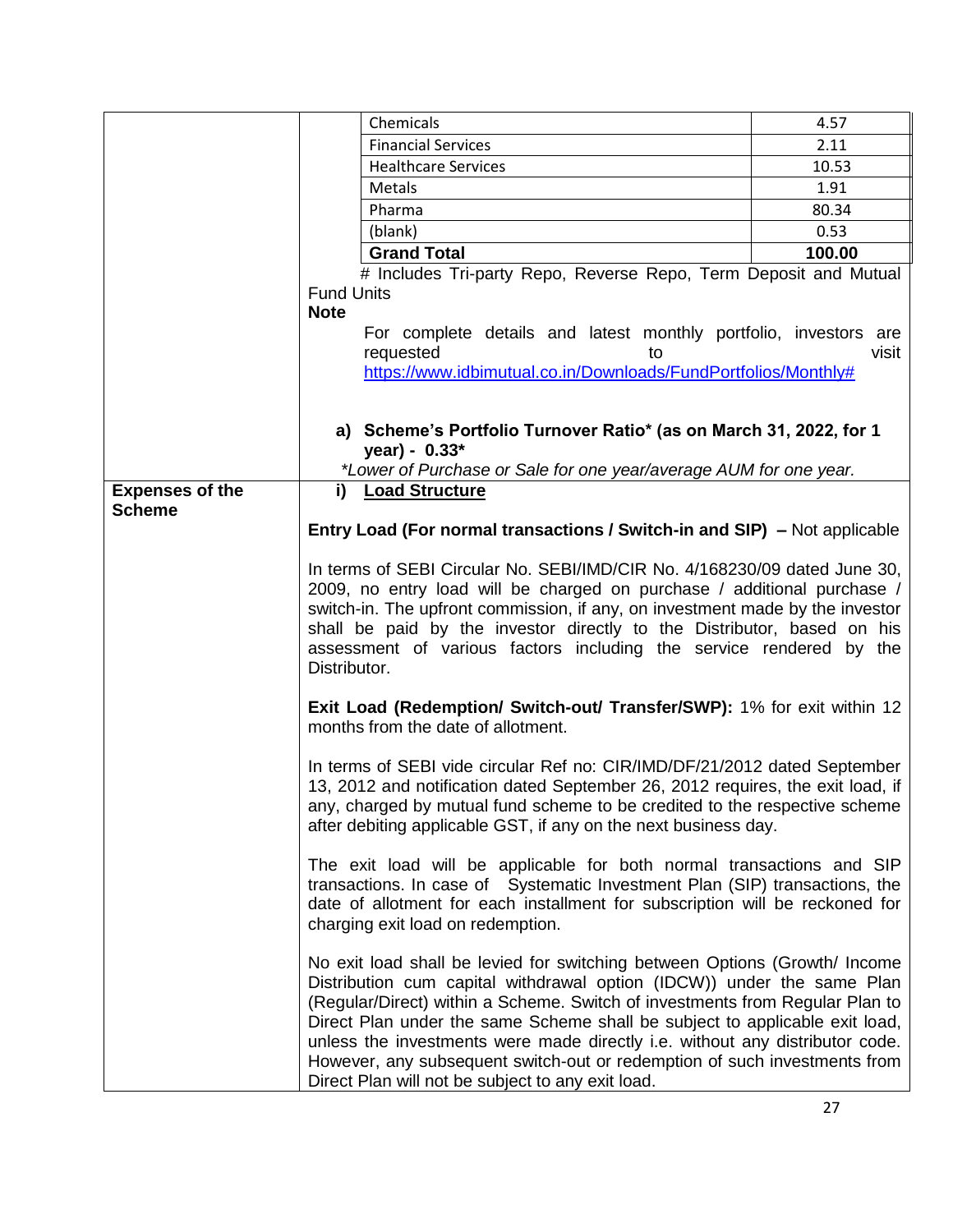| No exit load shall be levied for switch-out from Direct Plan to Regular Plan<br>within the same Scheme. However, any subsequent switch-out or redemption<br>of such investment from Regular Plan shall be subject to exit load based on<br>the date of switch-in of investment into the Regular Plan.<br>No exit load will be levied on units allotted on Income Distribution cum capital |                                                                                                                                     |
|-------------------------------------------------------------------------------------------------------------------------------------------------------------------------------------------------------------------------------------------------------------------------------------------------------------------------------------------------------------------------------------------|-------------------------------------------------------------------------------------------------------------------------------------|
| withdrawal option (IDCW) Re-investment.<br>ii) Recurring Expenses                                                                                                                                                                                                                                                                                                                         |                                                                                                                                     |
| As per regulation $52(6A)(C)$ the total annual recurring expenses of the<br>scheme excluding issue or redemption expenses, whether initially borne by<br>the Mutual Fund or by the AMC, but including the investment management<br>and advisory fee shall be subject to the following limits                                                                                              |                                                                                                                                     |
| Assets under management Slab<br>(In Rs. Crore)                                                                                                                                                                                                                                                                                                                                            | Total expense ratio limits                                                                                                          |
| on the first Rs.500 crores of the daily net<br>assets                                                                                                                                                                                                                                                                                                                                     | 2.25%                                                                                                                               |
| on the next Rs.250 crores of the daily net<br>assets                                                                                                                                                                                                                                                                                                                                      | 2.00%                                                                                                                               |
| on the next Rs.1,250 crores of the daily net<br>assets                                                                                                                                                                                                                                                                                                                                    | 1.75%                                                                                                                               |
| on the next Rs.3,000 crores of the daily net<br>assets                                                                                                                                                                                                                                                                                                                                    | 1.60%                                                                                                                               |
| on the next Rs.5,000 crores of the daily net<br>assets                                                                                                                                                                                                                                                                                                                                    | 1.50%                                                                                                                               |
| On the next Rs.40,000 crores of the daily<br>net assets                                                                                                                                                                                                                                                                                                                                   | ratio<br>Total<br>expense<br>reduction of 0.05% for every<br>increase of Rs.5,000 crores<br>of daily net assets or part<br>thereof. |
| On balance of the assets                                                                                                                                                                                                                                                                                                                                                                  | 1.05%                                                                                                                               |
| As per regulation 52(6A) of SEBI (MF) Regulations, 1996, the AMC may<br>charge the scheme with following additional expense.                                                                                                                                                                                                                                                              |                                                                                                                                     |
| a) expenses not exceeding of 0.30% of daily net assets, if the new<br>inflows from beyond top 30 cities (or such cities as specified by the<br>Board from time to time) are at least -                                                                                                                                                                                                    |                                                                                                                                     |
| (i) 30% of gross new inflows in the scheme,<br>or;                                                                                                                                                                                                                                                                                                                                        |                                                                                                                                     |
| (ii) 15% of the average assets under management (year to date) of the<br>scheme,<br>Whichever is higher:                                                                                                                                                                                                                                                                                  |                                                                                                                                     |
| Provided that if inflows from such cities is less than the higher of sub-<br>clause (i) or sub- clause (ii), such expenses on daily net assets of the                                                                                                                                                                                                                                     |                                                                                                                                     |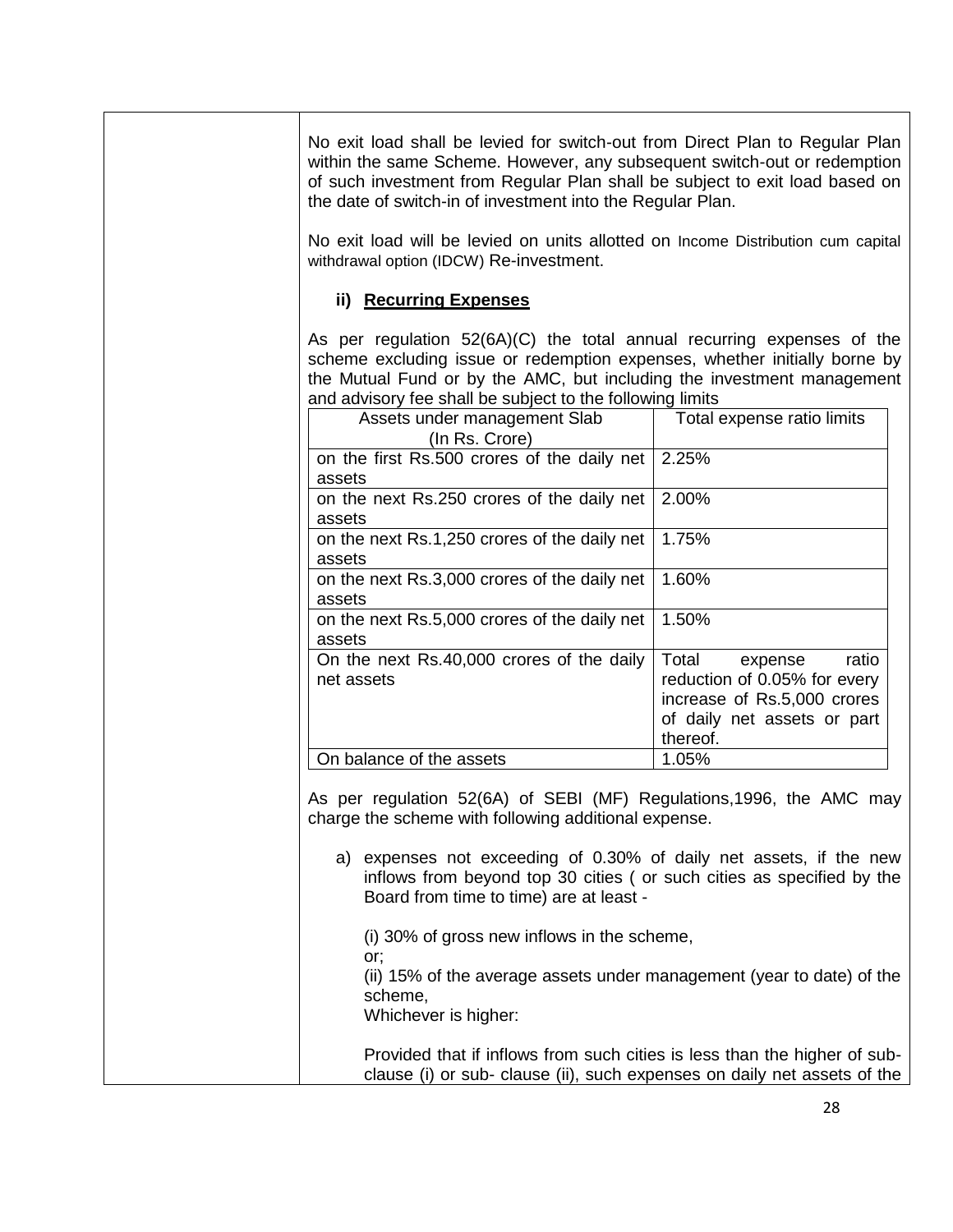| scheme shall be charged on proportionate basis by using the following<br>formula.                                                                                                                                                                                                                                                                                                                                                                                                                         |
|-----------------------------------------------------------------------------------------------------------------------------------------------------------------------------------------------------------------------------------------------------------------------------------------------------------------------------------------------------------------------------------------------------------------------------------------------------------------------------------------------------------|
| Daily net assets X 30 basis points X New inflows from beyond top 15 cities                                                                                                                                                                                                                                                                                                                                                                                                                                |
| 365* X Higher of (i) or (ii) above                                                                                                                                                                                                                                                                                                                                                                                                                                                                        |
| * 366, wherever applicable.<br>Provided further that expenses charged under this clause shall be<br>utilized for distribution expenses incurred for bringing inflows from<br>such cities:                                                                                                                                                                                                                                                                                                                 |
| Further that amount incurred as expense on account of inflows from<br>such cities shall be credited back to the scheme in case the said<br>inflows are redeemed within a period of one year from the date of<br>investment;                                                                                                                                                                                                                                                                               |
| The top 30 cities shall mean top 30 cities based on Association of<br>Mutual Funds in India (AMFI) data on 'AUM by Geography -<br>Consolidated Data for Mutual Fund Industry' as at the end of the<br>previous financial year.                                                                                                                                                                                                                                                                            |
| b) Additional expenses, incurred towards different heads mentioned<br>under sub-regulations (2) and (4) of regulation 52 of SEBI (Mutual<br>Fund) (Second Amendment) Regulations, 2012, not exceeding 0.05%<br>of daily net assets of the scheme."                                                                                                                                                                                                                                                        |
| The AMC has estimated that annual recurring expenses of up to 2.25% p.a.<br>(for the first 500 crores.) of the daily net assets may be charged to the<br>Scheme without including the additional expense incurred towards distribution<br>of assets to cities beyond Top 30 cities. The maximum expense including<br>additional expense towards distribution of assets to cities beyond Top 30<br>cities, if any, will not exceed 2.60% p.a of the daily net assets that may be<br>charged to the Scheme. |
| Investors making investments directly with the mutual fund under the direct<br>plan will be benefitted with a lower expense ratio excluding distribution<br>expenses, commission, etc and no commission shall be paid from such plans.                                                                                                                                                                                                                                                                    |
| <b>Investor Education and Awareness</b>                                                                                                                                                                                                                                                                                                                                                                                                                                                                   |
| Mutual Funds/AMCs shall annually set apart at least 2 basis points (0.02%) on<br>daily net assets within the maximum limit of TER as per regulation 52 of the<br>Regulations for investor education and awareness initiatives.                                                                                                                                                                                                                                                                            |
| <b>Goods and Services Tax (GST)</b>                                                                                                                                                                                                                                                                                                                                                                                                                                                                       |
| • The AMCs may charge GST on investment and advisory fees to the<br>scheme in addition to the maximum limit of TER as prescribed in regulation<br>52 of the Regulations.                                                                                                                                                                                                                                                                                                                                  |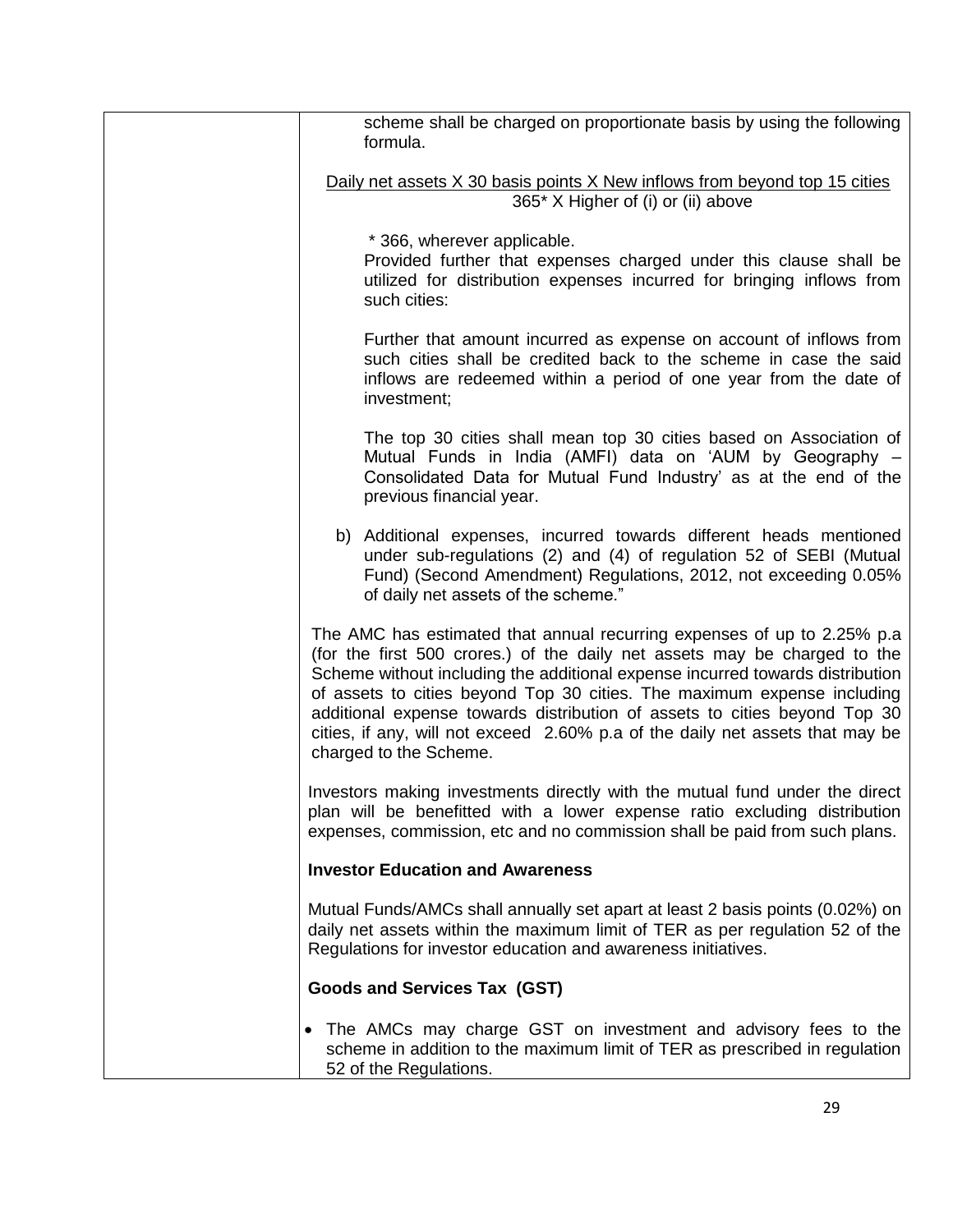|                            | • GST on other than investment and advisory fees, if any, shall be borne by<br>the scheme within the maximum limit of TER as per regulation 52 of the<br>Regulations.<br>• GST on brokerage and transaction cost paid for asset purchases, if any,<br>shall be within the limit prescribed under regulation 52 of the Regulations.<br>For the actual current expenses being charged, the investor should refer to<br>the website of the Mutual Fund (www.idbimutual.co.in). Further, any change in<br>the expense ratio will be updated on our website and the same change will be<br>communicated to investor via SMS / e-mail 3 working days prior to the<br>effective date of change (not applicable for changes in TER due to change in<br>AUM or due to various other regulatory requirement). The exact web link for<br>TER is https://www.idbimutual.co.in/statutory-disclosure/total-expense-ratio-<br>of-mutual-fund-schemes# |                                                        |                                                                                                                                                                                                                                                                                                                                                                                                                                                                                     |
|----------------------------|----------------------------------------------------------------------------------------------------------------------------------------------------------------------------------------------------------------------------------------------------------------------------------------------------------------------------------------------------------------------------------------------------------------------------------------------------------------------------------------------------------------------------------------------------------------------------------------------------------------------------------------------------------------------------------------------------------------------------------------------------------------------------------------------------------------------------------------------------------------------------------------------------------------------------------------|--------------------------------------------------------|-------------------------------------------------------------------------------------------------------------------------------------------------------------------------------------------------------------------------------------------------------------------------------------------------------------------------------------------------------------------------------------------------------------------------------------------------------------------------------------|
|                            |                                                                                                                                                                                                                                                                                                                                                                                                                                                                                                                                                                                                                                                                                                                                                                                                                                                                                                                                        |                                                        | The actual expense incurred by the Scheme in the previous financial year is                                                                                                                                                                                                                                                                                                                                                                                                         |
|                            |                                                                                                                                                                                                                                                                                                                                                                                                                                                                                                                                                                                                                                                                                                                                                                                                                                                                                                                                        | also provided below for the reference of the investors |                                                                                                                                                                                                                                                                                                                                                                                                                                                                                     |
|                            |                                                                                                                                                                                                                                                                                                                                                                                                                                                                                                                                                                                                                                                                                                                                                                                                                                                                                                                                        |                                                        | Actual expenses for the previous financial year ended March 2022 (p.a)                                                                                                                                                                                                                                                                                                                                                                                                              |
|                            |                                                                                                                                                                                                                                                                                                                                                                                                                                                                                                                                                                                                                                                                                                                                                                                                                                                                                                                                        | Regular Plan                                           | Direct Plan                                                                                                                                                                                                                                                                                                                                                                                                                                                                         |
|                            |                                                                                                                                                                                                                                                                                                                                                                                                                                                                                                                                                                                                                                                                                                                                                                                                                                                                                                                                        | 2.48%                                                  | 1.24%                                                                                                                                                                                                                                                                                                                                                                                                                                                                               |
| <b>Transaction Charges</b> |                                                                                                                                                                                                                                                                                                                                                                                                                                                                                                                                                                                                                                                                                                                                                                                                                                                                                                                                        | transaction charge shall be subject to the following:  | In order to enable people with small saving potential and to increase reach of<br>Mutual Fund products in urban areas and smaller towns, SEBI has vide Cir/<br>IMD/ DF/13/ 2011 dated August 22, 2011 has been decided that a transaction<br>charge per subscription of Rs.10,000/- and above be allowed to be paid to the<br>distributors of the Mutual Fund products from the date of this circular.<br>However, there shall be no transaction charges on direct investments. The |
|                            | i.                                                                                                                                                                                                                                                                                                                                                                                                                                                                                                                                                                                                                                                                                                                                                                                                                                                                                                                                     | 10,000/- and above.                                    | For existing investors in a Mutual Fund, the distributor may be<br>paid Rs.100/- as transaction charge per subscription of Rs.                                                                                                                                                                                                                                                                                                                                                      |
|                            | ii.                                                                                                                                                                                                                                                                                                                                                                                                                                                                                                                                                                                                                                                                                                                                                                                                                                                                                                                                    | first time investor in Mutual Funds.                   | The distributor may be paid Rs.150/- as transaction charge for a                                                                                                                                                                                                                                                                                                                                                                                                                    |
|                            | iii.                                                                                                                                                                                                                                                                                                                                                                                                                                                                                                                                                                                                                                                                                                                                                                                                                                                                                                                                   | balance shall be invested.                             | The transaction charge, if any, shall be deducted by the AMC<br>from the subscription amount and paid to the distributor; and the                                                                                                                                                                                                                                                                                                                                                   |
|                            | iv.                                                                                                                                                                                                                                                                                                                                                                                                                                                                                                                                                                                                                                                                                                                                                                                                                                                                                                                                    | the distributor while charging transaction costs.      | The AMCs shall be responsible for any malpractice/mis-selling by                                                                                                                                                                                                                                                                                                                                                                                                                    |
|                            | v.                                                                                                                                                                                                                                                                                                                                                                                                                                                                                                                                                                                                                                                                                                                                                                                                                                                                                                                                     | Rs.10, 000/-                                           | There shall be no transaction charge on subscription below                                                                                                                                                                                                                                                                                                                                                                                                                          |
|                            | vi.                                                                                                                                                                                                                                                                                                                                                                                                                                                                                                                                                                                                                                                                                                                                                                                                                                                                                                                                    |                                                        | In case of SIPs, the transaction charge shall be applicable only if<br>the total commitment through SIPs amounts to Rs. 10,000/- and                                                                                                                                                                                                                                                                                                                                                |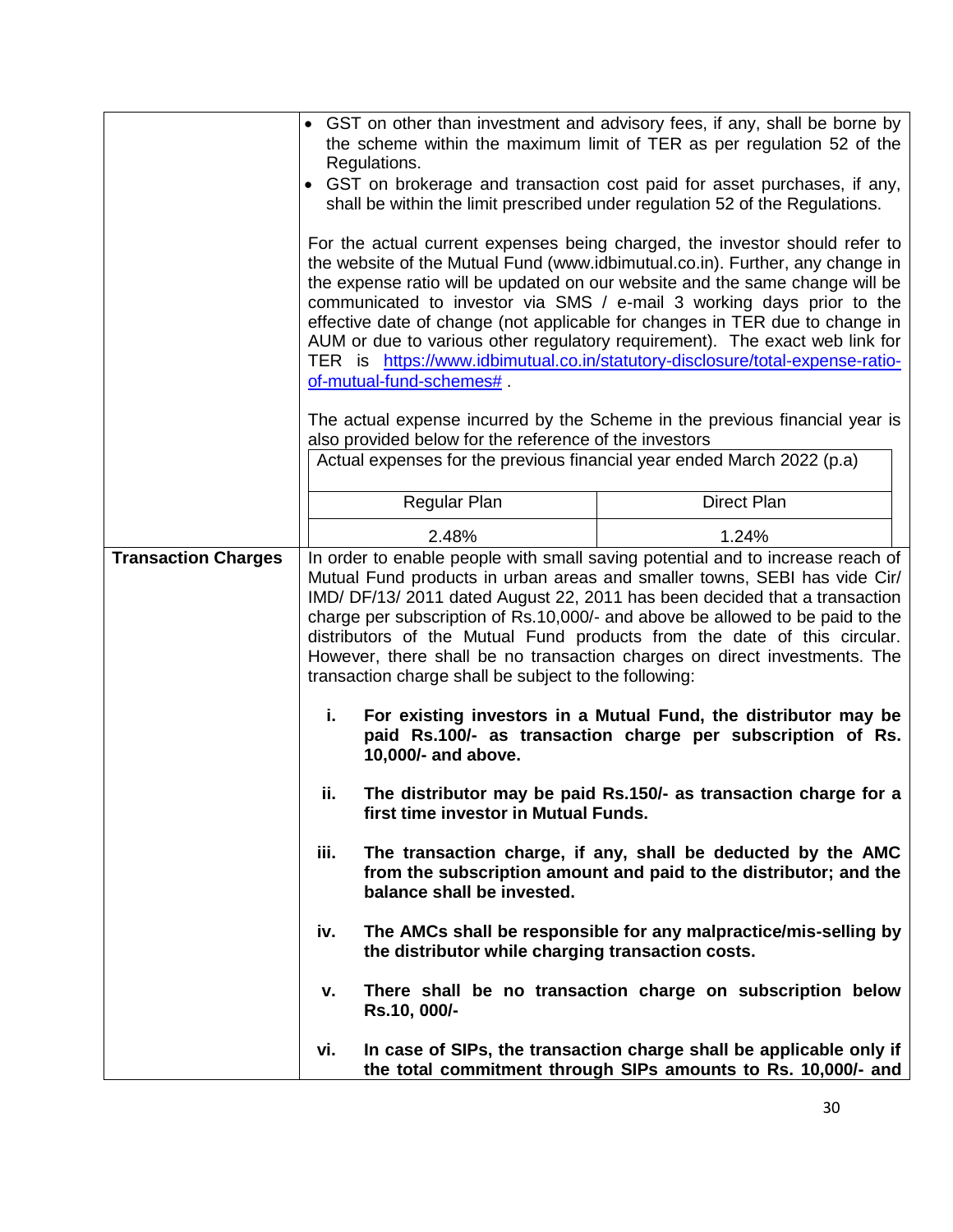|                                                            |        | 3-4 installments.                                                     |                                                                                                                                                           | above. In such cases the transaction charge shall be recovered in                                                                                                                                                                                                                                                                                                                                                   |  |
|------------------------------------------------------------|--------|-----------------------------------------------------------------------|-----------------------------------------------------------------------------------------------------------------------------------------------------------|---------------------------------------------------------------------------------------------------------------------------------------------------------------------------------------------------------------------------------------------------------------------------------------------------------------------------------------------------------------------------------------------------------------------|--|
|                                                            | vii.   |                                                                       | purchases/ subscriptions relating to new inflows.                                                                                                         | There shall be no transaction charge on transactions other than                                                                                                                                                                                                                                                                                                                                                     |  |
|                                                            | viii.  |                                                                       | number of units allotted against the net investment.                                                                                                      | The statement of account shall clearly state that the net<br>investment as gross subscription less transaction charge and the                                                                                                                                                                                                                                                                                       |  |
|                                                            | ix.    |                                                                       |                                                                                                                                                           | Distributors shall be able to choose to opt out of charging the<br>transaction charge. However, the 'opt-out' shall be at distributor<br>level and not investor level i.e. a distributor shall not charge one<br>investor and choose not to charge another investor. Further,<br>Distributors shall have also the option to either opt in or opt out<br>of levying transaction charge based on type of the product. |  |
|                                                            |        | rendered by the distributor.                                          |                                                                                                                                                           | It is also clarified that as per SEBI circular no. SEBI/IMD/CIR No. 4/<br>168230/09, dated June 30, 2009, upfront commission to distributors shall<br>continue to be paid by the investor directly to the distributor by a separate<br>cheque based on his assessment of various factors including the service                                                                                                      |  |
| <b>Waiver of Load for</b><br><b>Direct Applications</b>    |        | Not applicable                                                        |                                                                                                                                                           |                                                                                                                                                                                                                                                                                                                                                                                                                     |  |
| Tax treatment for the<br><b>Investors</b><br>(Unitholders) |        | <b>IDBI Healthcare Fund</b>                                           | <b>Tax Position in</b><br><b>Hand of Mutual</b><br><b>Fund</b>                                                                                            | <b>Tax Position in the</b><br>hand of Unit Holder                                                                                                                                                                                                                                                                                                                                                                   |  |
|                                                            | (IDCW) | <b>Tax on Income</b><br><b>Distribution cum</b><br>capital withdrawal | <b>Mutual Fund Trust</b><br>is liable to deduct<br>TDS @ 10% (if<br><b>PAN not Furnished</b><br>20%)<br>U/s<br>then<br>194K.<br><b>Threshold Limit is</b> | Dividend will add in the<br>total income of Unit<br>Holder and will be tax<br>as per investor tax<br>status                                                                                                                                                                                                                                                                                                         |  |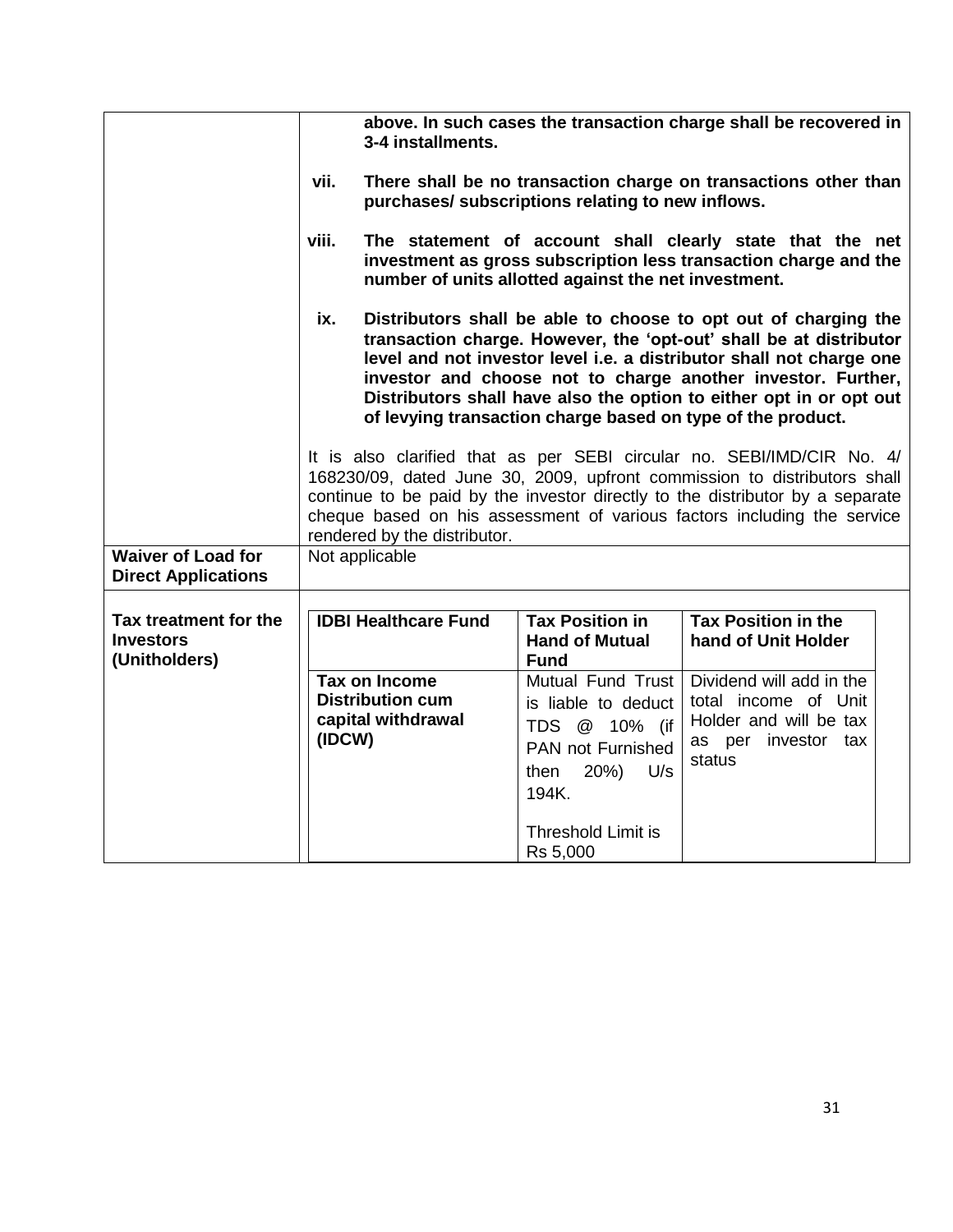|                   | <b>Short</b><br><b>Capital</b><br><b>Term</b><br>(if<br>Gain<br>period<br>of<br>holding<br>is<br>12<br>upto<br>Months) | No Tax Implication                                           | Capital<br>Short<br>Term<br>Gain will be add in the<br>total income of Unit<br>Holder<br>will<br>be<br>and<br>*15%<br>U/s<br>taxed<br>@<br>111A<br><b>Securities</b><br>$\left($<br>Transaction<br>Tax<br>should<br>be<br>paid<br>on<br>Transfer of such Equity<br>Oriented Scheme). If<br>STT is not paid on time<br>of transfer then it will<br>add to income and will<br>be taxed as per status<br>of Investor             |
|-------------------|------------------------------------------------------------------------------------------------------------------------|--------------------------------------------------------------|-------------------------------------------------------------------------------------------------------------------------------------------------------------------------------------------------------------------------------------------------------------------------------------------------------------------------------------------------------------------------------------------------------------------------------|
|                   | <b>Capital</b><br>Long<br><b>Term</b><br>$($ lf<br>Gain<br>period<br>of<br>holding is greater than<br>12 Months)       | No Tax Implication                                           | Term Capital<br><u>Long</u><br>Gain will be taxed U/s<br>112A as under<br>Upto Rs. 1 Lakh: Nil<br>Above 1 Lakh: *10%<br>(Securities Transaction<br>Tax should be paid on<br><b>Transfer of such Equity</b><br>Oriented Scheme)<br>If STT is not paid on<br>of<br>transfer<br>Equity<br>oriented<br>Unit<br>then<br>would be taxed @ 20%                                                                                       |
|                   | section 10(23D) of the Act.<br>SAI and independently refer to your tax advisor.                                        | *The above tax Rate (Excluding Surcharge and Education Cess) | As per Income Tax Act 1961, equity oriented fund means a fund where the<br>investible funds are invested by way of equity share in domestic companies to<br>the extent of more than sixty five percent of the total proceeds of such fund<br>and which has been set up under a scheme of a mutual fund specified under<br>** For further details on taxation please refer to the Section on Taxation in the                   |
| <b>Stamp Duty</b> | the<br>Finance<br>India<br>on                                                                                          | Act,<br>2019<br>and                                          | Pursuant to Notification No. S.O. 1226(E) and G.S.R. 226(E) dated March 30,<br>2020 issued by Department of Revenue, Ministry of Finance, Government of<br>India, read with Part I of Chapter IV of Notification dated February 21, 2019<br>issued by Legislative Department, Ministry of Law and Justice, Government of<br>clarification<br>letter<br>no<br>SEBI/IMD/DF2/OW/P/2020/11099/1 issued by Securities and Exchange |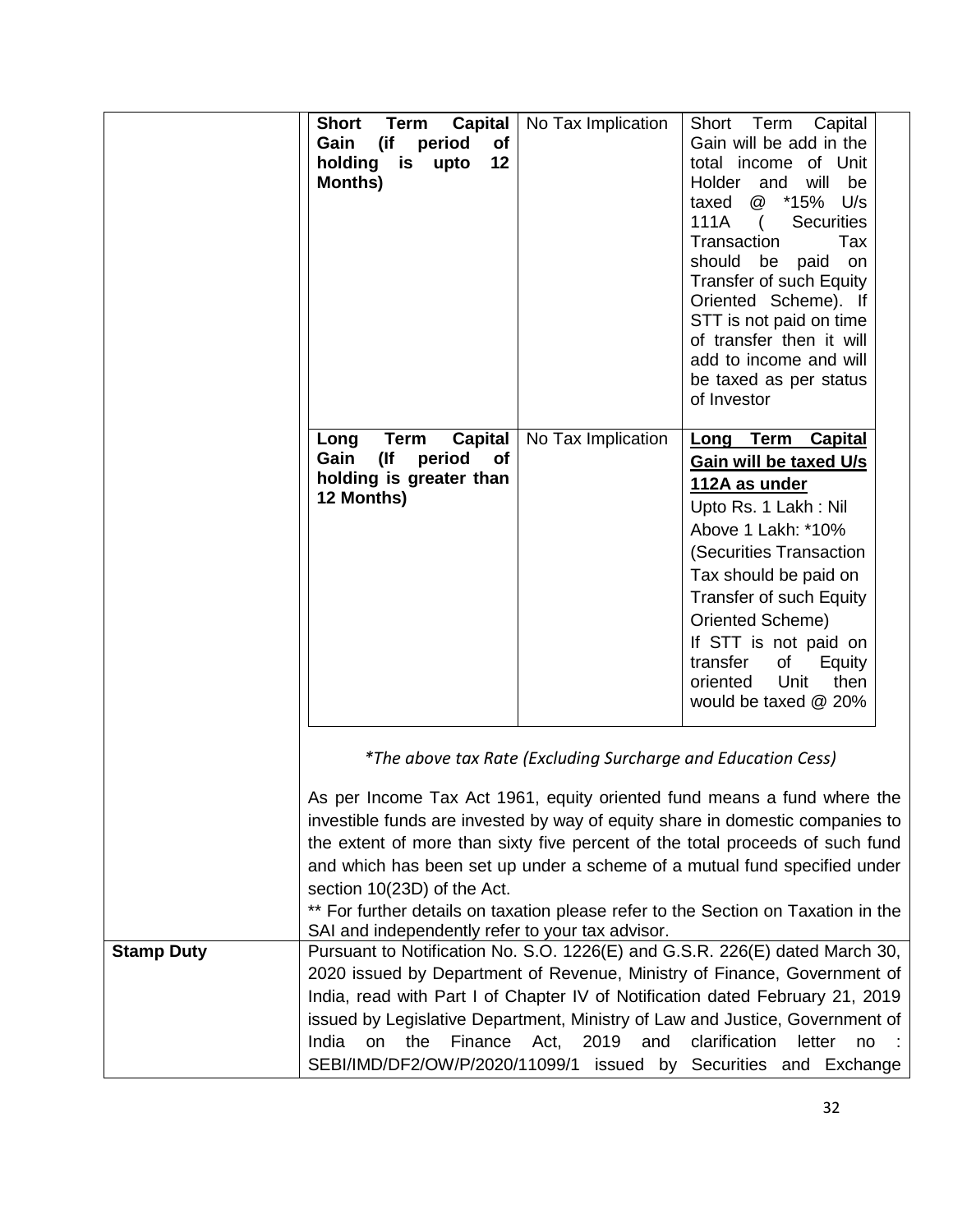|                              | Board of India dated June 29, 2020, stamp duty @0.005% of the transaction      |
|------------------------------|--------------------------------------------------------------------------------|
|                              | value would be levied on applicable mutual fund transactions. Accordingly,     |
|                              | pursuant to levy of stamp duty, the number of units allotted on purchase       |
|                              | transactions (including Income Distribution cum capital withdrawal (IDCW)      |
|                              | reinvestment and Switch in) to the unitholders would be reduced to that        |
|                              | extent.                                                                        |
|                              | In terms of SEBI Circular no. SEBI/HO/IMD/DF3/CIR/P/2020/197 dated             |
| <b>Product Labeling/</b>     |                                                                                |
| Risk-o-meter                 | October 5, 2020 and clarifications issued by SEBI in this regard, the product  |
|                              | labeling /risk level assigned for the Scheme during the New Fund Offer is      |
|                              | based on internal assessment of the Scheme's characteristics and the same      |
|                              | may vary post New Fund Offer when the actual investments are made.             |
|                              | Further, the Mutual Fund/AMC shall evaluate the Risk-o-meter of the Scheme     |
|                              | on a monthly basis and shall disclose the same along with portfolio disclosure |
|                              | of the Scheme on its website viz. www.idbimutual.co.in and on the website of   |
|                              | AMFI viz. www.amfiindia.com within 10 days from the close of each month.       |
|                              | Further, any change in Risk-o-meter shall be communicated by way of Notice-    |
|                              |                                                                                |
|                              | cum-Addendum and by way of an e-mail or SMS to unitholders of the              |
|                              | Scheme.                                                                        |
| <b>Daily Net Asset Value</b> | NAV shall be calculated for all business days for all Plans/Options/ Sub       |
| (NAV) Publication            | Options within the Scheme. NAV can also be viewed on Mutual Fund's             |
|                              | website (www.idbimutual.co.in) and AMFI's website (www.amfiindia.com)          |
|                              | The NAV of the Scheme will be rounded off to 2 decimal places. Units in the    |
|                              | Scheme will be rounded off to 3 decimals.                                      |
| For Investor                 | Registrar                                                                      |
| Grievances, please           | <b>KFin Technologies Limited</b>                                               |
| contact                      | SEBI Registration Number: INR000000221                                         |
|                              | Unit: IDBI Mutual Fund                                                         |
|                              | Selenium Tower B, Plot Nos. 31 & 32                                            |
|                              | <b>Financial District</b>                                                      |
|                              |                                                                                |
|                              |                                                                                |
|                              | Nanakramguda, Serilingampally Mandal                                           |
|                              | Hyderabad - 500032   India                                                     |
|                              | Phone: 040-7961 1000                                                           |
|                              | Email: <i>idbimf.customercare@kfintech.com</i>                                 |
|                              |                                                                                |
|                              | <b>IDBI Mutual Fund / IDBI Asset Management Limited</b>                        |
|                              | In case of any queries / Service requests, please contact:                     |
|                              | Mr. Anil Dhawan                                                                |
|                              | <b>Investor Relations Officer</b>                                              |
|                              | <b>IDBI Asset Management Limited</b>                                           |
|                              | 4th Floor, IDBI Tower, WTC Complex, Cuffe Parade, Colaba, Mumbai - 400         |
|                              | 005. Phone: 022-6644 2812; Fax: 022-6644 2801                                  |
|                              | Email: contactus@idbimutual.co.in.                                             |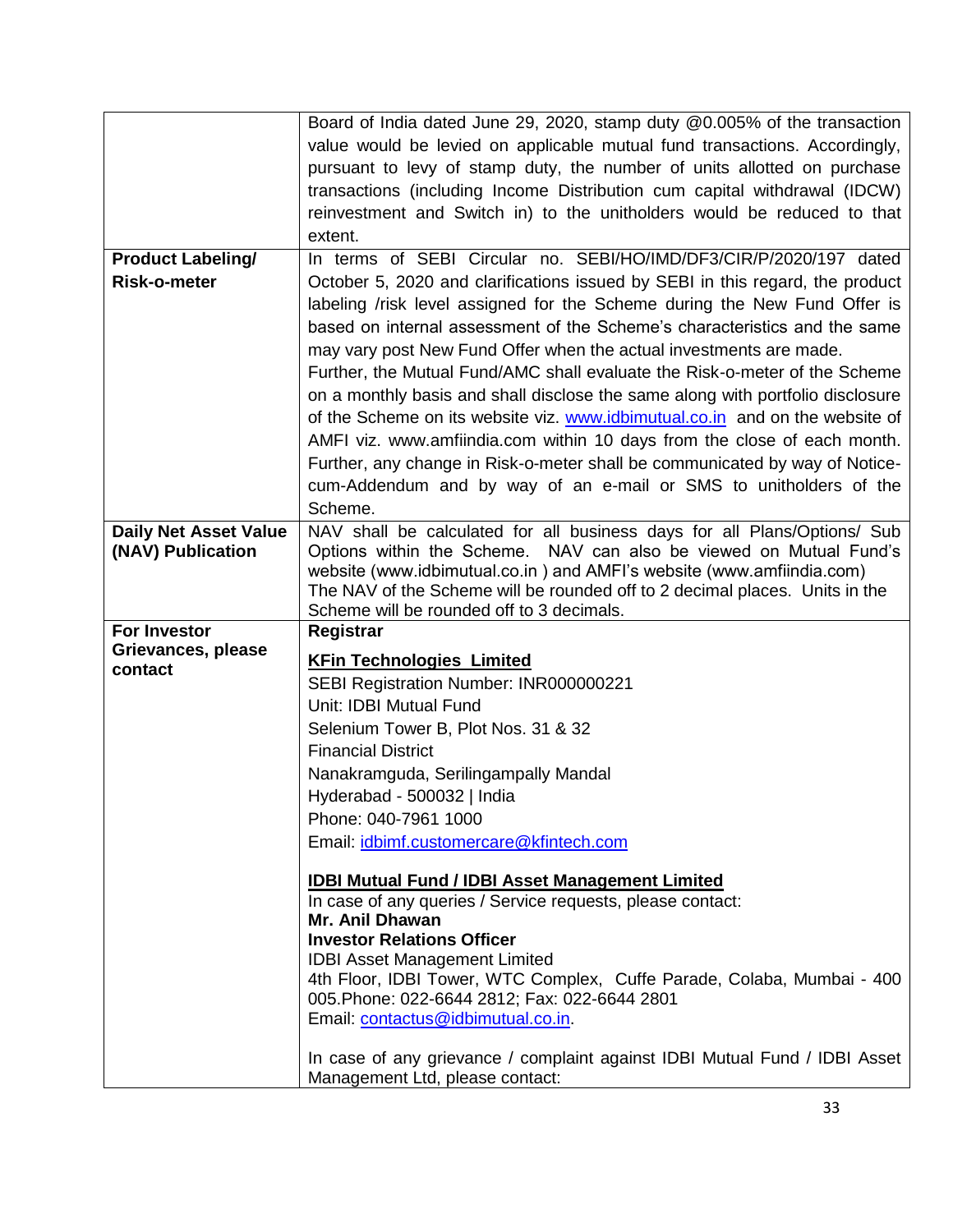|                    | Mr. Ajit Joshi<br><b>Company Secretary &amp; Compliance Officer</b><br>IDBI Asset Management Limited 4th Floor,<br>IDBI Tower, WTC Complex, Cuffe Parade, Colaba, Mumbai - 400 005.<br>Phone No. 022-6644 2888<br>Email ID:-complianceofficer@idbimutual.co.in<br>You may also approach<br>Mr. Raj Kishore Singh<br><b>Managing Director &amp; Chief Executive Officer</b><br><b>IDBI Asset Management Limited</b><br>4th Floor, IDBI Tower, WTC Complex, Cuffe Parade, Colaba, Mumbai - 400<br>005. Phone No. 022-6644 2822<br>email-id: ceodesk@idbimutual.co.in                                                                                                                                                                                                                                                                                                                                                                                                                                                                                                                                                                   |
|--------------------|--------------------------------------------------------------------------------------------------------------------------------------------------------------------------------------------------------------------------------------------------------------------------------------------------------------------------------------------------------------------------------------------------------------------------------------------------------------------------------------------------------------------------------------------------------------------------------------------------------------------------------------------------------------------------------------------------------------------------------------------------------------------------------------------------------------------------------------------------------------------------------------------------------------------------------------------------------------------------------------------------------------------------------------------------------------------------------------------------------------------------------------|
|                    | If not satisfied with the response of the intermediary you can lodge your<br>grievances with SEBI at http://scores.gov.in or you may also write to any of<br>the offices of SEBI. For any queries, feedback or assistance, please contact<br>SEBI Office on Toll Free Helpline at 1800 22 7575 / 1800 266 7575.                                                                                                                                                                                                                                                                                                                                                                                                                                                                                                                                                                                                                                                                                                                                                                                                                      |
| Unitholders'       | 1. Account Statement                                                                                                                                                                                                                                                                                                                                                                                                                                                                                                                                                                                                                                                                                                                                                                                                                                                                                                                                                                                                                                                                                                                 |
| <b>Information</b> | Pursuant to Regulation 36 of SEBI (Mutual Funds) Regulations, 1996 and<br>amendments thereto, read with SEBI Circular No. Cir/IMD/DF/16/ 2011 dated<br>September 8, 2011 and SEBI Circular no. CIR/MRD/DP/31/2014 dated<br>November 12, 2014, SEBI/HO/IMD/DF2/CIR/P/2016/42 dated March 18,<br>2016, and SEBI/HO/IMD/DF2/CIR/P/2016/89 dated September 20, 2016 and<br>SEBI Circular no. SEBI/HO/IMD/DF2/CIR/P/2018/137 dated October 22, 2018<br>and SEBI Circular SEBI/HO/IMD/DF2/CIR/P/2021/024 dated March 04, 2021;<br>the investor whose transaction has been accepted by IDBI Asset<br>Management Limited. / IDBI Mutual Fund shall receive the following:                                                                                                                                                                                                                                                                                                                                                                                                                                                                    |
|                    | 1. A consolidated account statement (CAS) for each calendar month on<br>or before 15th of the succeeding month shall be sent by email<br>(wherever investor has provided email id) or physical account<br>statement where investor has not provided email id., across the<br>schemes of the mutual funds, to all the investors in whose folio(s)<br>transaction(s) has/have taken place during the month. The same shall<br>be sent by the AMC or by the Agencies appointed by the AMC for non<br>demat unit holders.<br>2. For the purpose of sending CAS, common investors across mutual<br>funds shall be identified by their Permanent Account Number (PAN).<br>3. The CAS will not be received by the investors for the folio(s) not<br>updated with PAN details. The Unit holders are therefore requested to<br>ensure that the folio(s) are updated with their PAN and email id. Such<br>investors will get monthly account statement from IDBI Mutual Fund in<br>respect of transactions carried out in the schemes of IDBI Mutual Fund<br>during the month.<br>4. Pursuant to SEBI Circular no. CIR /MRD /DP /31/2014 dated |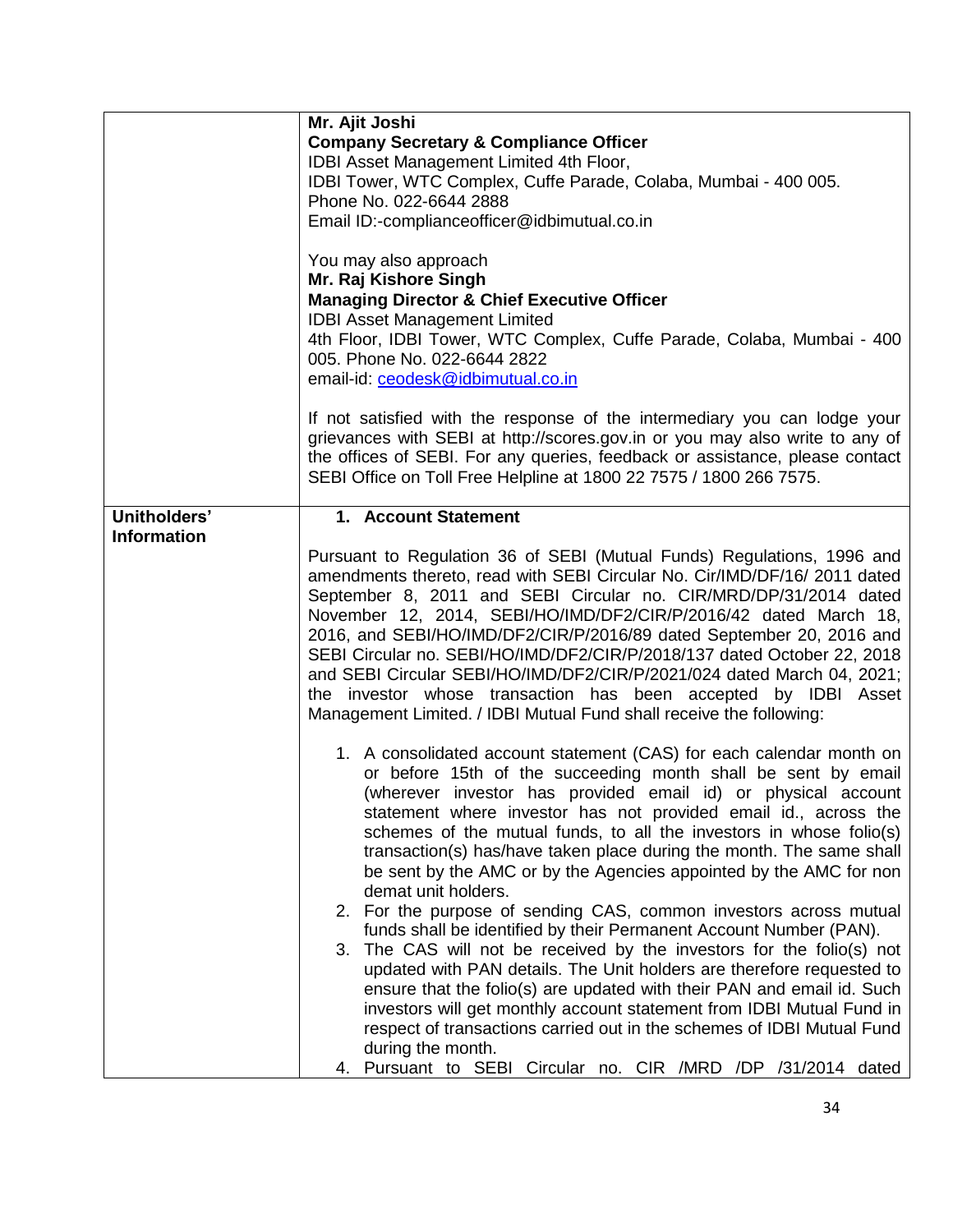|           | November 12, 2014 requiring Depositories to generate and dispatch a                                                                                                                                                                                                                                                                                                                                                                                                                                                                                                                                                                                                                                                                                                                                                                                                                                                                                                            |
|-----------|--------------------------------------------------------------------------------------------------------------------------------------------------------------------------------------------------------------------------------------------------------------------------------------------------------------------------------------------------------------------------------------------------------------------------------------------------------------------------------------------------------------------------------------------------------------------------------------------------------------------------------------------------------------------------------------------------------------------------------------------------------------------------------------------------------------------------------------------------------------------------------------------------------------------------------------------------------------------------------|
|           | single consolidated account statement for investors having mutual<br>fund investments and holding demat accounts, the following<br>modifications are made to the existing guidelines on issuance of CAS                                                                                                                                                                                                                                                                                                                                                                                                                                                                                                                                                                                                                                                                                                                                                                        |
| ٠         | Such Investors shall receive a single Consolidated Account Statement<br>(CAS) from the Depository.                                                                                                                                                                                                                                                                                                                                                                                                                                                                                                                                                                                                                                                                                                                                                                                                                                                                             |
|           | Consolidation shall be done on the basis of Permanent Account<br>Number (PAN). In case of multiple holding, it shall be PAN of the first<br>holder and pattern of holding.                                                                                                                                                                                                                                                                                                                                                                                                                                                                                                                                                                                                                                                                                                                                                                                                     |
| $\bullet$ | In case an investor has multiple accounts across two depositories, the<br>depository with whom the Demat account has been opened earlier will<br>be the default depository which will consolidate the details across<br>depositories and MF investments and dispatch the CAS to the<br>investor.                                                                                                                                                                                                                                                                                                                                                                                                                                                                                                                                                                                                                                                                               |
| $\bullet$ | The CAS will be generated on monthly basis.                                                                                                                                                                                                                                                                                                                                                                                                                                                                                                                                                                                                                                                                                                                                                                                                                                                                                                                                    |
|           | If there is any transaction in any of the Demat accounts of the investor<br>or in any of his mutual fund folios, depositories shall send the CAS<br>within fifteen days from the month end. In case, there is no transaction<br>in any of the mutual fund folios and demat accounts, then CAS with<br>holding details shall be sent to the investor on half yearly basis.<br>The dispatch of CAS by the depositories shall constitute compliance<br>by IDBI AMC/ IDBI Mutual Fund with the requirements under                                                                                                                                                                                                                                                                                                                                                                                                                                                                  |
|           | Regulation 36(4) of SEBI (Mutual Funds) Regulations, 1996<br>Further, a consolidated account statement shall be sent by<br>Depositories every half yearly (September/March), on or before 21st<br>day of succeeding month, providing the following information:                                                                                                                                                                                                                                                                                                                                                                                                                                                                                                                                                                                                                                                                                                                |
|           | holding at the end of the six month                                                                                                                                                                                                                                                                                                                                                                                                                                                                                                                                                                                                                                                                                                                                                                                                                                                                                                                                            |
|           | The amount of actual commission paid by AMCs/Mutual Funds (MFs)<br>to distributors (in absolute terms) during the half-year period against<br>the concerned investor's total investments in each MF scheme. The<br>term 'commission' here refers to all direct monetary payments and<br>other payments made in the form of gifts / rewards, trips, event<br>sponsorships etc. by AMCs/MFs to distributors. Further, a mention<br>may be made in such CAS indicating that the commission disclosed is<br>gross commission and does not exclude costs incurred by distributors<br>such as Goods and Services tax (wherever applicable, as per existing<br>rates), operating expenses, etc.<br>The scheme's average Total Expense Ratio (in percentage terms)<br>along with the break up between Investment and Advisory fees,<br>Commission paid to the distributor and Other expenses for the period<br>for each scheme's applicable plan (regular or direct or both) where the |
|           | concerned investor has actually invested in                                                                                                                                                                                                                                                                                                                                                                                                                                                                                                                                                                                                                                                                                                                                                                                                                                                                                                                                    |
|           | 5. Such half-yearly CAS shall be issued to all MF investors, excluding<br>those investors who do not have any holdings in MF schemes and<br>where no commission against their investment has been paid to<br>distributors, during the concerned half-year period.                                                                                                                                                                                                                                                                                                                                                                                                                                                                                                                                                                                                                                                                                                              |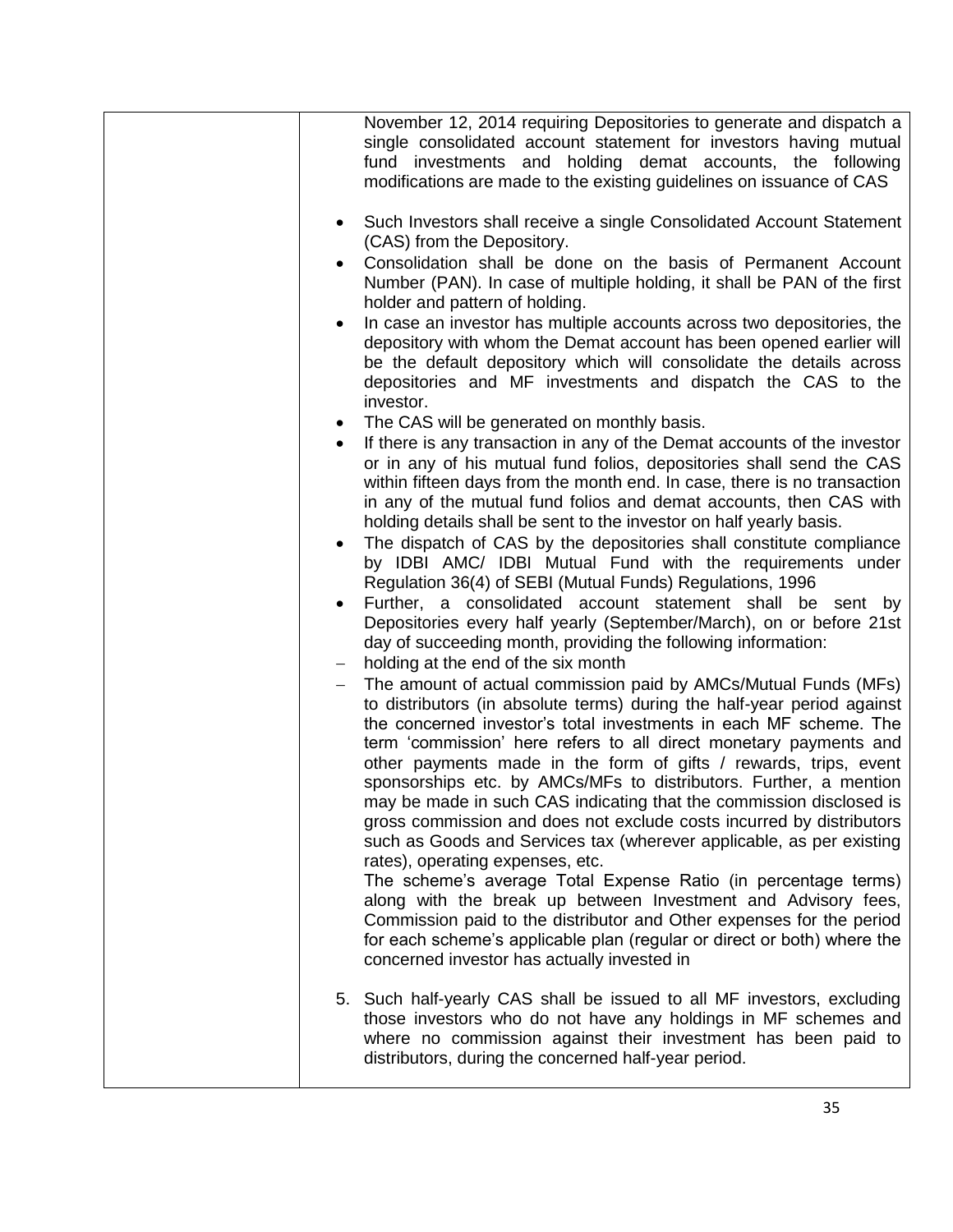|                          | 6. In case of a specific request is received from the investors, IDBI Asset<br>Management Limited./ IDBI Mutual Fund will provide the physical<br>account statement to the investors.                                                                                                                                                                                                                                                                                                                                                                                                                                                                                                                                                                                                                                                                                                                                                                                                                                                                    |
|--------------------------|----------------------------------------------------------------------------------------------------------------------------------------------------------------------------------------------------------------------------------------------------------------------------------------------------------------------------------------------------------------------------------------------------------------------------------------------------------------------------------------------------------------------------------------------------------------------------------------------------------------------------------------------------------------------------------------------------------------------------------------------------------------------------------------------------------------------------------------------------------------------------------------------------------------------------------------------------------------------------------------------------------------------------------------------------------|
|                          | 7. In case of units held in demat, on allotment, confirmation specifying<br>the units allotted shall be sent by way of email and/or SMS within 5<br>Business Days of the closure of the NFO Period to the Unit holder's<br>registered e-mail address and/or mobile number The statement of<br>holding of the beneficiary account holder for units held in demat will be<br>sent by the respective DPs periodically.                                                                                                                                                                                                                                                                                                                                                                                                                                                                                                                                                                                                                                      |
|                          | 8. An Account Statement may be sent to a Unitholder using e-mail.<br>Account Statements to be issued in lieu of Unit Certificates under the<br>Scheme are non-transferable. These Account Statements shall not be<br>construed as proof of title and are only computer printed statements,<br>indicating the details of transactions under the Scheme concerned.                                                                                                                                                                                                                                                                                                                                                                                                                                                                                                                                                                                                                                                                                         |
|                          | 9. Any discrepancy in the Account Statement / Unit Certificate should be<br>brought to the notice of the Fund/AMC immediately. Contents of the<br>Account Statement / Unit Certificate will be deemed to be correct if no<br>error is reported within 30 days from the date of Account Statement /<br>Unit Certificate.                                                                                                                                                                                                                                                                                                                                                                                                                                                                                                                                                                                                                                                                                                                                  |
|                          | <b>Half Yearly Account Statement:</b>                                                                                                                                                                                                                                                                                                                                                                                                                                                                                                                                                                                                                                                                                                                                                                                                                                                                                                                                                                                                                    |
|                          | Asset management company will send consolidated account<br>statement every half yearly (September/ March), on or before twenty<br>first day of succeeding month, detailing holding at the end of the six<br>month, across all schemes of all mutual funds, to all such investors in<br>whose folios no transaction has taken place during that period. The<br>Account Statement shall reflect the latest closing balance and value of<br>the Units prior to the date of generation of the account statement.<br>The Account Statement shall reflect<br>holding at the end of the six month                                                                                                                                                                                                                                                                                                                                                                                                                                                               |
| $\overline{\phantom{0}}$ | The amount of actual commission paid by AMCs/Mutual Funds (MFs)<br>to distributors (in absolute terms) during the half-year period against<br>the concerned investor's total investments in each MF scheme. The<br>term 'commission' here refers to all direct monetary payments and<br>other payments made in the form of gifts / rewards, trips, event<br>sponsorships etc. by AMCs/MFs to distributors. Further, a mention<br>may be made in such CAS indicating that the commission disclosed is<br>gross commission and does not exclude costs incurred by distributors<br>such as Goods and Services tax (wherever applicable, as per existing<br>rates), operating expenses, etc.<br>The scheme's average Total Expense Ratio (in percentage terms)<br>along with the break up between Investment and Advisory fees,<br>Commission paid to the distributor and Other expenses for the period<br>for each scheme's applicable plan (regular or direct or both) where the<br>concerned investor has actually invested in Such half-yearly CAS shall |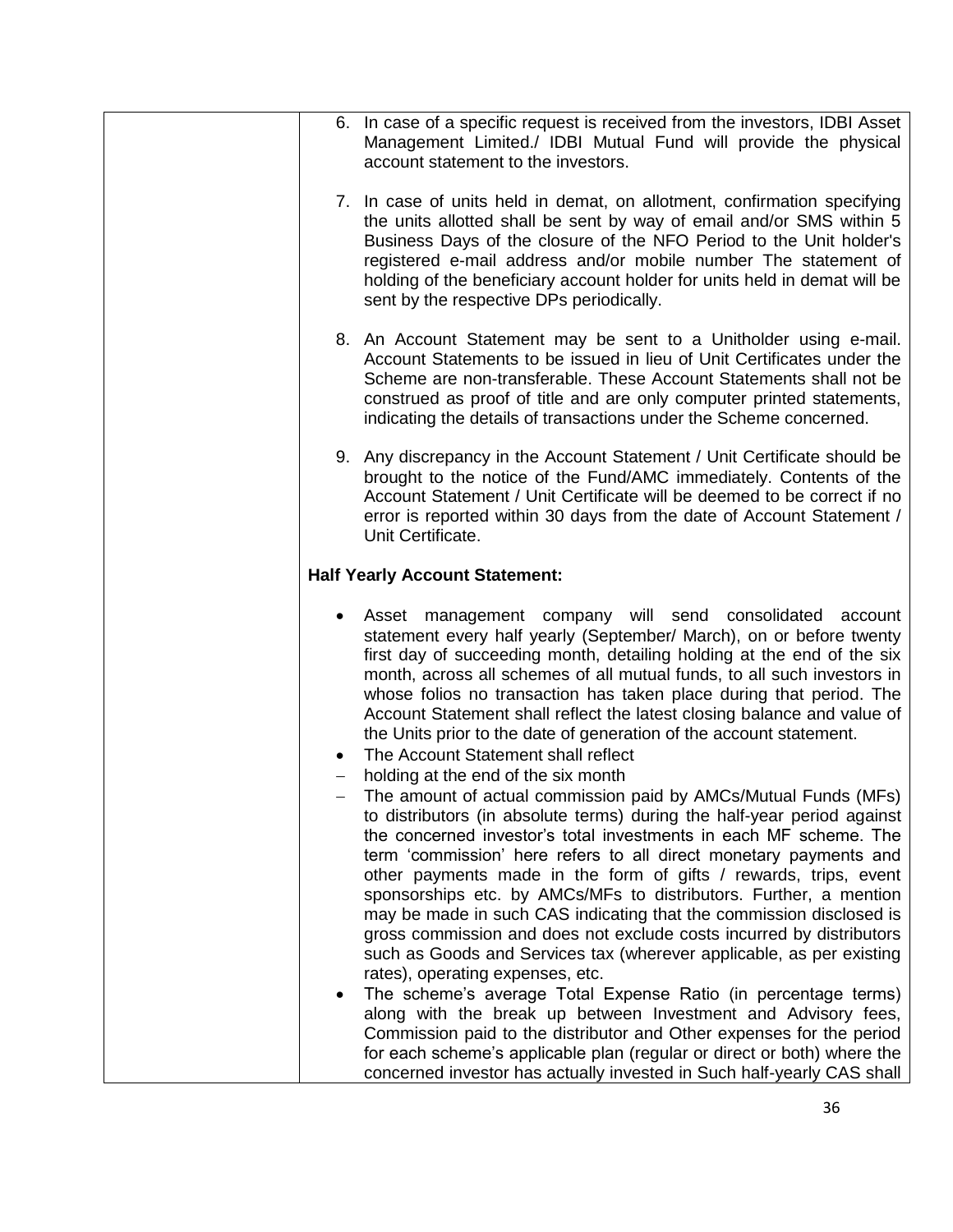| be issued to all MF investors, excluding those investors who do not<br>have any holdings in MF schemes and where no commission against<br>their investment has been paid to distributors, during the concerned<br>half-year period.<br>The account statements in such cases may be generated and issued<br>$\bullet$                                                                                                                                                                                |
|-----------------------------------------------------------------------------------------------------------------------------------------------------------------------------------------------------------------------------------------------------------------------------------------------------------------------------------------------------------------------------------------------------------------------------------------------------------------------------------------------------|
| along with the Portfolio Statement or Annual Report of the Scheme.<br>Alternately, soft copy of the account statements shall be mailed to the<br>$\bullet$<br>investors' e-mail address, instead of physical statement, if so<br>mandated.                                                                                                                                                                                                                                                          |
| "Transaction" shall include purchase, redemption, switch, Payout of Income<br>Distribution cum capital withdrawal option (IDCW), Reinvestment of Income<br>Distribution cum capital withdrawal option (IDCW), systematic investment<br>plan, systematic withdrawal plan, systematic transfer plan and bonus<br>transactions.                                                                                                                                                                        |
| 2. Portfolio<br>Mutual fund/AMC will disclose portfolio of the Scheme (along with ISIN) as on<br>the last day of the month/ half year for all their schemes in the format<br>prescribed by SEBI in its website within 10 days from the close of each month/<br>half year respectively in a user-friendly and downloadable spreadsheet format.                                                                                                                                                       |
| In case of Unitholders whose e-mail addresses are registered, the Mutual<br>Funds/ AMC shall send via email both the monthly and half-yearly statement<br>of scheme portfolio within 10 days from the close of each month/ half-year<br>respectively.                                                                                                                                                                                                                                               |
| Mutual Fund/ AMC shall publish an advertisement every half-year disclosing<br>the hosting of the half-yearly statement of its schemes portfolio on their<br>respective website and on the website of AMFI. Such advertisement shall be<br>published in the all India edition of at least two daily newspapers, one each in<br>English and Hindi.                                                                                                                                                    |
| The Mutual Fund/ AMC shall dispatch an account statement within 5 Business<br>Days from the date of the receipt of request from the Unit holder.                                                                                                                                                                                                                                                                                                                                                    |
| An Unitholder can also request for a physical or electronic copy of the<br>statement of scheme portfolio through SMS, telephone, email or through<br>letter. Mutual Funds/AMCs shall provide a physical copy of the statement of it<br>scheme portolio without charging any cost, on specific request received from<br>a Unitholder.                                                                                                                                                                |
| 3. Half Yearly Results<br>The Mutual Fund and the AMC shall before the expiry of one month from the<br>close of each half year that is on 31st March and on 30th September, publish<br>its unaudited financial results in its website in a user friendly and<br>downloadable format as per the format prescribed by SEBI vide their Circular<br>No. MFD/CIR/1/200/2001 dated April 20, 2001. The unaudited financial results<br>will also be displayed on the website of IDBI Mutual Fund and AMFI. |
| 37                                                                                                                                                                                                                                                                                                                                                                                                                                                                                                  |